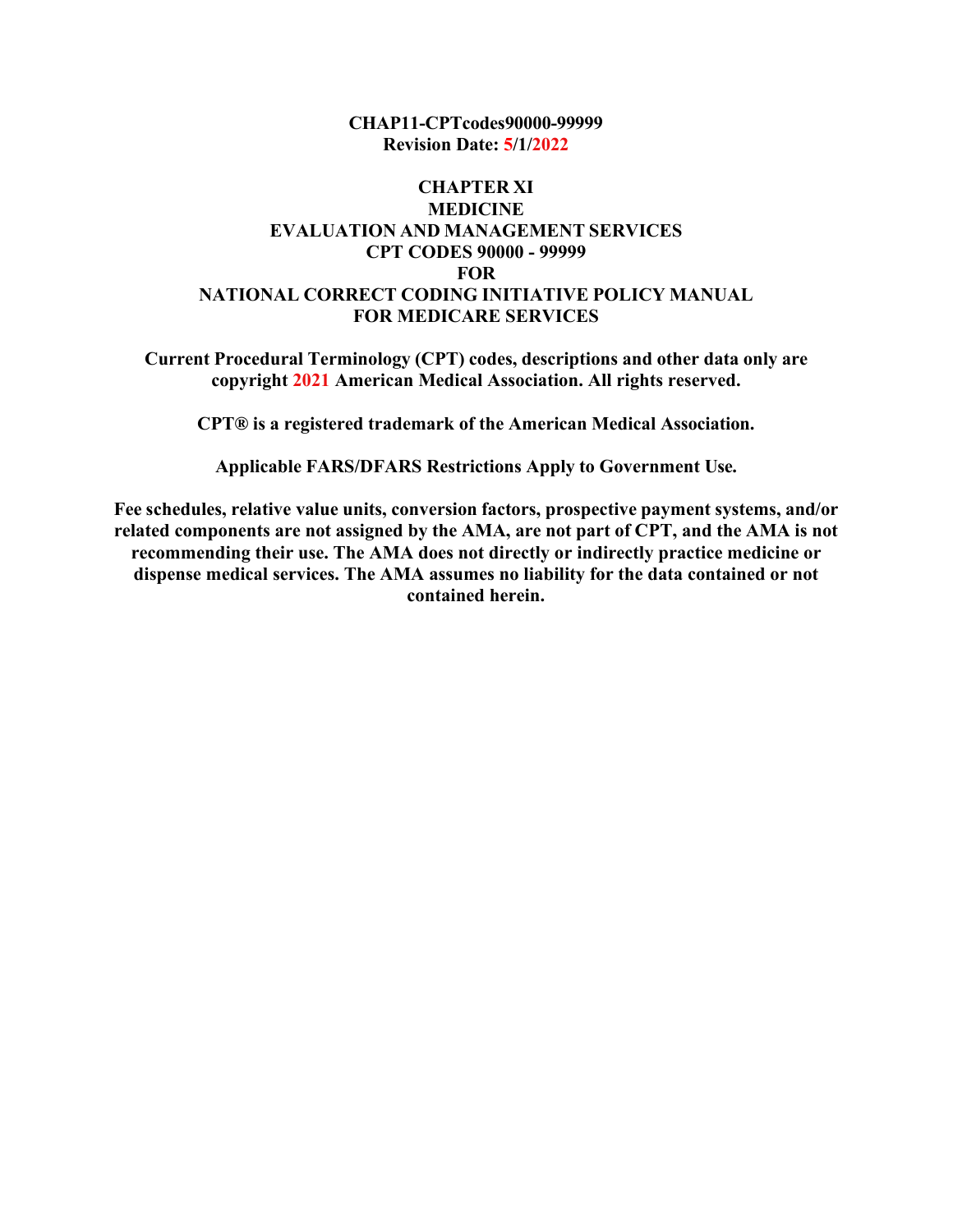| B. Therapeutic or Diagnostic Infusions/Injections and Immunizations XI-3 |  |
|--------------------------------------------------------------------------|--|
|                                                                          |  |
|                                                                          |  |
|                                                                          |  |
|                                                                          |  |
|                                                                          |  |
|                                                                          |  |
|                                                                          |  |
|                                                                          |  |
|                                                                          |  |
|                                                                          |  |
|                                                                          |  |
|                                                                          |  |
|                                                                          |  |
|                                                                          |  |
|                                                                          |  |
|                                                                          |  |
|                                                                          |  |
|                                                                          |  |
|                                                                          |  |
|                                                                          |  |
|                                                                          |  |

# **Table of Contents**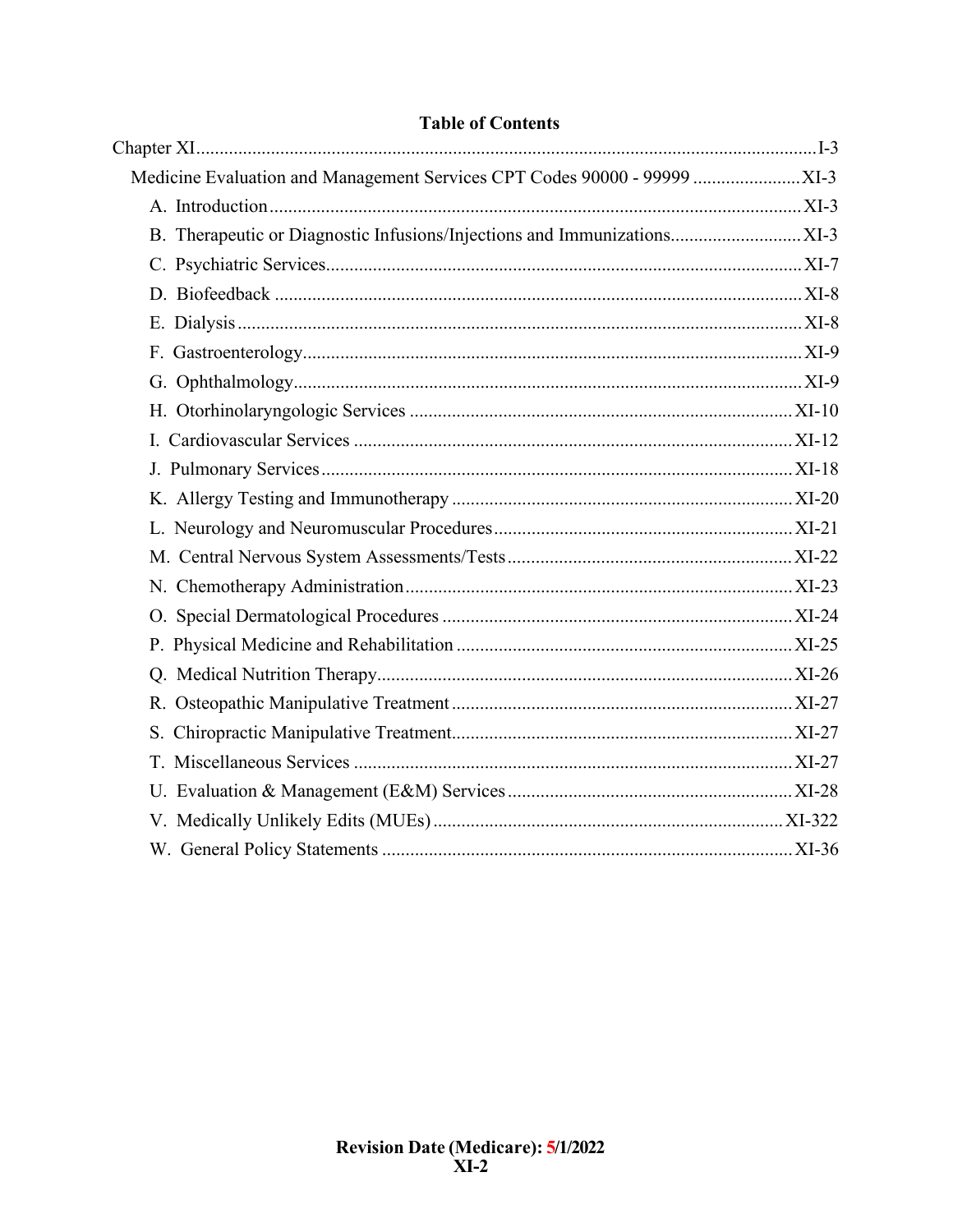## <span id="page-2-0"></span>**Chapter XI Medicine and Evaluation and Management Services CPT Codes 90000 - 99999**

## <span id="page-2-2"></span><span id="page-2-1"></span>**A. Introduction**

The principles of correct coding discussed in Chapter I apply to the Current Procedural Terminology (CPT) codes in the range 90000-99999. Several general guidelines are repeated in this chapter. However, those general guidelines from Chapter I not discussed in this chapter are nonetheless applicable.

Providers/suppliers shall report the HCPCS/CPT code that describes the procedure performed to the greatest specificity possible. A Healthcare Common Procedure Coding System/Current Procedural Terminology (HCPCS/CPT) code shall be reported only if all services described by the code are performed. A provider/supplier shall not report multiple HCPCS/CPT codes if a single HCPCS/CPT code exists that describes the services. This type of unbundling is incorrect coding.

HCPCS/CPT codes include all services usually performed as part of the procedure as a standard of medical/surgical practice. A provider/supplier shall not separately report these services simply because HCPCS/CPT codes exist for them.

Specific issues unique to this section of CPT are clarified in this chapter.

# <span id="page-2-3"></span>**B. Therapeutic or Diagnostic Infusions/Injections and Immunizations**

1. CPT codes 96360-96379 and C8957 describe hydration and therapeutic or diagnostic injections and infusions of non-chemotherapeutic drugs. CPT codes 96401-96549 describe administration of chemotherapy or other highly complex drug or biologic agents. Issues related to chemotherapy administration are discussed in this section as well as Section N (Chemotherapy Administration).

2. CPT codes 96360, 96365, 96374, 96409, and 96413 describe "initial" service codes. For a patient encounter, only one "initial" service code may be reported unless it is medically reasonable and necessary that the drug or substance administrations occur at separate intravenous access sites. To report 2 different "initial" service codes, use National Correct Coding Initiative (NCCI) Procedure-to-Procedure (PTP)-associated modifiers.

3. If both lumina of a double lumen catheter are used for infusions of different substances or drugs, only one "initial" infusion CPT code may be reported. The double lumen catheter permits intravenous access through a single vascular site. Thus, it would not be correct to report 2 "initial" infusion CPT codes, 1 for each lumen of the catheter.

4. Because the placement of peripheral vascular access devices is integral to intravenous infusions and injections, the CPT codes for placement of these devices are not separately reportable. Thus, insertion of an intravenous catheter (e.g., CPT codes 36000, 36410)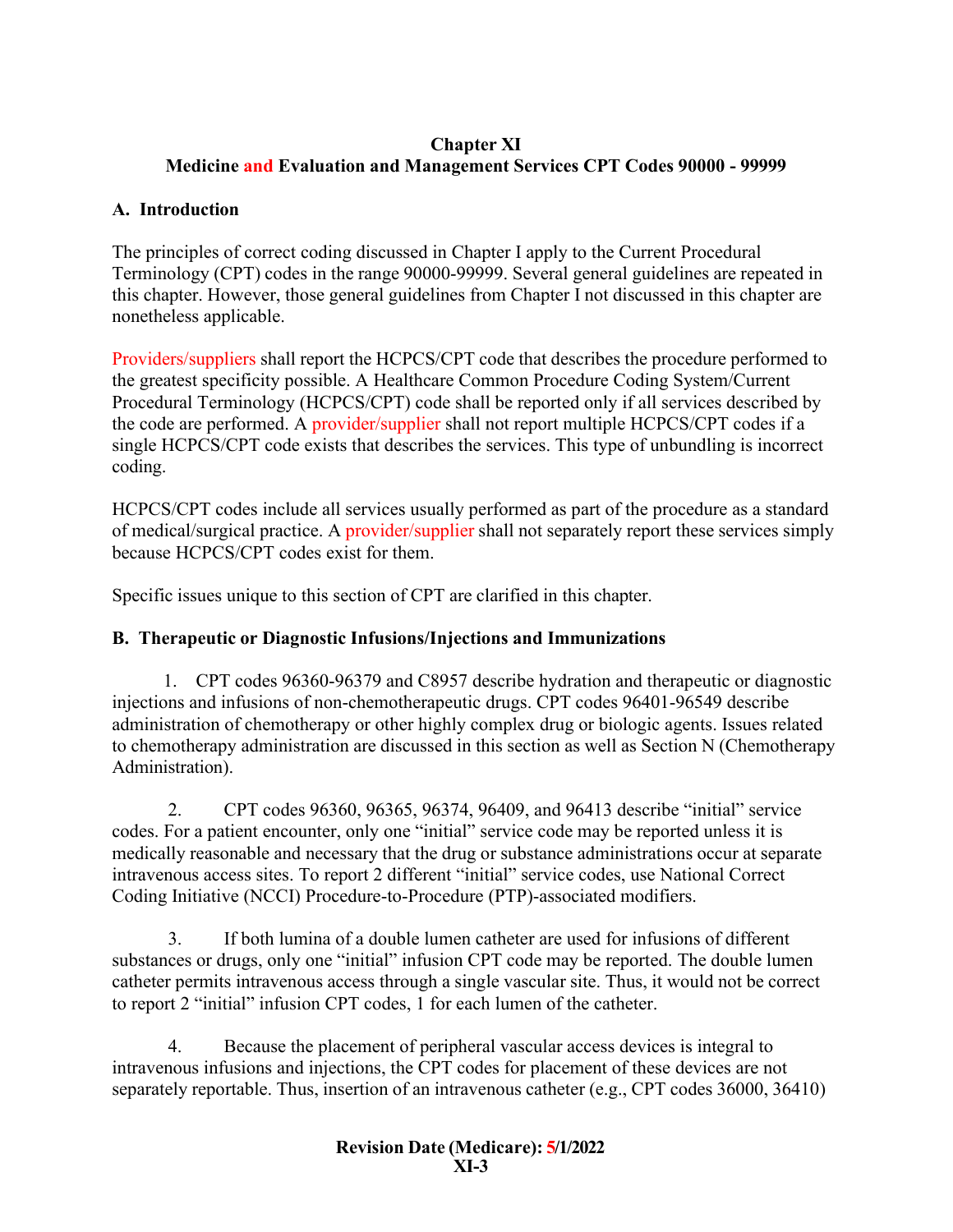for intravenous infusion, injection, or chemotherapy administration (e.g., CPT codes 96360- 96368, 96374-96379, 96409-96417) shall not be reported separately. Because insertion of central venous access is not routinely necessary to perform infusions/injections, this service may be reported separately. Since intra-arterial infusion often involves selective catheterization of an arterial supply to a specific organ, there is no routine arterial catheterization common to all arterial infusions. Selective arterial catheterization codes may be reported separately.

5. The administration of drugs and fluids other than antineoplastic agents, such as growth factors**,** antiemetics, saline, or diuretics, may be reported with CPT codes 96360-96379. If the sole purpose of fluid administration (e.g., saline, D**5**W, etc.) is to maintain patency of an access device, the infusion is neither diagnostic nor therapeutic and shall not be reported separately. Similarly, the fluid used to administer drug(s)/substance(s) is incidental hydration and shall not be reported separately.

Transfusion of blood or blood products includes the insertion of a peripheral intravenous line (e.g., CPT codes 36000, 36410), which is not separately reportable. Administration of fluid during a transfusion or between units of blood products to maintain intravenous line patency is incidental hydration and is not separately reportable.

If therapeutic fluid administration is medically necessary (e.g., correction of dehydration, prevention of nephrotoxicity) before or after transfusion or chemotherapy, it may be reported separately.

6. Hydration concurrent with other drug administration services is not separately reportable.

7. CPT codes 96360-96379, 96401-96425, and 96521-96523 are reportable by providers/suppliers for services performed in physicians' offices. These drug administration services shall not be reported by providers/suppliers for services provided in a facility setting such as a hospital outpatient department or emergency department. Drug administration services performed in an Ambulatory Surgical Center (ASC) related to a Medicare- approved ASC payable procedure are not separately reportable by providers/suppliers. Hospital outpatient facilities may separately report drug administration services when appropriate. For purposes of this paragraph, the term "physician" refers to M.D.s, D.O.s, and other practitioners who bill Medicare claims processing contractors for services payable on the "Medicare Physician Fee Schedule."

8. The drug and chemotherapy administration CPT codes 96360-96375 and 96401- 96425 have been valued to include the work and practice expenses of CPT code 99211 (Evaluation and Management (E&M) service, office or other outpatient visit, established patient, level I). Although CPT code 99211 is not reportable with chemotherapy and non-chemotherapy drug/substance administration HCPCS/CPT codes, other non-facility-based E&M CPT codes (e.g., 99202-99205, 99212-99215) are separately reportable with modifier 25 if the physician provides a significant and separately identifiable E&M service. Since providers/suppliers shall not report drug administration services in a facility setting, a facility-based E&M CPT code (e.g., 99281-99285) shall not be reported by a provider/supplier with a drug administration CPT code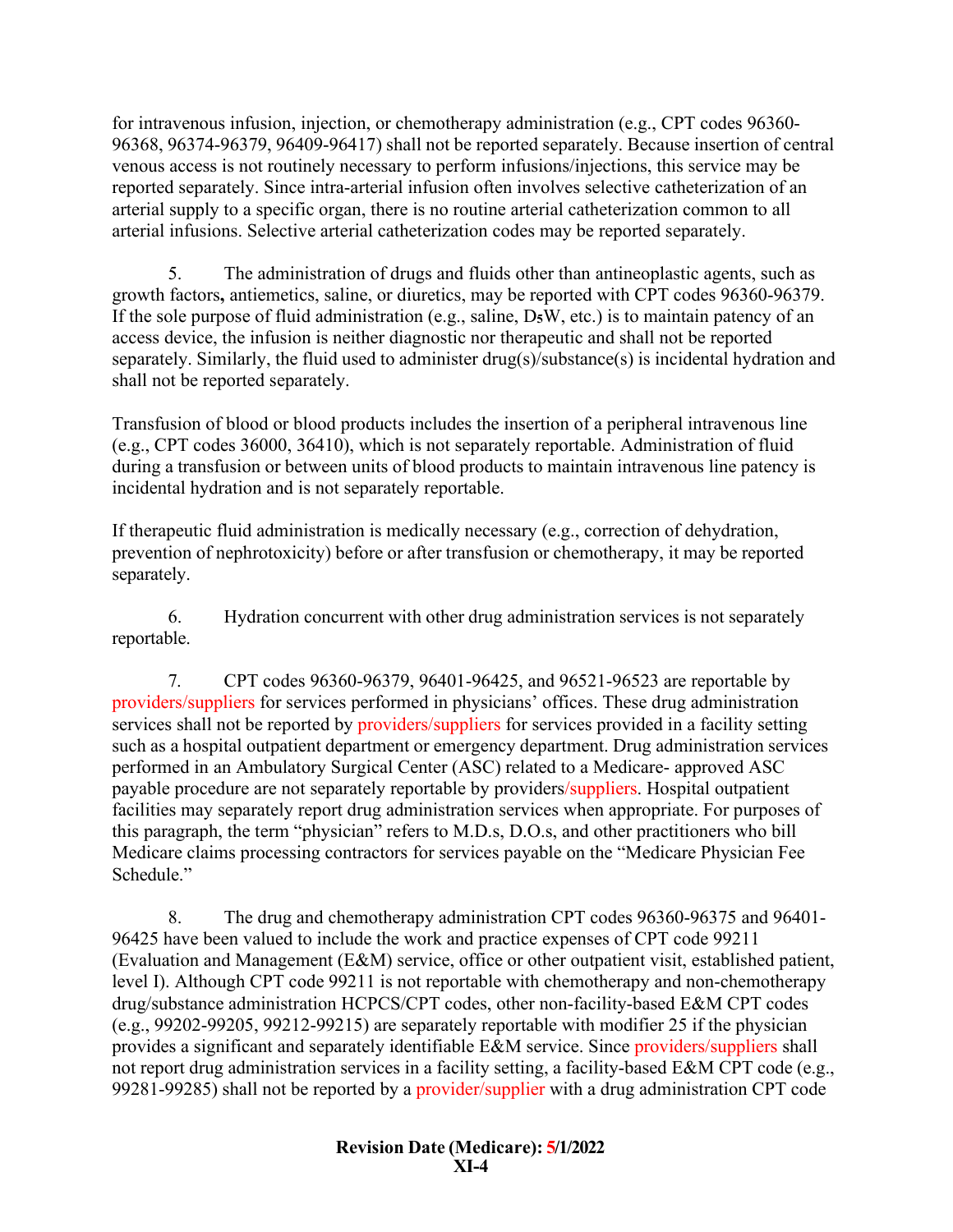unless the drug administration service is performed at a separate patient encounter in a nonfacility setting on the same date of service. In such situations, the E&M code should be reported with modifier 25. For purposes of this paragraph, the term "physician" refers to M.D.s, D.O.s, and other practitioners who bill Medicare claims processing contractors for services payable on the "Medicare Physician Fee Schedule."

Under the OPPS, hospitals may report drug administration services (CPT codes 96360-96377) and chemotherapy administration services (CPT codes 96401-96425) with facility-based E&M codes (e.g., 99281-99285, G0463) if the E&M service is significant and separately identifiable. In these situations, modifier 25 should be appended to the E&M code.

9. Flushing or irrigation of an implanted vascular access port or device of a drug delivery system prior to or subsequent to the administration of chemotherapeutic or nonchemotherapeutic drugs is integral to the drug administration service and is not separately reportable. Do not report CPT code 96523.

10. CPT code 96522 describes the refilling and maintenance of an implantable pump or reservoir for systemic drug delivery. The pump or reservoir must be capable of programmed release of a drug at a prescribed rate. CPT code 96522 shall **not** be reported for accessing a nonprogrammable implantable intravenous device for the provision of infusion(s) or chemotherapy administration.

CPT code 96522 (Refilling and maintenance of implantable pump or reservoir for drug delivery, systemic (e.g., intravenous, intra-arterial)) and CPT code 96521 (Refilling and maintenance of portable pump) shall not be reported with CPT code 96416 (Chemotherapy administration, intravenous infusion technique; initiation of prolonged chemotherapy infusion (more than 8 hours), requiring use of a portable or implantable pump) or CPT code 96425 (Chemotherapy administration, intra-arterial; infusion technique, initiation of prolonged infusion (more than 8 hours), requiring use of a portable or implantable pump). CPT codes 96416 and 96425 include the initial filling and maintenance of a portable or implantable pump. CPT codes 96521 and 96522 are used to report subsequent refilling of the pump. Similarly, under the OPPS, CPT codes 96521 (Refilling and maintenance of portable pump) and 96522 (Refilling and maintenance of implantable pump or reservoir for systemic drug delivery (e.g., intravenous, intra-arterial)) shall not be reported with HCPCS/CPT code C8957 (Intravenous infusion for therapy/diagnosis; initiation of prolonged infusion (more than 8 hours) requiring use of portable or implantable pump).

CPT codes 96521 and 96522 shall not be reported for accessing or flushing an indwelling peripherally-placed intravenous catheter port (external to skin), subcutaneous port, or nonprogrammable subcutaneous pump. Accessing and flushing these devices is an inherent service facilitating these infusion(s) and is not reported separately.

11. Medicare Anesthesia Rules prevent separate payment for anesthesia services for a medical or surgical service when provided by the physician performing the service. Drug administration services (CPT codes 96360-96377) shall not be reported for anesthesia provided by the physician performing a medical or surgical service.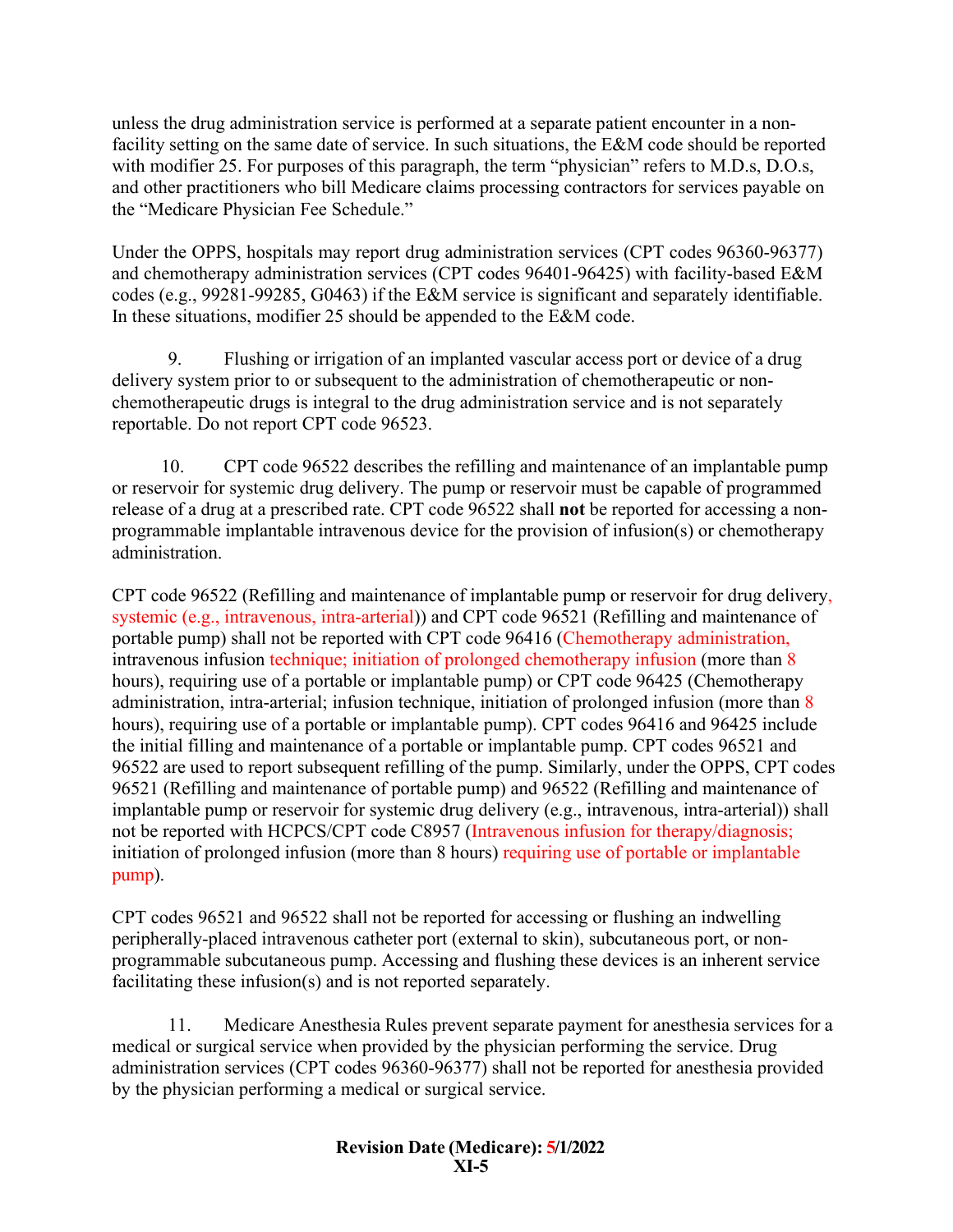12. Under Medicare Global Surgery Rules, drug administration services (CPT codes 96360-96377) are not separately reportable by the physician performing a procedure for drug administration services related to the procedure.

Under the OPPS, drug administration services related to operative procedures are included in the associated procedural HCPCS/CPT codes. Examples of such drug administration services include, but are not limited to, anesthesia (local or other), hydration, and medications such as anxiolytics or antibiotics. Providers/suppliers shall not report CPT codes 96360-96377 for these services.

Medicare Global Surgery Rules prevent separate payment for postoperative pain management when provided by the physician performing an operative procedure. CPT codes 36000, 36410, 62320-62327, 64400-64489 and 96360-96377 describe some services that may be used for postoperative pain management. The services described by these codes may be reported by the physician performing the operative procedure only if provided for purposes unrelated to the postoperative pain management, the operative procedure, or anesthesia for the procedure.

If a physician performing an operative procedure provides a drug administration service (CPT codes 96360-96375) for a purpose unrelated to anesthesia, intra-operative care, or post-procedure pain management, the drug administration service (CPT codes 96360-96375) may be reported with an NCCI PTP-associated modifier if performed in a non-facility site of service.

13. Administration of influenza virus vaccine, pneumococcal vaccine, or hepatitis B vaccine is reported with HCPCS codes G0008, G0009, or G0010 respectively. Administration of other immunization(s) not excluded by law is reported with CPT codes 90460-90461 or 90471- 90474, depending upon the patient's age and physician counseling of the patient/family. Based on CPT instructions, a provider/supplier shall report administration of all immunizations other than influenza, pneumococcal, or hepatitis B vaccines on a single date of service from either of these 2 code ranges and shall not report a combination of CPT codes from the 2 code ranges.

14. If one or more immunizations and a significant, separately identifiable E&M service are rendered by a physician on the same date of service, both the immunization administration code (e.g., CPT codes 90460–90474) and the E&M code with modifier 25 appended may be reported. If the patient returns on another day solely to receive another immunization, only the immunization administration code shall be reported.

15. Similar to drug and chemotherapy administration CPT codes, CPT code 99211 (Evaluation and management service, office or other outpatient visit, established patient, level I) is not separately reportable with vaccine administration HCPCS/CPT codes 90460-90474, G0008-G0010. Other E&M CPT codes are separately reportable with a vaccine administration code if the E&M service is significant and separately identifiable, in which case the E&M CPT code may be reported with modifier 25.

16. CPT codes 96361 and 96366 are used to report each additional hour of intravenous hydration and intravenous infusion for therapy, prophylaxis, or diagnosis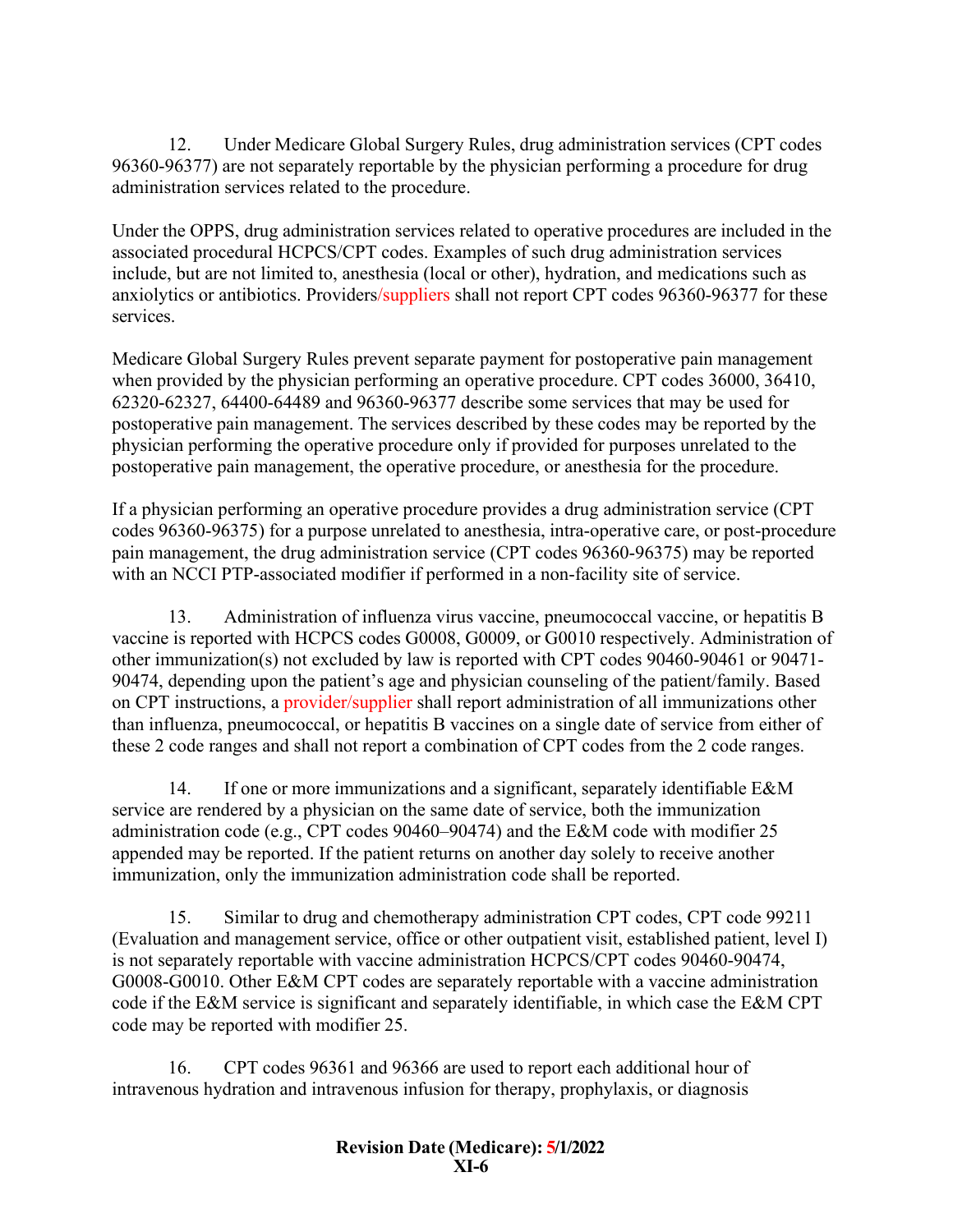respectively. These codes may be reported only if the infusion is medically reasonable and necessary for the patient's treatment or diagnosis. They shall not be reported for "keep open" infusions as often occur in the emergency department or observation unit.

## <span id="page-6-0"></span>**C. Psychiatric Services**

CPT codes for psychiatric services include diagnostic (CPT codes 90791, 90792) and therapeutic (individual, group, other) procedures. Since psychotherapy includes continuing psychiatric evaluation, CPT codes 90791 and 90792 are not separately reportable with individual, group, family, crisis, or other psychotherapy codes for the same date of service.

CPT codes 90832-90838 include all psychotherapy provided to a patient with family members as informants, if present, for a single date of service. Family psychotherapy (e.g., CPT codes 90846, 90847) focused on the patient addressing interactions between the patient and family members may be reported separately with psychotherapy CPT codes 90832-90838 on the same date of service if performed as a separate and distinct service during a separate time interval.

Psychotherapy (CPT codes 90832-90838) performed in a Medicare partial hospitalization setting may be reported with more than one unit of service to reflect the amount of psychotherapy provided during a single date of service.

Interactive services (diagnostic or therapeutic) are distinct services for patients who have "lost, or have not yet developed either the expressive language communication skills to explain their symptoms and response to treatment..." Interactive complexity to psychiatric services is reported with add-on CPT code 90785.

Diagnostic psychiatric evaluation is reported with 1 of 2 CPT codes. CPT code 90791 is psychiatric evaluation without medical E&M, and CPT code 90792 is psychiatric evaluation with medical E&M. E&M codes (e.g., 99202-99215) shall not be reported with either of these diagnostic psychiatric codes.

Individual psychotherapy codes are time-based codes. There are separate codes for psychotherapy without E&M service (CPT codes 90832, 90834, 90837) and Add-on Codes (AOCs) (CPT codes 90833, 90836, 90838) for psychotherapy to be reported in conjunction with the appropriate E&M code.

For practitioner services, E&M codes are not separately reportable on the same date of service as psychoanalysis (CPT code 90845), narcosynthesis (CPT code 90865), or hypnotherapy (CPT code 90880). These psychiatric services include E&M services provided on the same date of service. Facilities may separately report E&M codes and psychoanalysis, narcosynthesis, or hypnotherapy if the services are performed at separate patient encounters on the same date of service.

1. HCPCS codes G0396 and G0397 describe alcohol and/or substance (other than tobacco) abuse structured assessment and intervention services. These codes shall not be reported separately with an E&M, psychiatric diagnostic, or psychotherapy service code for the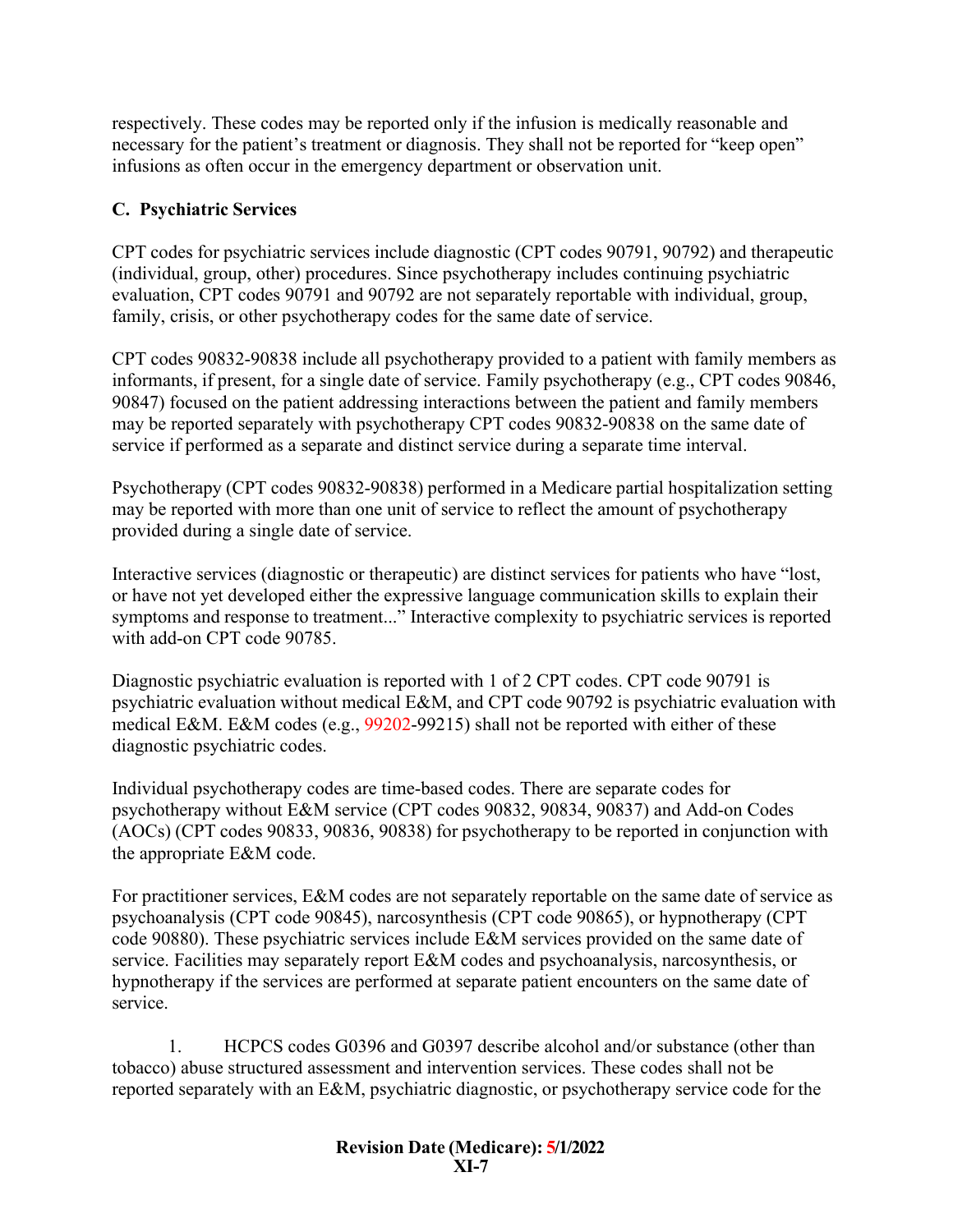same work/time. If the E&M, psychiatric diagnostic, or psychotherapy service would normally include assessment and/or intervention of alcohol or substance abuse based on the patient's clinical presentation, HCPCS G0396 or G0397 shall not be additionally reported. If a provider/supplier reports either of these G codes with an E&M, psychiatric diagnostic, or psychotherapy code using an NCCI PTP-associated modifier, the physician is certifying that the G code service is a distinct and separate service performed during a separate time period (not necessarily a separate patient encounter) than the E&M, psychiatric diagnostic, or psychotherapy service and is a service that is not included in the E&M, psychiatric diagnostic, or psychotherapy service based on the clinical reason for the E&M, psychiatric diagnostic, or psychotherapy service.

CPT codes 99408 and 99409 describe services which are similar to those described by HCPCS codes G0396 and G0397, but are "screening" services which are not covered under the Medicare program.

The same principles apply to separate reporting of E&M services with other screening, intervention, or counseling service HCPCS codes (e.g., G0442 (Annual alcohol misuse screening, 15 minutes), G0443 (Brief face-to-face behavioral counseling for alcohol misuse, 15 minutes), and G0444 (Annual depression screening, 15 minutes). If an E&M, psychiatric diagnostic, or psychotherapy service is related to a problem which would normally require evaluation and management duplicative of the HCPCS code, the HCPCS code is not separately reportable. For example, if a patient presents with symptoms suggestive of depression, the provider/supplier shall not report G0444 in addition to the E&M, psychiatric diagnostic, or psychotherapy service code. The time and work effort devoted to the HCPCS code screening, intervention, or counseling service must be distinct and separate from the time and work of the E&M, psychiatric diagnostic, or psychotherapy service. Both services may occur at the same patient encounter.

## <span id="page-7-0"></span>**D. Biofeedback**

Biofeedback services use electromyographic techniques to detect and record muscle activity. CPT codes 95860-95872 (EMG) shall not be reported separately with biofeedback services based on the use of electromyography during a biofeedback session. If an EMG is performed as a separate medically necessary service for diagnosis or follow-up of organic muscle dysfunction, the appropriate EMG code(s) (e.g., CPT codes 95860-95872) may be reported separately. Modifiers 59 or  $-X$ {ES} should be appended to the EMG code to indicate that the service was a separately identifiable diagnostic service. Recording an objective electromyographic response to biofeedback is not sufficient to separately report a diagnostic EMG CPT code.

## <span id="page-7-1"></span>**E. Dialysis**

Renal dialysis procedures coded as CPT codes 90935, 90937, 90945, 90947, G0491, and G0492 include E&M services related to the dialysis procedure and the renal failure. If the physician additionally performs on the same date of service medically reasonable and necessary E&M services unrelated to the dialysis procedure or renal failure that are significant and separately identifiable, these services may be separately reportable. The Centers for Medicare & Medicaid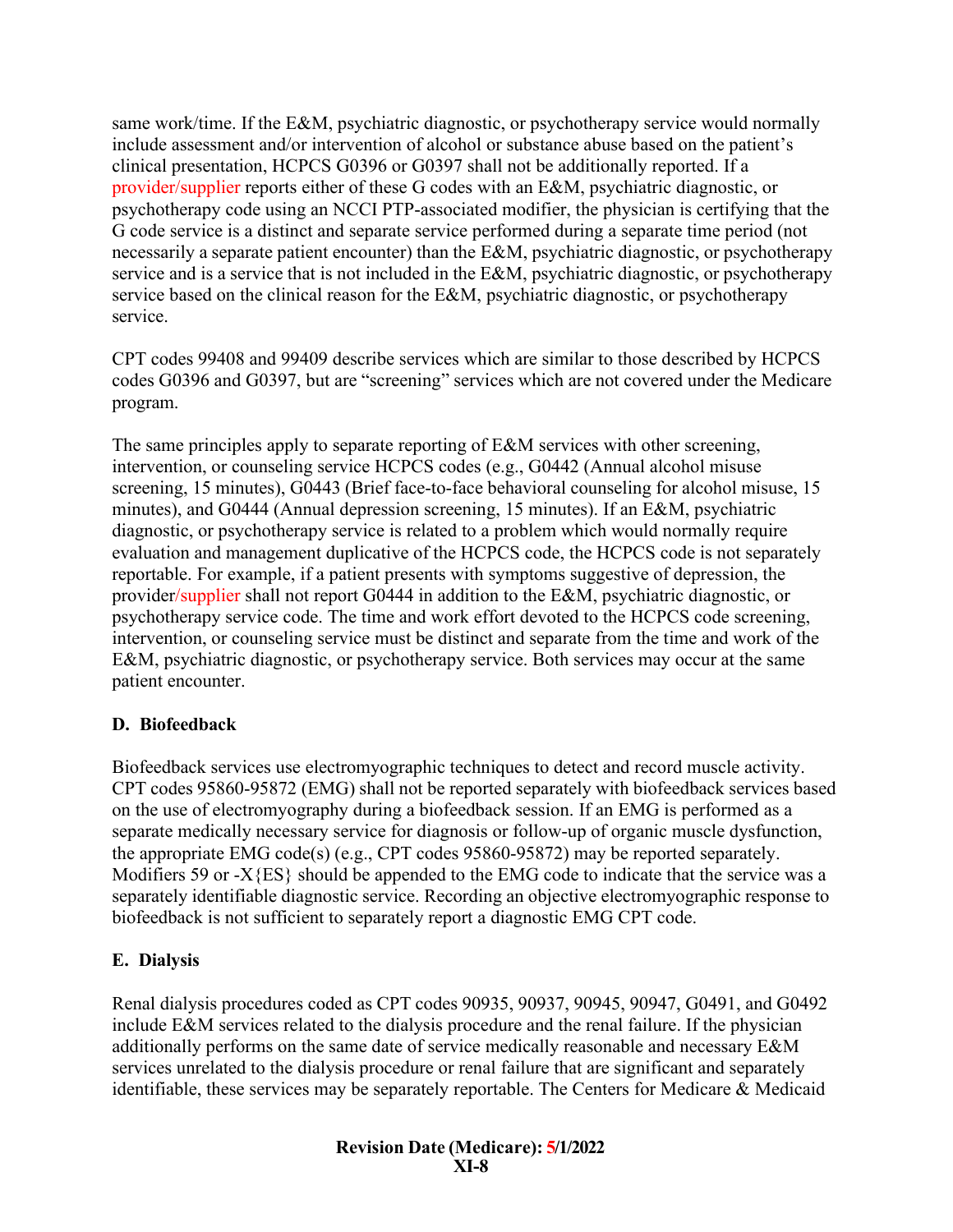Services (CMS) allows providers/suppliers to additionally report if appropriate CPT codes 99202-99215, 99221-99223, 99238-99239, and 99291-99292. These codes must be reported with modifier 25 if performed on the same date of service as the dialysis procedure.

Per CMS payment policy, any E&M service related to the renal failure (e.g., hypertension, fluid overload, uremia, electrolyte imbalance) or dialysis procedure performed on the same date of service as the dialysis procedure shall not be reported separately even if performed at a separate patient encounter. E&M services for conditions unrelated to the dialysis procedure or renal failure may be reported separately with modifier 25 only if they cannot be performed during the dialysis session.

# <span id="page-8-0"></span>**F. Gastroenterology**

1. Gastroenterological procedures included in CPT code ranges 43753-43757 and 91010-91299 are frequently complementary to endoscopic procedures. Esophageal and gastric washings for cytology, when performed, are integral components of an esophagogastroduodenoscopy (e.g., CPT code 43235). Gastric or duodenal intubation with or without aspiration (e.g., CPT codes 43753, 43754, 43756) shall not be separately reported when performed as part of an upper gastrointestinal endoscopic procedure. Gastric or duodenal stimulation testing (e.g., CPT codes 43755, 43757) may be facilitated by gastrointestinal endoscopy (e.g., procurement of gastric or duodenal specimens). When performed concurrent with an upper gastrointestinal endoscopy, CPT code 43755 or 43757 should be reported with modifier 52 indicating a reduced level of service was performed.

2. The gastroesophageal reflux test described by CPT code 91035 requires attachment of a telemetry pH electrode to the esophageal mucosa. If a physician uses endoscopic guidance to attach the electrode, the provider/supplier shall not report CPT code 43235 (Esophagogastroduodenoscopy...; diagnostic...) for the guidance procedure. The guidance is not separately reportable. Additionally, it would be a misuse of CPT code 43235 since this code does not describe guidance, but a more extensive diagnostic endoscopy.

Similarly, the procedures described by CPT codes 91110 (Gastrointestinal tract imaging, intraluminal (e.g., capsule endoscopy) esophagus through ileum, with interpretation and report) and 91112 (Gastrointestinal transit and pressure measurement, stomach through colon, wireless capsule, with interpretation and report) require a patient to swallow a capsule. If the patient cannot swallow a capsule, and a physician places it in the stomach using endoscopic guidance, CPT code 43235 shall not be reported unless the physician performs a medically reasonable and necessary complete diagnostic upper gastrointestinal endoscopy procedure. CPT code 43235 should not be reported with modifier 52 for endoscopic guidance to place the capsule in the stomach.

# <span id="page-8-1"></span>**G. Ophthalmology**

1. General ophthalmological services (CPT codes 92002-92014) describe components of the ophthalmologic examination. When E&M codes are reported, these general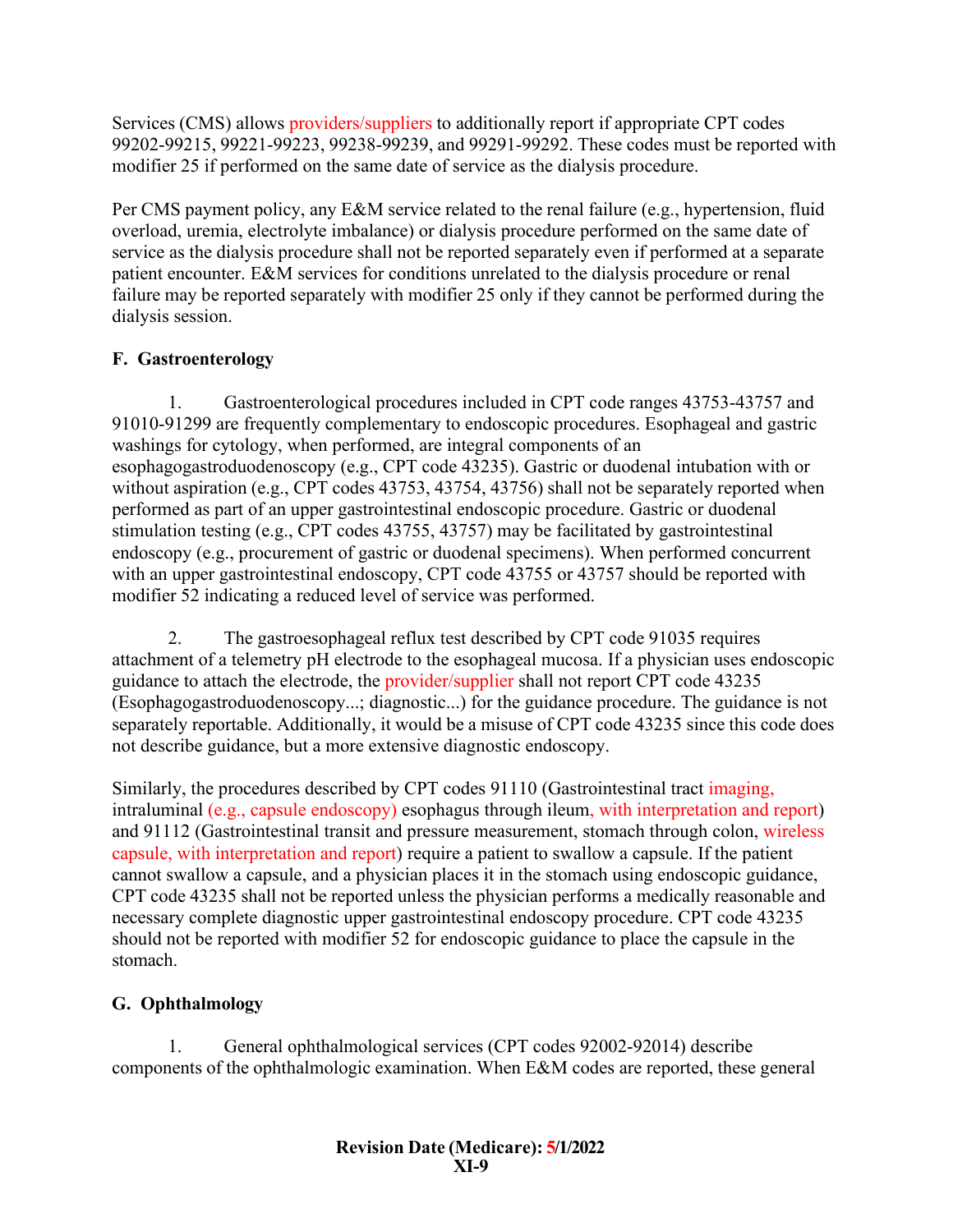ophthalmological service codes (e.g., CPT codes 92002-92014) shall not be reported separately. The E&M service includes the general ophthalmological services.

2. Special ophthalmologic services represent specific services not included in a general or routine ophthalmological examination. Special ophthalmological services are recognized as significant, separately identifiable services and may be reported separately.

3. For procedures requiring intravenous injection of dye or other diagnostic agent, insertion of an intravenous catheter and dye injection are integral to the procedure and are not separately reportable. Therefore, CPT codes 36000 (Introduction of a needle or catheter), 36410 (Venipuncture), 96360-96368 (IV infusion), 96374-96376 (IV push injection), and selective vascular catheterization codes are not separately reportable with services requiring intravenous injection (e.g., CPT codes 92230, 92235, 92240, 92242, 92287).

4. CPT codes 92230 and 92235 (Fluorescein angioscopy and angiography) include selective catheterization and injection procedures for angiography.

5. Fundus photography (CPT code 92250) and scanning ophthalmic computerized diagnostic imaging (e.g., CPT codes 92133, 92134) are generally mutually exclusive of one another, in that a provider/supplier would use one technique or the other to evaluate fundal disease. However, there are a limited number of clinical conditions where both techniques are medically reasonable and necessary on the ipsilateral eye. In these situations, both CPT codes may be reported appending modifier 59 or XU to CPT code 92250.

6. Posterior segment ophthalmic surgical procedures (CPT codes 67005-67229) include extended ophthalmoscopy (CPT codes 92201, 92202) if performed during the operative procedure or post-operatively on the same date of service. Except when performed on an emergent basis, extended ophthalmoscopy would normally not be performed pre-operatively on the same date of service. (CPT codes 92225 and 92226 were deleted on January 1, 2020).

7. CPT code 92071 (Fitting of contact lens for treatment of ocular surface disease) shall not be reported with a corneal procedure CPT code for a bandage contact lens applied after completion of a procedure on the cornea.

# <span id="page-9-0"></span>**H. Otorhinolaryngologic Services**

1. CPT coding for otorhinolaryngologic services includes codes for diagnostic tests that may be performed qualitatively during physical examination or quantitatively with electrical recording equipment. The procedures described by CPT codes 92552-92557, 92561-92588, 92597, and 92650-92653 may be reported only if calibrated electronic equipment is used. Qualitative assessment of these tests by the physician is included in the E&M service. (CPT codes 92585 and 92586 were deleted on January 1, 2021. CPT code 92564 was deleted on January 1, 2022.)

2. Speech language pathologists may perform services coded as CPT codes 92507, 92508, or 92526. They do not perform services coded as CPT codes 97110, 97112, 97150, or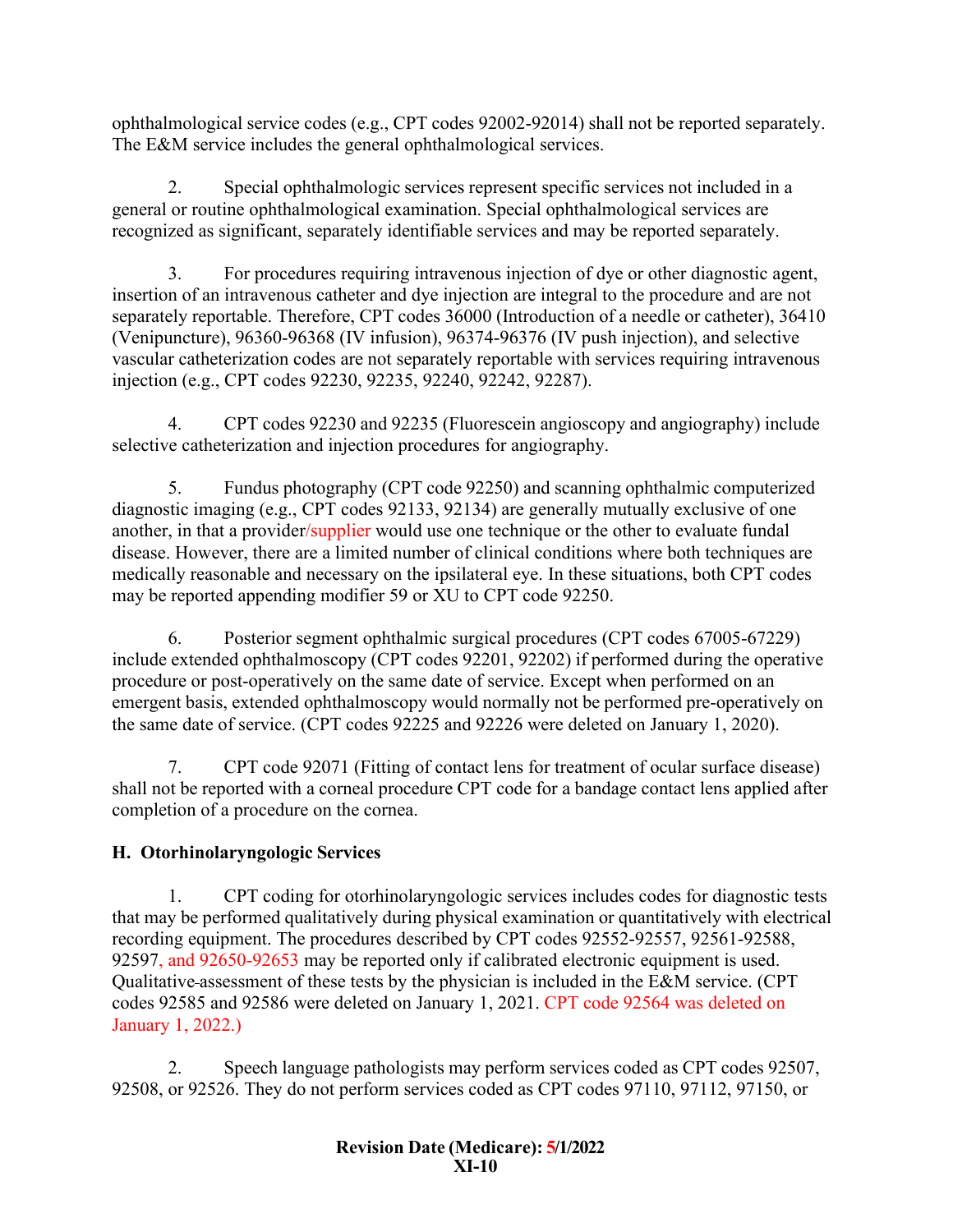97530 which are generally performed by physical or occupational therapists. Speech language pathologists shall not report HCPCS/CPT codes 97110, 97112, 97150, 97530, as unbundled services included in the services coded as 92507, 92508, or 92526. (CPT code 97532 was deleted on January 1, 2018. (CPT code 97127 was deleted on January 1, 2020.)

3. A single practitioner shall not report CPT codes 92507 (Treatment of speech, language, voice...; individual) and/or 92508 (Treatment of speech, language, voice...; group, 2 or more individuals) on the same date of service as HCPCS/CPT codes, 97533 (Sensory integrative techniques to enhance sensory processing and promote adaptive responses to environmental demands, direct (one-on-one) patient contact, each 15 minutes). However, if the 2 types of services are performed by different types of practitioners on the same date of service, they may be reported separately by a single billing entity. For example, if a speech language pathologist performs the procedures described by CPT codes 92507 and/or 92508 on the same date of service that an occupational therapist performs the procedures described by HCPCS/CPT code, 97533, a provider entity that employs both types of practitioners may report both services using an NCCI PTP-associated modifier. (CPT code 97532 was deleted on January 1, 2018. CPT code 97127 and HCPCS code G0515 were deleted on January 1, 2020, and replaced with CTP codes 97129 and 97130 on January 1, 2020.)

4. Treatment of swallowing dysfunction and/or oral function for feeding (CPT code 92526) may use electrical stimulation. HCPCS code G0283 (Electrical stimulation (unattended), to one or more areas for indication(s) other than wound care, as part of a therapy plan of care) shall not be reported with CPT code 92526 for electrical stimulation during the procedure. The NCCI PTP edit (92526/G0283) for MACs does not allow use of NCCI PTP-associated modifiers with this edit because the same provider would never perform both of these services on the same date of service. However, the same edit in OCE for MACs does allow use of NCCI PTPassociated modifiers because 2 separate practitioners in the same outpatient hospital facility or institutional therapy provider might perform the 2 procedures for different purposes at different patient encounters on the same date of service.

5. CPT code 92502 (Otolaryngologic examination under general anesthesia) is not separately reportable with any other otolaryngologic procedure performed under general anesthesia.

6. Removal of cerumen by an audiologist prior to audiologic function testing is not separately reportable. If the cerumen is impacted, cannot be removed by the audiologist, and requires removal by a physician, the provider/supplier may report HCPCS code G0268 (Removal of impacted cerumen (one or both ears) by physician on same date of service as audiologic function testing). The provider/supplier shall not report CPT code 69209 (Removal of impacted cerumen using irrigation/lavage, unilateral) or 69210 (Removal of impacted cerumen requiring instrumentation, unilateral) for this service.

7. CPT code 92540 (Basic vestibular evaluation...with recording) includes all the services separately included in CPT codes 92541 (Spontaneous nystagmus test...with recording), 92542 (Positional nystagmus test...with recording), 92544 (Optokinetic nystagmus test...with recording), and 92545 (Oscillating tracking test, with recording). Therefore, none of the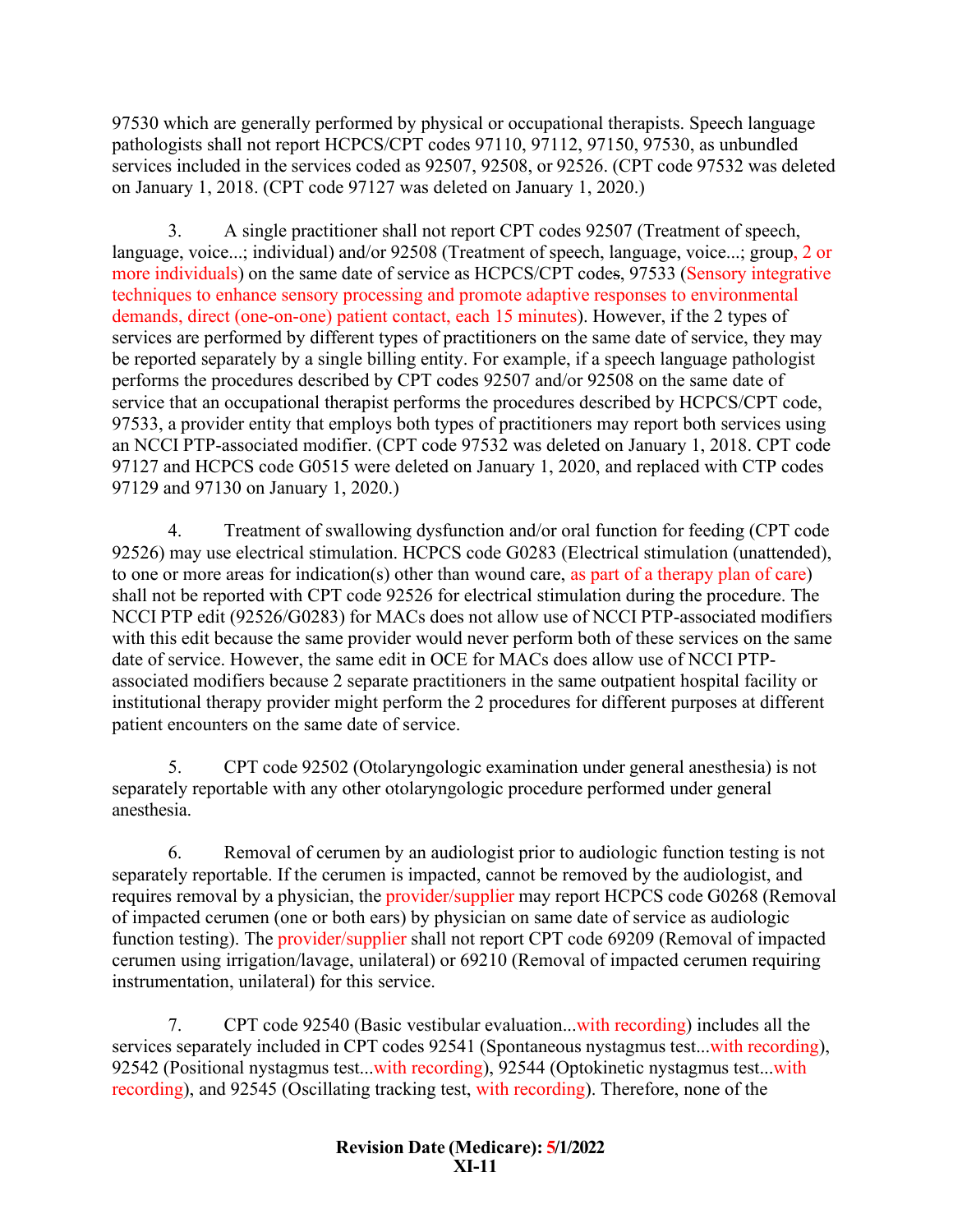component test CPT codes (92541, 92542, 92544, and 92545) may be reported with CPT code 92540. Additionally, if all 4 component tests are performed, CPT code 92540 shall be reported rather than the 4 separate individual CPT codes. If 1, 2, or 3 of the component tests are performed without the others, the individual test codes may be reported separately. However, if 2 or 3 component test codes are reported, NCCI PTP-associated modifiers should be used.

8. CPT code 95992 describing canalith repositioning procedure(s) is reported with no more than one unit of service per day and includes all services necessary to achieve the canalith repositioning. Other CPT codes (e.g., 97110, 97112, 97140, 97530) shall not be reported separately for services related to the canalith repositioning.

9. Comprehensive central auditory function evaluation (CPT codes 92620, 92621) includes, when performed, filtered speech test (CPT code 92571), staggered spondaic word test (CPT code 92572), and synthetic sentence identification test (CPT code 92576).

# <span id="page-11-0"></span>**I. Cardiovascular Services**

Cardiovascular medicine services include non-invasive and invasive diagnostic testing including intracardiac testing as well as therapeutic services (e.g., electrophysiological procedures).

1. If cardiopulmonary resuscitation (CPR) is performed without other E&M services, only CPT code 92950 (Cardiopulmonary resuscitation (e.g., in cardiac arrest)) shall be reported. For example, if a physician directs cardiopulmonary resuscitation and the patient's attending physician resumes the care of the patient after the patient has been revived, the first provider/supplier may report CPT code 92950 but not an E&M code.

2. Critical care E&M services (CPT codes 99291 and 99292) and prolonged E&M services (CPT codes 99354-99357) are reported based on time. Providers/suppliers shall not include the time devoted to performing separately reportable services when determining the amount of critical care or prolonged provider E&M service time. For example, the time devoted to performing cardiopulmonary resuscitation (CPT code 92950) shall not be included in critical care E&M service time.

3. There is no CPT code to report emergency cardiac defibrillation. It is included in cardiopulmonary resuscitation (CPT code 92950). If emergency cardiac defibrillation without cardiopulmonary resuscitation is performed in the emergency department or critical/intensive care unit, the cardiac defibrillation service is not separately reportable. Providers/suppliers shall not report CPT code 92960 (Cardioversion, elective...; external) for emergency cardiac defibrillation. CPT code 92960 describes a planned elective procedure. If a planned elective external cardioversion is performed by a provider/supplier reporting critical care time (CPT codes 99291, 99292), the time to perform the elective external cardioversion shall not be included in the critical care time.

4. A number of diagnostic and therapeutic cardiovascular procedures (e.g., CPT codes 92950-92998, 93451-93533, 93600-93624, 93640-93657) routinely use intravenous or intra-arterial vascular access, routinely require electrocardiographic monitoring, and frequently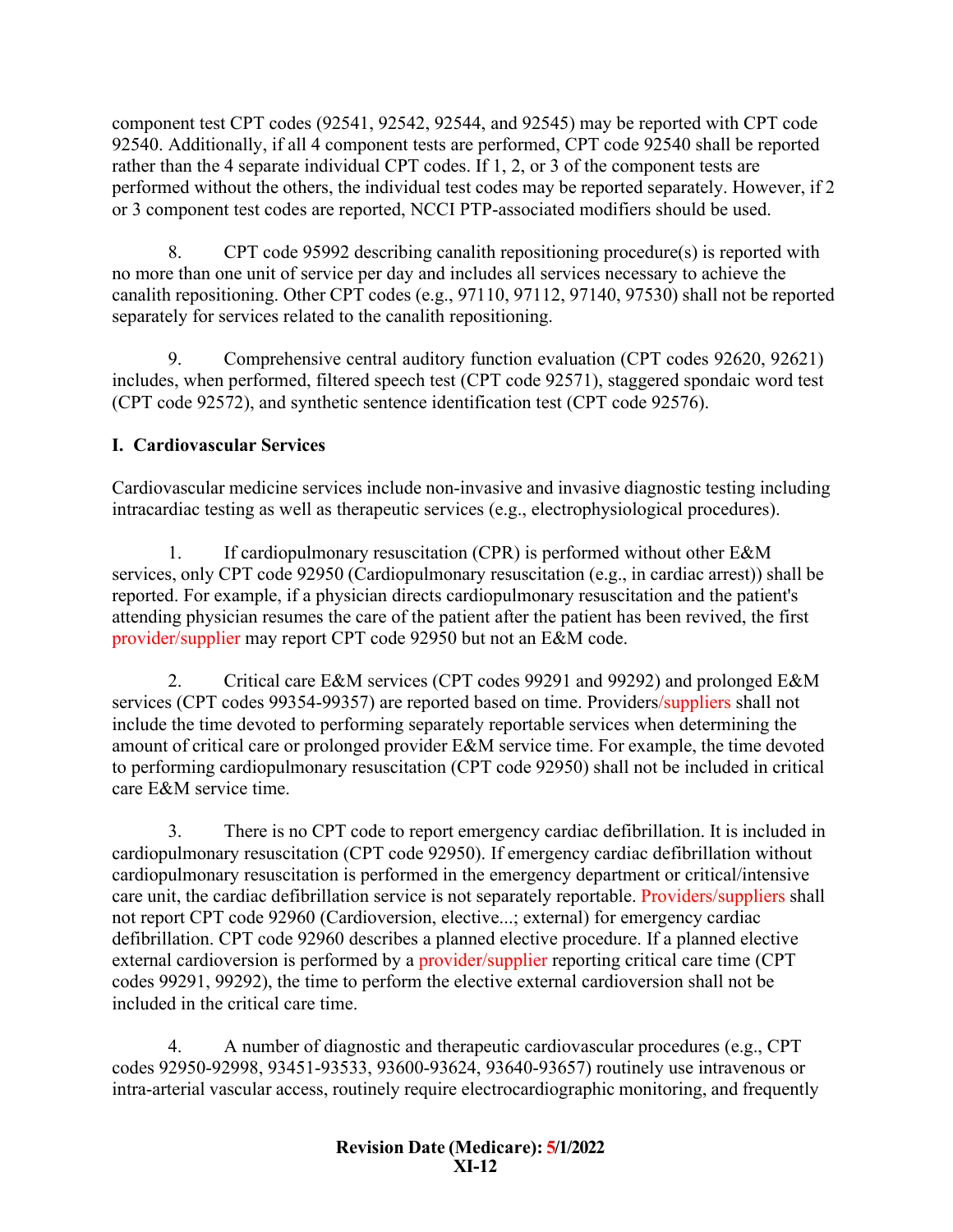require agents administered by injection or infusion techniques. Since these services are integral components of the more comprehensive procedures, codes for routine vascular access, ECG monitoring, and injection/ infusion services are not separately reportable. Fluoroscopic guidance is integral to diagnostic and therapeutic intravascular procedures and is not separately reportable. HCPCS/CPT codes describing radiologic supervision and interpretation for specific interventional vascular procedures may be separately reportable. (CPT code 92993 was deleted on January 1, 2021.)

5. Cardiac output measurements (CPT codes 93561-93562) are routinely performed during cardiac catheterization procedures. Per CPT instruction, CPT codes 93561-93562 shall not be reported separately with cardiac catheterization codes.

6. CPT codes 93797 and 93798 describe comprehensive services provided by a physician for cardiac rehabilitation. Since these codes include all services necessary for cardiac rehabilitation, E&M codes shall not be reported separately unless a significant, separately identifiable E&M service is performed and documented in the medical record. The provider/supplier should report the E&M service with modifier 25 to indicate that it was significant and separately identifiable.

7. Cardiac rehabilitation services include medical nutrition services to reduce cardiac disease risk factors. Medical nutrition therapy (CPT codes 97802-97804) shall not be reported separately for the same patient encounter. However, medical nutrition therapy services provided under the Medicare benefit for patients with diabetes or chronic renal failure performed at a separate patient encounter on the same date of service may be reported separately.

8. Physical or occupational therapy services performed at the same patient encounter as cardiac rehabilitation services are included in the cardiac rehabilitation benefit and are not separately reportable. (CMS Final Rule ("Federal Register," Vol. 74, No. 226, November 25, 2009, Pages 61884-61885)). If physical therapy or occupational therapy services are performed at a separate, medically reasonable and necessary patient encounter on the same date of service as cardiac rehabilitation services, both types of services may be reported using an NCCI PTPassociated modifier.

9. If a physician in attendance for a cardiac stress test obtains a history and performs a limited physical examination related to the cardiac stress test, a separate E&M code shall not be reported separately unless a significant, separately identifiable E&M service is performed unrelated to the performance of the cardiac stress test. The E&M code should be reported with modifier 25 to indicate that it is a significant, separately identifiable E&M service.

10. Cardiovascular stress tests include insertion of needle and/or catheter, infusion/injection (pharmacologic stress tests) and ECG strips (e.g., CPT codes 36000, 36410, 96360-96376, 93000-93010, 93040-93042). These services shall not be reported separately.

11. Microvolt T-wave alternans (MTWA) (CPT code 93025) testing requires a submaximal stress test that differs from the traditional exercise stress test (CPT codes 93015- 93018) which uses a standard exercise protocol. CPT codes 93015-93018 shall not be reported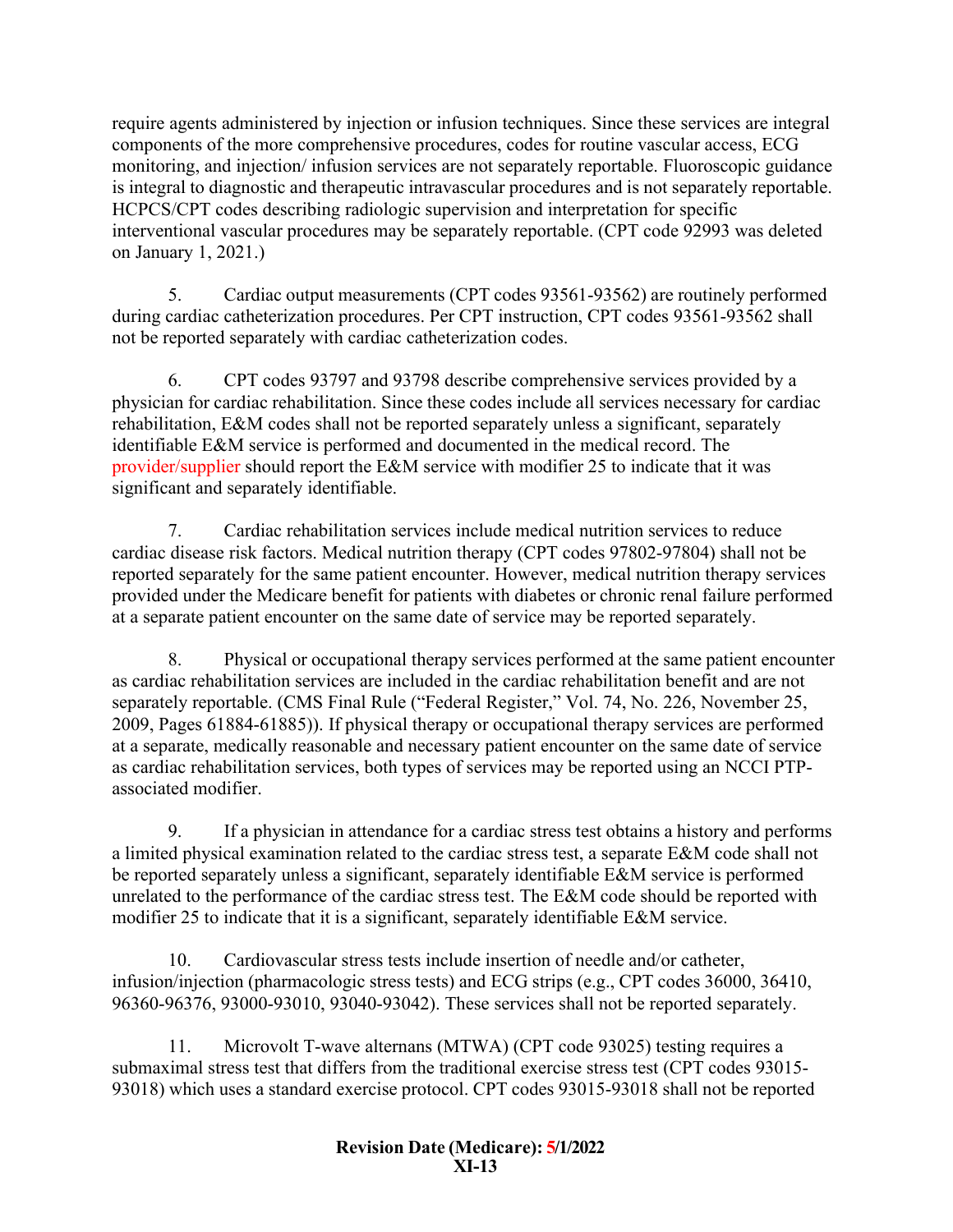separately for the submaximal stress test integral to MTWA testing. CPT codes 93015-93018 shall not be reported on the same date of service as CPT code 93025.

12. CPT codes 93040-93042 describe diagnostic rhythm ECG testing. They shall not be reported for cardiac rhythm monitoring in any site of service.

13. Routine monitoring of ECG rhythm and review of daily hemodynamics including cardiac output are part of critical care E&M services. Separate reporting of ECG rhythm strips and cardiac output measurements (CPT codes 93040-93042, 93561, 93562) with critical care E&M services is inappropriate. An exception to this principle may include a sudden change in patient status associated with a change in cardiac rhythm requiring a diagnostic ECG rhythm strip and return to the critical care unit. If reported separately, the time for this service is not included in the critical care time calculated for reporting the critical care E&M service.

14. Percutaneous coronary artery interventions (PCI) include stent placement, atherectomy, and balloon angioplasty. There are CPT codes describing various combinations of these PCI procedures. There are 5 major coronary arteries (left main, left anterior descending, left circumflex, right, and ramus intermedius). Only one PCI code may be reported for all PCIs of a major coronary artery through the native circulation. However, PCI treatment of a different second segment of a major coronary artery through a bypass graft may also be reported with a different PCI code for revascularization treatment through a coronary artery bypass. Two PCI codes shall not be reported for treatment of the same segment of a major coronary artery or one of its branches. For reporting purposes, there are 2 coronary branches of the left anterior descending (diagonals), left circumflex (marginals), and right (posterior descending, posterolaterals) coronary arteries. For reporting purposes, there are no recognized branches of the left main and ramus intermedius coronary arteries. Only 1 PCI code may be reported for each of up to 2 branches of a major coronary artery with recognized branches. PCI of a third branch of a major coronary artery with recognized branches shall not be reported. (Medicare does not pay separately for PCI in a branch of a major coronary artery as this payment is included in the payment for the PCI code for the corresponding major coronary artery.) One PCI code may be reported for each coronary artery bypass graft plus each branch off the main graft. PCI performed on a major coronary artery or coronary artery branch accessed through a bypass graft may be reported using a bypass graft PCI code. If a single lesion extends from one target vessel (major coronary artery, coronary bypass graft, or coronary artery branch) into another target vessel and can be revascularized with a single intervention, only 1 PCI code shall be reported even though 2 target vessels are treated.

15. Cardiac catheterization, percutaneous coronary artery interventional procedures (angioplasty, atherectomy, or stenting), and internal cardioversion include insertion of a needle and/or catheter, infusion, fluoroscopy and ECG rhythm strips (e.g., CPT codes 36000, 36140, 36160, 36200-36248, 36410, 96360-96376, 76000, 93040-93042). All these services are components of a cardiac catheterization, percutaneous coronary artery interventional procedure, or internal cardioversion and are not separately reportable. Additionally, ultrasound guidance is not separately reportable with these procedures. Providers/suppliers shall not report CPT codes 76937, 76942, 76998, 93318, or other ultrasound procedural codes if the ultrasound procedure is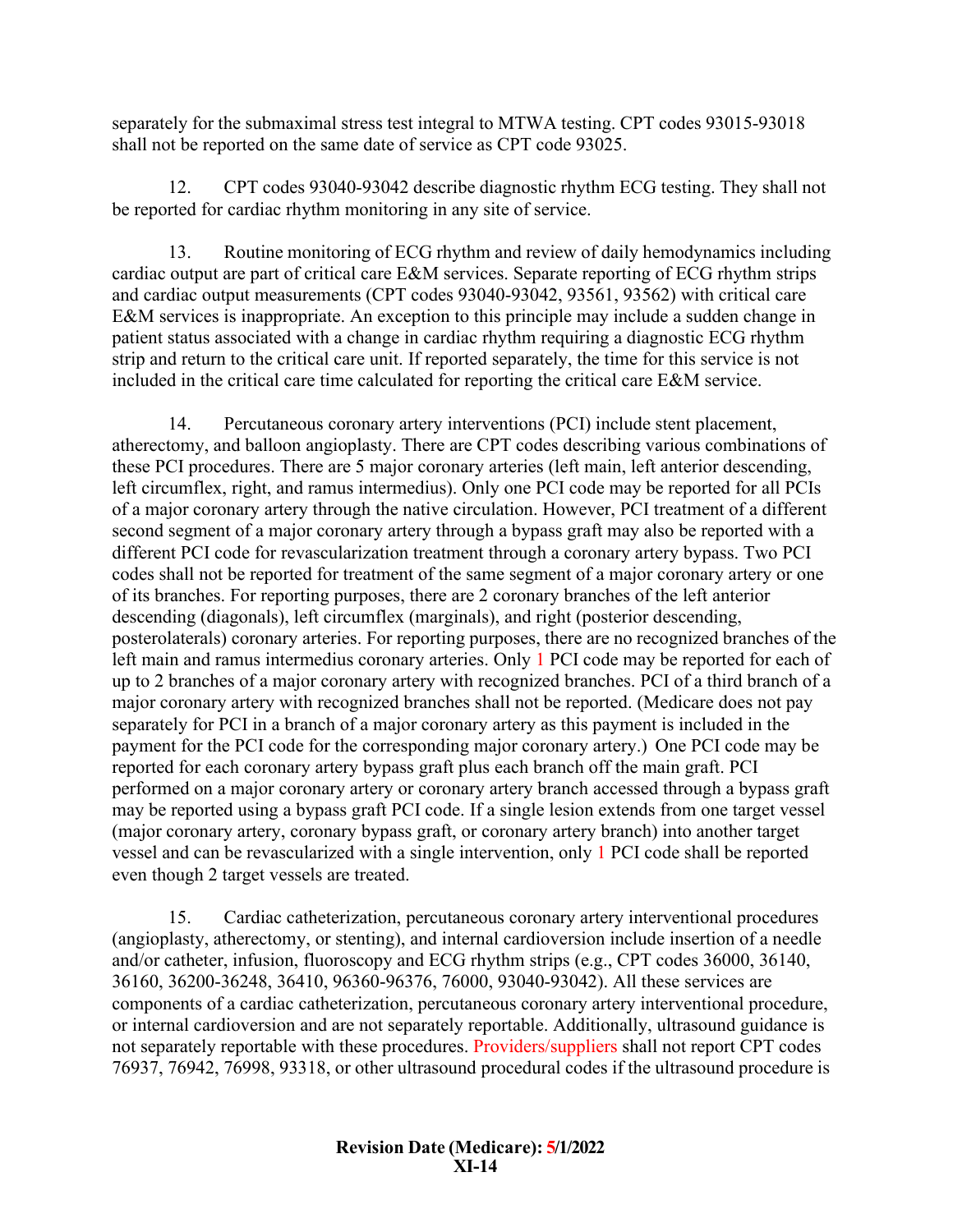performed for guidance during one of these procedures. (CPT code 76001 was deleted January 1, 2019.)

16. A cardiac catheterization procedure or a percutaneous coronary artery interventional procedure may require ECG tracings to assess chest pain during the procedure. These ECG tracings are not separately reportable. Diagnostic ECGs performed prior to or after the procedure may be separately reportable with modifier 59 or XU.

17. Percutaneous coronary artery interventions (e.g., stent, atherectomy, angioplasty) include coronary artery catheterization, radiopaque dye injections, and fluoroscopic guidance. CPT codes for these procedures (e.g., 93454-93461, 76000) shall not be reported separately. If medically reasonable and necessary diagnostic coronary angiography precedes the percutaneous coronary artery intervention, a coronary artery or cardiac catheterization and associated radiopaque dye injections may be reported separately. However, fluoroscopy is not separately reportable with diagnostic coronary angiography or cardiac catheterization.

18. While withdrawing the catheter during a cardiac catheterization procedure, physicians often inject a small amount of dye to examine the renal arteries and/or iliac arteries. These services when medically reasonable and necessary may be reported with HCPCS code G0278. A provider/supplier shall not report CPT codes 75625 (Abdominal aortography) or 75630 (Abdominal aortography with bilateral iliofemoral lower extremity angiography) unless a complete study including venous phase is performed and interpreted. In order to report angiography CPT codes 75625, 75630, or others with a cardiac catheterization procedure, the angiography procedure must be as complete a procedure as it would be without concomitant cardiac catheterization.

19. Placement of an occlusive device such as an angio seal or vascular plug into an arterial or venous access site after cardiac catheterization or other diagnostic or interventional procedure may be reported with HCPCS code G0269. A provider/supplier shall not separately report an associated imaging code such as CPT code 75710 or HCPCS code G0278.

20. Many Pacemaker/Implantable Defibrillator procedures (CPT codes 33202-33275) and Intracardiac Electrophysiology procedures (CPT codes 93600-93662) require intravascular placement of catheters into coronary vessels or cardiac chambers under fluoroscopic guidance. Providers/suppliers shall not separately report cardiac catheterization or selective vascular catheterization CPT codes for placement of these catheters. A cardiac catheterization CPT code is separately reportable if it is a medically reasonable, necessary, and distinct service performed at the same or different patient encounter. Fluoroscopy codes (e.g., CPT code 76000) are not separately reportable with the procedures described by CPT codes 33202-33275 and 93600- 93662. Fluoroscopy codes intended for specific procedures may be reported separately. Additionally, ultrasound guidance is not separately reportable with these HCPCS/CPT codes. Providers/suppliers shall not report CPT codes 76937, 76942, 76998, 93318, or other ultrasound procedural codes if the ultrasound procedure is performed for guidance during one of the procedures described by CPT codes 33202-33275 or 93600-93662. (CPT code 76001 was deleted January 1, 2019.)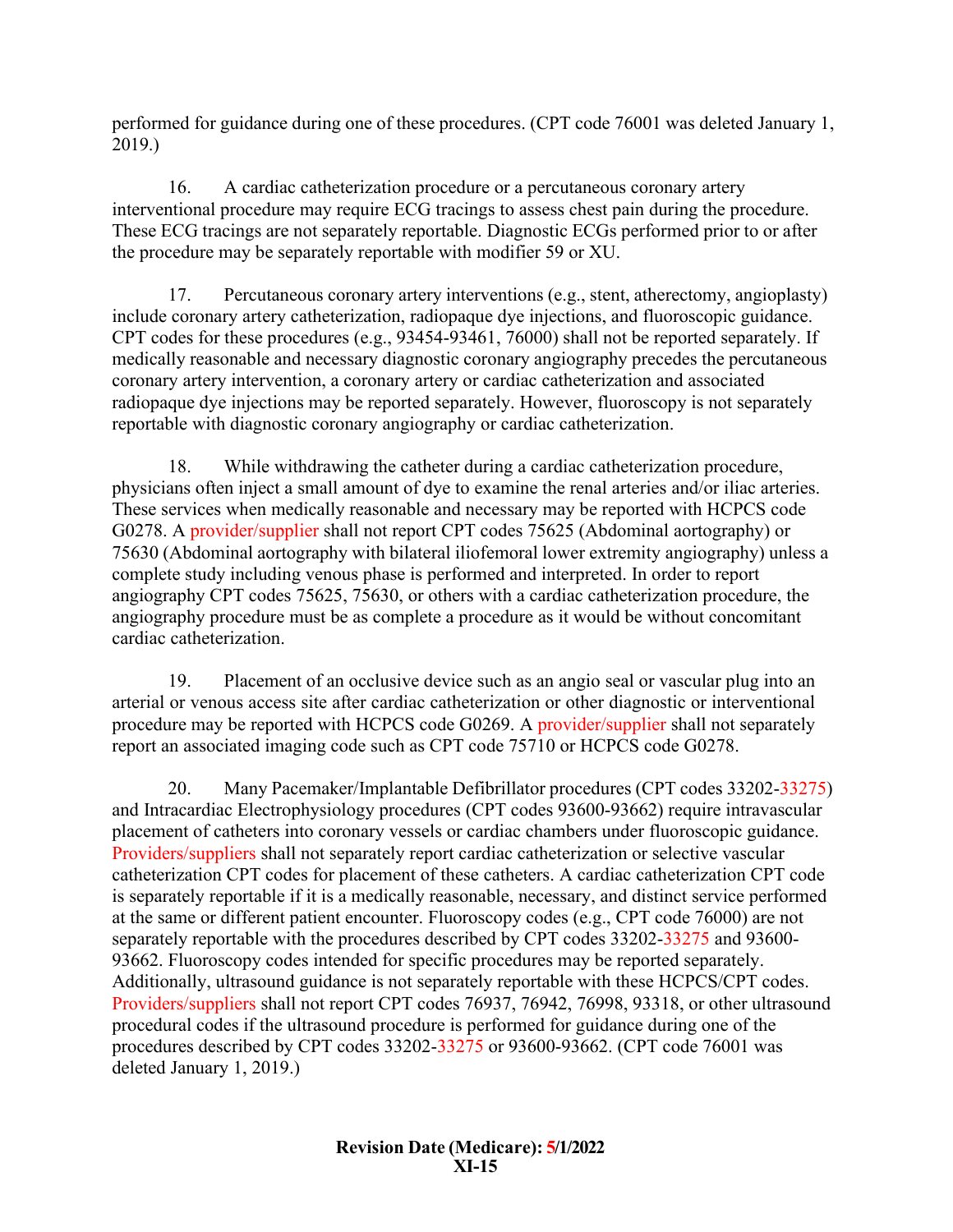21. Endomyocardial biopsy requires intravascular placement of catheters into the right ventricle under fluoroscopic guidance. Providers/suppliers shall not separately report a right heart catheterization or selective vascular catheterization CPT code for placement of these catheters. A right heart catheterization CPT code may be separately reportable if it is a medically reasonable, necessary, and distinct service performed at the same or different patient encounter. The right heart catheterization CPT code may be reported only if a complete right heart catheterization procedure is performed. If an abbreviated right heart catheterization is medically reasonable and necessary, it may be reported with CPT code 93799 (Unlisted cardiovascular service or procedure). Fluoroscopy codes (e.g., CPT code 76000) are not separately reportable for an endomyocardial biopsy. (CPT code 76001 was deleted January 1, 2019.)

22. CPT codes 93600 (Bundle of His recording), 93602 (Intra-atrial recording), 93603 (Right ventricular recording), 93610 (Intra-atrial pacing), and 93612 (Intraventricular pacing) shall not be reported with a code describing insertion or replacement of an electrode or device (pacemaker, defibrillator) because they are integral to the procedure. If a physician performs a medically reasonable and necessary limited diagnostic electrophysiology test preceding the insertion or replacement of the electrode or device to determine the necessity to proceed with insertion or replacement of an electrode or device, the appropriate CPT codes describing the limited diagnostic electrophysiology testing may be reported with an NCCI-associated modifier. The limited diagnostic electrophysiology testing to determine the necessity to proceed with insertion or replacement of the electrode or device may be performed at the same or different patient encounter.

23. Occasionally, it is medically reasonable and necessary to perform echocardiography (CPT codes 93303-93318 using intravenous push injections of contrast. The injection of contrast (e.g., CPT codes 96365, 96374, 96375, 96376) is not separately reportable.

HCPCS codes C8921-C8930 describe echocardiography procedures with contrast and include echocardiography without contrast if performed at the same patient encounter. Under the OPPS, facilities should report the appropriate code from the HCPCS code range C8921-C8930 when echocardiography is performed with contrast rather than the corresponding CPT code in the code range 93303-93350. Since the HCPCS codes C8921-C8930 include echocardiography without contrast if performed at the same patient encounter as echocardiography with contrast, a code from the HCPCS code range C8921-C8930 and the corresponding code from the CPT code range 93303-93352 shall not be reported separately for the same patient encounter for echocardiography.

CPT code 93352 is an AOC that describes use of echocardiographic contrast during stress echocardiography. It may be reported by providers/suppliers with CPT codes 93350 or 93351 in the appropriate site of service. CPT code 93352 is not separately payable under the OPPS.

24. CPT code 36005 (Injection procedure for extremity venography (including introduction of needle or intracatheter)) shall not be used to report venous catheterization unless it is for the purpose of an injection procedure for extremity venography. Some providers/suppliers have misused this code to report any type of venous catheterization.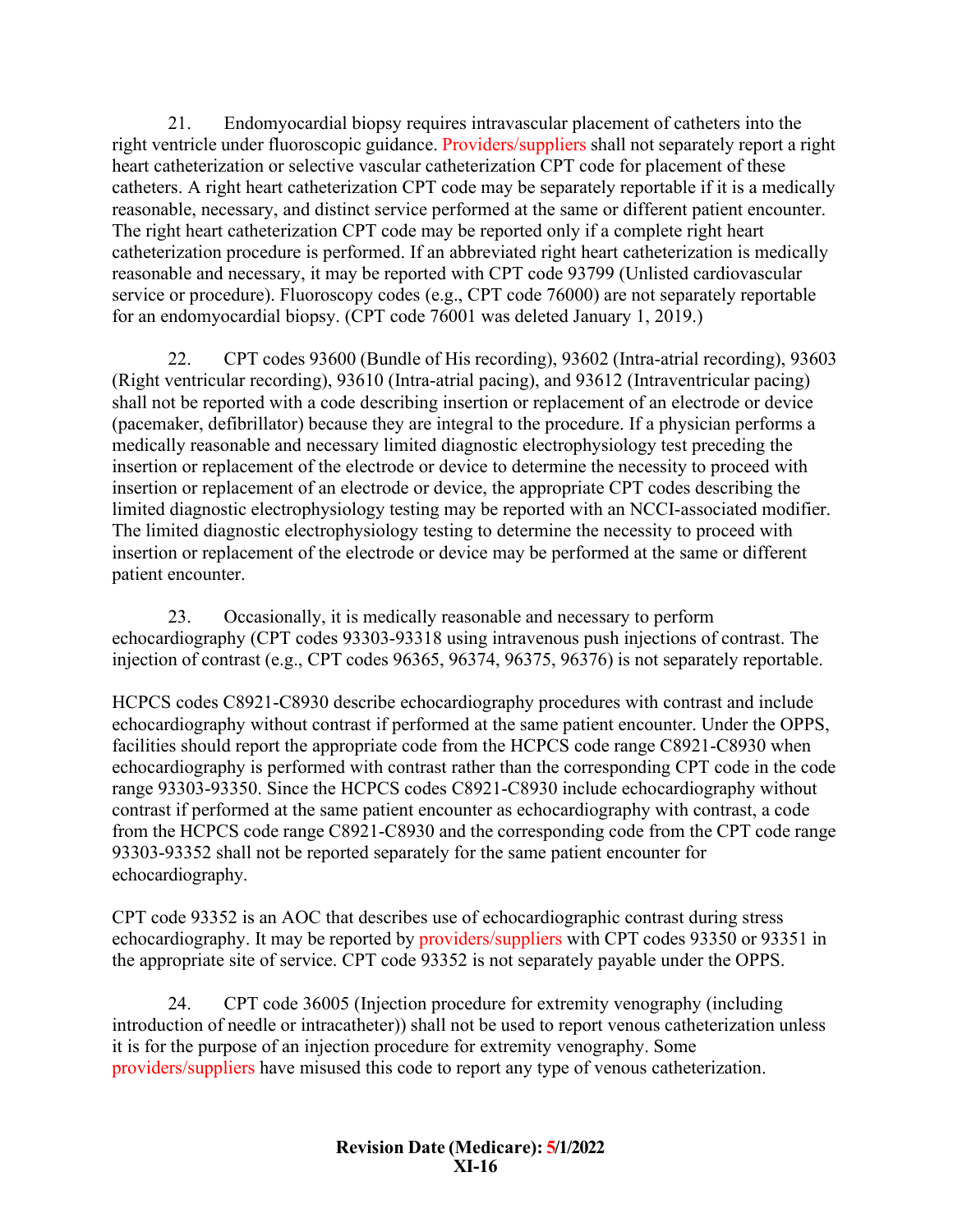25. CPT code 93503 (Insertion and placement of flow directed catheter (e.g., Swan-Ganz)) shall not be reported with CPT codes 36555-36556 (Insertion of non-tunneled centrally inserted central venous catheter) or CPT codes 36568-36569 (Insertion of peripherally inserted central venous catheter) for the insertion of a single catheter. If a physician does not complete the insertion of one type of catheter and subsequently inserts another at the same patient encounter, only the completed procedure may be reported.

26. A procedure to insert a central flow directed catheter (e.g., Swan-Ganz) (CPT code 93503) is often followed by a chest radiologic examination to confirm proper positioning of the flow directed catheter. A chest radiologic examination CPT code (e.g., 71045, 71046) shall not be reported separately for this radiologic examination.

27. Since cardioversion includes interrogation and programming of an implantable defibrillator if performed, interrogation and programming of an implantable defibrillator system (e.g., CPT codes 93282-93284, 93289, 93292, and 93295) shall not be reported separately with a cardioversion procedure (e.g., CPT codes 92960, 92961).

28. Since electronic analysis of an antitachycardia pacemaker system includes interrogation and programming of the pacemaker system, interrogation and programming of a pacemaker system (e.g., CPT codes 93279-93281, 93286, and 93288) shall not be reported separately with electronic analysis of an antitachycardia pacemaker system (CPT code 93724).

29. CPT code 92961 (Cardioversion, elective...; internal (separate procedure)) is not separately reportable with a cardiac catheterization or percutaneous cardiac interventional procedure. CPT code 92961 is defined as a "separate procedure," and CMS payment policy does not allow separate payment for a "separate procedure" performed with another procedure in an anatomically related region through similar access. The internal cardioversion, like a cardiac catheterization or a percutaneous cardiac interventional procedure, is performed using similar percutaneous vascular access and placement of one or more catheters into the heart under fluoroscopy. CPT codes for percutaneous vascular access, radiopaque dye injections, and fluoroscopic guidance shall not be reported separately.

30. CPT code 93623 (Programmed stimulation and pacing after intravenous drug infusion) is an AOC that may be reported per "CPT Manual" instructions only with CPT codes 93610, 93612, 93619, 93620, or 93653-93656. Although CPT code 93623 may be reported for intravenous drug infusion for diagnostic programmed stimulation and pacing, it shall not be reported for injections of a drug with stimulation and pacing following an intracardiac catheter ablation procedure (e.g., CPT codes 93650-93657) to confirm adequacy of the ablation. Confirmation of the adequacy of ablation is included in the intracardiac catheter ablation procedure.

31. Transesophageal echocardiography (TEE) monitoring (CPT code 93318) without probe placement is not separately reportable by a physician performing critical care E&M services. However, if a physician places a transesophageal probe to be used for TEE monitoring on the same date of service that the physician performs critical care E&M services, CPT code 93318 may be reported with modifier 59 or XU. The time necessary for probe placement shall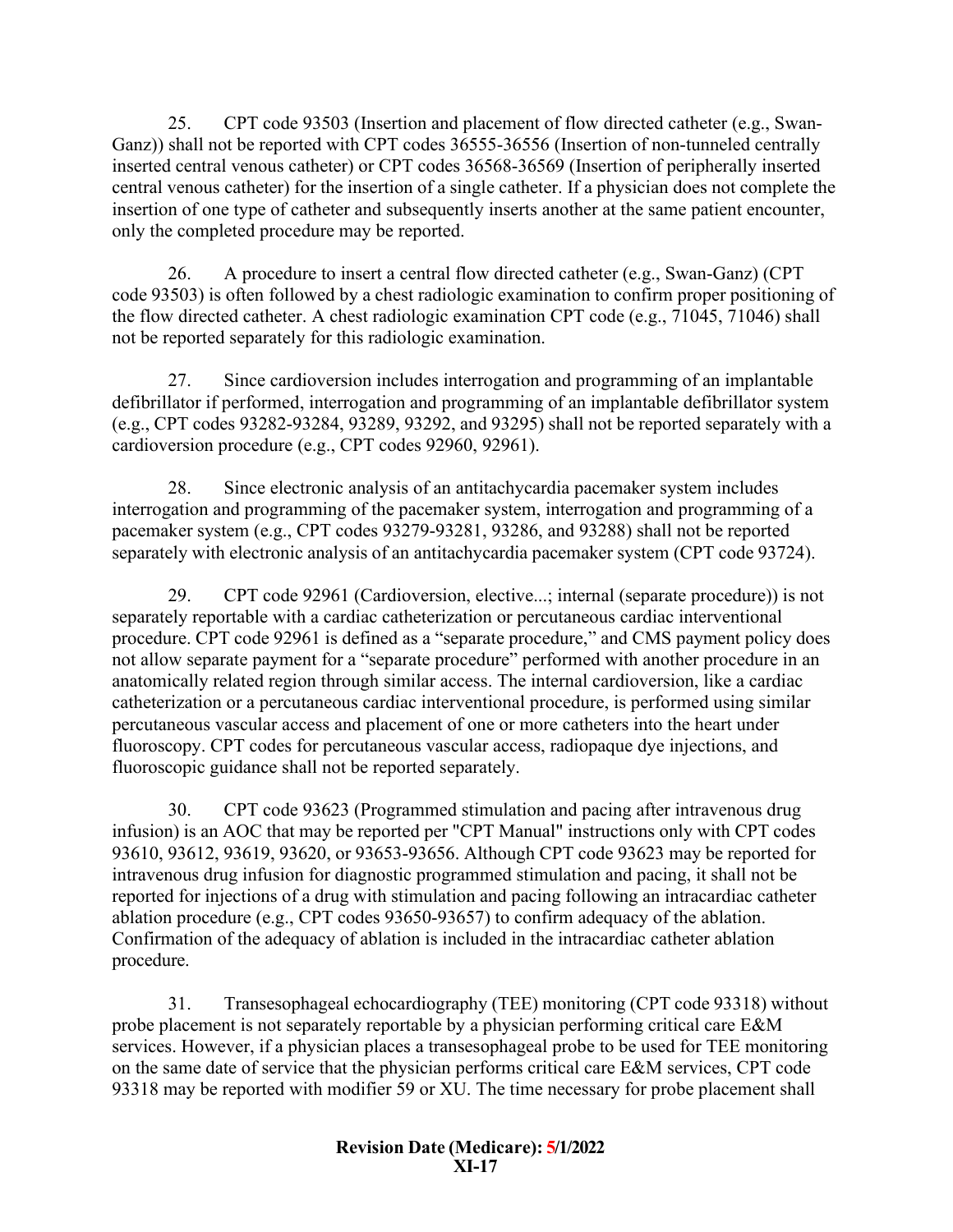not be included in the critical care time reported with CPT codes 99291 and 99292 as is true for all separately reportable procedures performed on a patient receiving critical care E&M services. Diagnostic TEE services may be separately reportable by a physician performing critical care E&M services.

32. CPT code 93590 describes percutaneous transcatheter closure of a mitral valve paravalvular leak. If a left heart catheterization by transapical puncture is additionally performed, add-on CPT code 93462 may additionally be reported. However, if the left heart catheterization is performed by transseptal puncture, CPT code 93462 shall not be additionally reported. Therefore, CPT code 93590 is listed as a primary code for add-on CPT code 93462. These 2 codes are also bundled in a PTP edit that allows use of an NCCI PTP-associated modifier to bypass it if left heart catheterization by transapical puncture is performed.

# <span id="page-17-0"></span>**J. Pulmonary Services**

CPT coding for pulmonary function tests includes both comprehensive and component codes to accommodate variation among pulmonary function laboratories.

1. Alternate methods of reporting data obtained during a spirometry or other pulmonary function session shall not be reported separately. For example, the flow volume loop is an alternative method of calculating a standard spirometric parameter. CPT code 94375 is included in standard spirometry (rest and exercise) studies.

2. If a physician in attendance for pulmonary diagnostic testing or therapy obtains a limited history and performs a limited physical examination related to the pulmonary testing or therapy, separate reporting of an E&M service is not appropriate. If a significant, separately identifiable E&M service is performed unrelated to the performance of the pulmonary diagnostic testing or therapy, an E&M service may be reported with modifier 25.

3. If multiple spirometric determinations are necessary to complete the service described by a CPT code, only one unit of service shall be reported. For example, CPT code 94070 describes bronchospasm provocation with an administered agent and uses multiple spirometric determinations as in CPT code 94010. A single unit of service includes all the necessary spirometric determinations.

4. Cardiopulmonary exercise testing (CPT code 94621) is a comprehensive exercise test with a number of component tests separately defined in the "CPT Manual". It is inappropriate to separately report component services such as, but not limited to, venous access, ECG monitoring, spirometric parameters performed before, during and after exercise, oximetry,  $O<sub>2</sub>$  consumption,  $CO<sub>2</sub>$  production, and rebreathing cardiac output calculations when performed during the same patient encounter as a cardiopulmonary exercise test. It is also inappropriate to report a cardiac stress test, a pulmonary stress test (CPT code 94618), or a component of either of these stress tests when performed during the same patient encounter as a cardiopulmonary exercise test.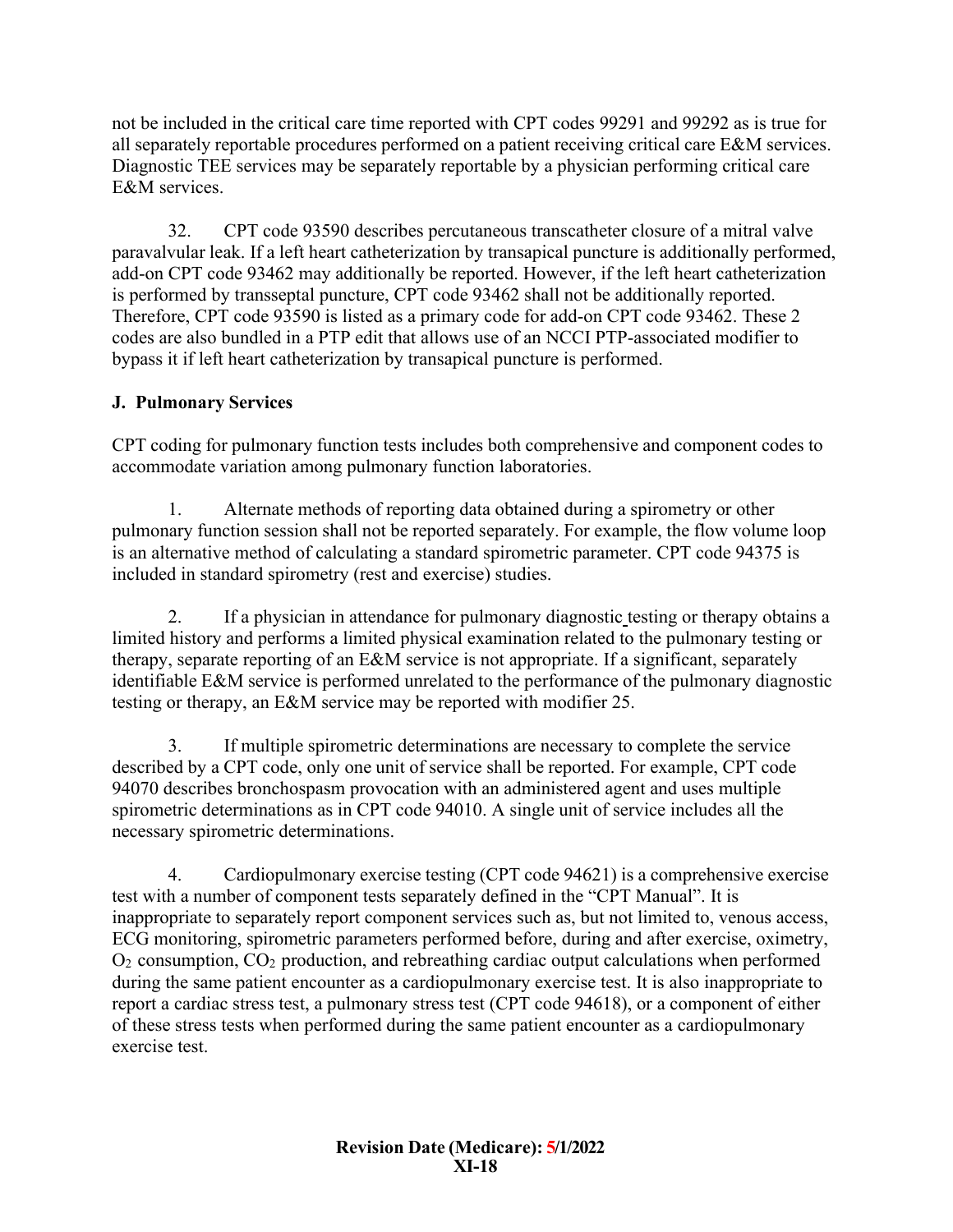5. Pursuant to the "Federal Register" (Volume 58, Number 230, 12/2/1993, Pages 63640-63641), ventilation management CPT codes (94002-94004 and 94660-94662) are not separately reportable with E&M CPT codes. If an E&M code and a ventilation management code are reported, only the E&M code is payable.

6. The procedure described by CPT code 94644 (Continuous inhalation treatment with aerosol medication for acute airway obstruction, first hour) does not include any physician work RVUs. When performed in a facility, the procedure uses facility staff and supplies, and the physician does not have any practice expenses related to the procedure. Thus, a provider/supplier shall not report this code when the physician orders it in a facility. This code shall not be reported with CPT codes 99217-99239, 99281-99285, 99466-99467, 99291-99292, 99468- 99469, 99471-99472, 99478-99480, 99304-99318, and 99324-99337 unless the physician supervises the performance of the procedure at a separate patient encounter on the same date of service outside the facility where the physician does have practice expenses related to the procedure.

7. CPT code 94060 (Bronchodilation responsiveness, spirometry as in 94010, preand post-bronchodilator administration) describes a diagnostic test that is used to assess patient symptoms that might be related to reversible airway obstruction. It does not describe treatment of acute airway obstruction. CPT code 94060 includes the administration of a bronchodilator. It is a misuse of CPT code 94640 (Pressurized or non-pressurized inhalation treatment for acute airway obstruction... (IPPB) device) to report 94640 for the administration of the bronchodilator included in CPT code 94060. The bronchodilator medication may be reported separately.

8. CPT code 94640 (Pressurized or non-pressurized inhalation treatment for acute airway obstruction... (IPPB) device) describes either treatment of acute airway obstruction with inhaled medication or the use of an inhalation treatment to induce sputum for diagnostic purposes. CPT code 94640 shall only be reported once during an episode of care regardless of the number of separate inhalation treatments that are administered. If CPT code 94640 is used for treatment of acute airway obstruction, spirometry measurements before and/or after the treatment(s) shall not be reported separately. It is a misuse of CPT code 94060 to report it in addition to CPT code 94640. The inhaled medication may be reported separately.

An episode of care begins when a patient arrives at a facility for treatment and terminates when the patient leaves the facility. If the episode of care lasts more than one calendar day, only one unit of service of CPT code 94640 shall be reported for the entire episode of care.

If a patient receives inhalation treatment during an episode of care and returns to the facility for a second episode of care that also includes inhalation treatment on the same date of service, the inhalation treatment during the second episode of care may be reported with modifier 76 appended to CPT code 94640.

If inhalation drugs are administered in a continuous treatment or a series of "back-to-back" continuous treatments exceeding one hour, CPT codes 94644 (Continuous inhalation treatment with aerosol medication for acute airway obstruction; first hour) and 94645 (...; each additional hour) may be reported instead of CPT code 94640.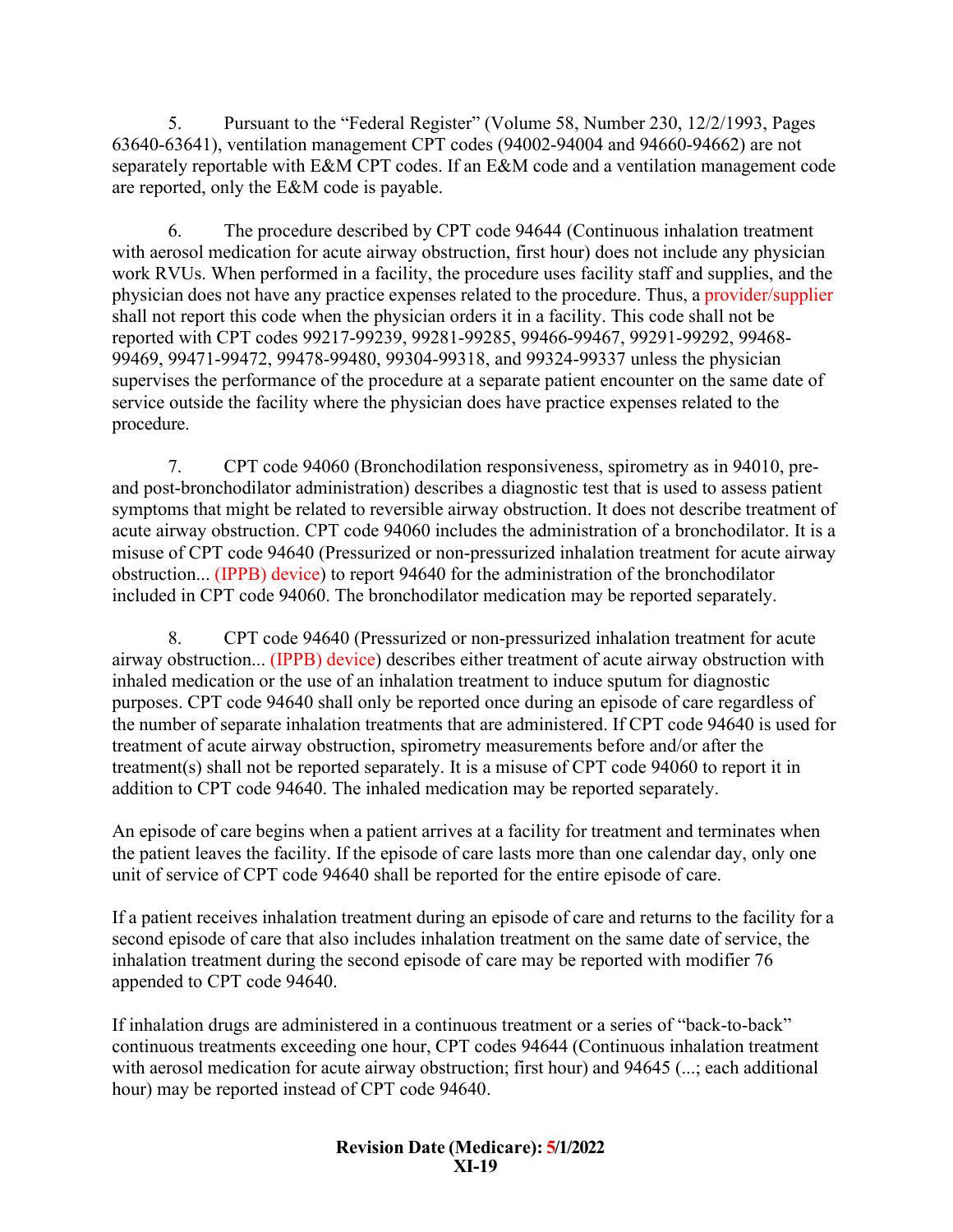9. CPT code 94640 (Pressurized or non-pressurized inhalation treatment for acute airway obstruction... (IPPB) device) and CPT code 94664 (Demonstration and/or evaluation of patient utilization of an aerosol generator... (IPPB) device) generally should not be reported for the same patient encounter. The demonstration and/or evaluation described by CPT code 94664 is included in CPT code 94640 if it uses the same device (e.g., aerosol generator) that is used in the performance of CPT code 94640. If performed at separate patient encounters on the same date of service, the 2 services may be reported separately.

10. Practitioner ventilation management (e.g., CPT codes 94002-94005, 94660, 94662) and critical care (e.g., CPT codes 99291, 99292, 99466-99486) include respiratory flow volume loop (CPT code 94375), breathing response to carbon dioxide (CPT code 94400), and breathing response to hypoxia (CPT code 94450) testing if performed. (CPT code 94400 was deleted on January 1, 2021.)

# <span id="page-19-0"></span>**K. Allergy Testing and Immunotherapy**

The "CPT Manual" divides allergy and clinical immunology into testing and immunotherapy. Immunotherapy includes codes for the preparation of antigen (allergen) and separate codes for allergen administration.

1. If percutaneous or intracutaneous (intradermal) single test (CPT codes 95004 or 95024) and "sequential and incremental" tests (CPT codes 95017, 95018, or 95027) are performed on the same date of service, both the "sequential and incremental" test and single test codes may be reported if the tests are for different allergens or different dilutions of the same allergen. The unit of service to report is the number of separate tests. A single test and a "sequential and incremental" test for the same dilution of an allergen shall not be reported separately on the same date of service. For example, if the single test for an antigen is positive and the physician proceeds to "sequential and incremental" tests with 3 additional different dilutions of the same antigen, the provider/supplier may report 1 unit of service for the single test code and 3 UOS for the "sequential and incremental" test code.

2. Photo patch tests (CPT code 95052) consist of applying a patch(s) containing allergenic substance(s) to the skin and exposing the skin to light. Providers/suppliers shall not unbundle this service by reporting both CPT code 95044 (Patch or application tests) plus CPT code 95056 (Photo tests) rather than CPT code 95052.

3. Evaluation and management codes reported with allergy testing or allergy immunotherapy are appropriate only if a significant, separately identifiable service is performed. Obtaining informed consent is included in the immunotherapy service and shall not be reported with an E&M code. If E&M services are reported, modifier 25 should be used.

4. In general, allergy testing is not performed on the same day as allergy immunotherapy in standard medical practice. Allergy testing is performed prior to immunotherapy to determine the offending allergens. CPT codes for allergy testing and immunotherapy are generally not reported on the same date of service unless the physician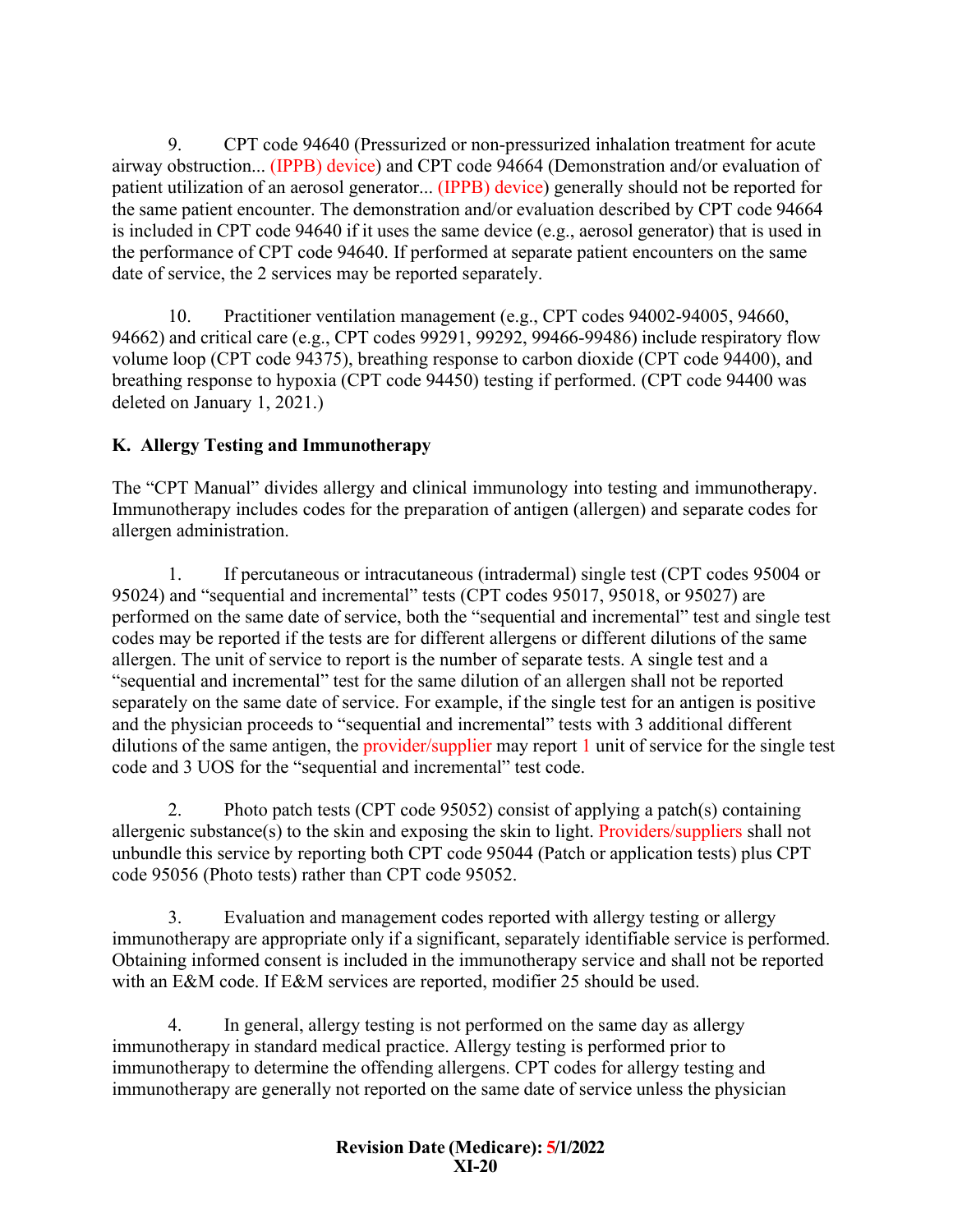provides allergy immunotherapy and testing for additional allergens on the same day. Providers/suppliers shall not report allergy testing CPT codes for allergen potency (safety) testing prior to administration of immunotherapy. Confirmation of the appropriate potency of an allergen vial for immunotherapy is an inherent component of immunotherapy. Additionally, allergy testing is an integral component of rapid desensitization kits/procedures (CPT code 95180) and is not separately reportable.

# <span id="page-20-0"></span>**L. Neurology and Neuromuscular Procedures**

The "CPT Manual" defines codes for neuromuscular diagnostic and therapeutic services. Sleep testing, nerve and muscle testing, and electroencephalographic procedures are included. The "CPT Manual" guidelines for sleep testing are very precise and should be followed carefully when reporting these services.

1. Sleep testing differs from polysomnography in that the latter requires sleep staging. Sleep staging includes a qualitative and quantitative assessment of sleep as determined by standard sleep scoring techniques. A "sleep study" and "polysomnography" shall not be reported separately for the same patient encounter.

2. Polysomnography requires at least one central and usually several other EEG electrodes. EEG procurement for polysomnography (sleep staging) differs greatly from that required for diagnostic EEG testing (e.g., speed of paper, number of channels). EEG testing shall not be reported separately with polysomnography unless a complete diagnostic EEG is performed separately in the usual manner at a separate patient encounter on the same date of service. If a complete diagnostic EEG is performed at a separate patient encounter on the same date of service as a polysomnography, modifier 59 or XE should be appended to the EEG code.

3. Continuous electroencephalographic monitoring services (e.g., CPT codes 95700- 95726) describe different services than those provided during sleep testing or polysomnography. These procedures may be reported separately with sleep testing only if they are performed as significant, separately identifiable services distinct from EEG testing included in sleep testing or polysomnography. In the latter situation, the EEG codes must be reported with modifier 59 or XU to indicate that a different service was performed. (CPT codes 95950, 95951, 95953, and 95956 are deleted as of January 1, 2020)

4. If nerve testing (e.g., EMG, nerve conduction velocity) is performed to assess the level of paralysis during anesthesia or during mechanical ventilation, the range of CPT codes 95851-95943 are not separately reportable. These codes describe significant, separately identifiable diagnostic services requiring a formal report in the medical record. Electrical stimulation used to identify or locate nerves during a procedure involving treatment of a cranial or peripheral nerve (e.g., nerve block, nerve destruction, neuroplasty, transection, excision, repair) is integral to the procedure and is not separately reportable.

5. Intraoperative neurophysiology testing (HCPCS/CPT codes 95940, 95941, and G0453) shall not be reported by the physician performing an operative or anesthesia procedure since it is included in the global package. However, when performed by a different physician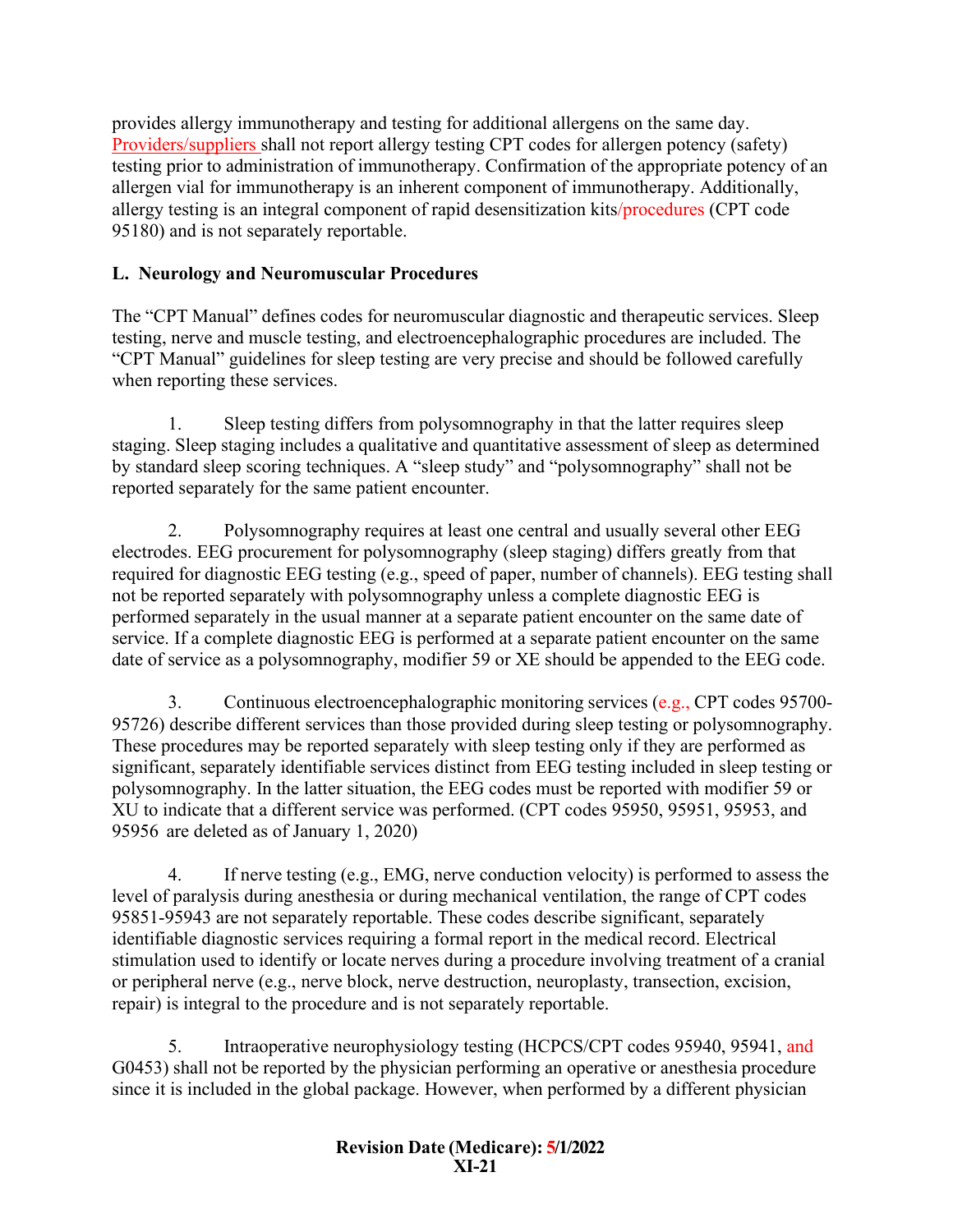during the procedure, it is separately reportable by the second provider/supplier. The physician performing an operative procedure shall not report other 90000 neurophysiology testing codes for intraoperative neurophysiology testing (e.g., 92585, 95822, 95860-95870, 95907-95913, 95925, 95926, 95927, 95928, 95929, 95930-95937, 95938, 95939) since they are also included in the global package. (CPT code 92585 was deleted January 1, 2021.)

6. CPT code 95940 describes continuous intraoperative neurophysiology monitoring in the operating room requiring one-on-one monitoring and personal attendance. HCPCS code G0453 describes continuous intraoperative neurophysiology monitoring for a single patient from outside the operating room (remote or nearby). The unit of service for each of these procedures is "each 15 minutes." A provider/supplier shall not report both of these procedures for the same time period. If the 2 procedures are reported for the same date of service for the same patient, the time period for each procedure must be distinct and not overlapping with the time period for the other procedure.

CPT code 95941 describes continuous intraoperative neurophysiology monitoring from outside the operating room (remote or nearby) or monitoring of more than one case while in the operating room. This code is not valid for Medicare practitioner services. It is a packaged service under Medicare Hospital OPPS (Outpatient Prospective Payment System).

# <span id="page-21-0"></span>**M. Central Nervous System Assessments/Tests**

1. Neurobehavioral status exam (CPT codes 96116 and 96121) shall not be reported when a mini-mental status examination is performed. CPT codes 96116 and 96121 shall not be reported with psychiatric diagnostic examinations (CPT codes 90791 or 90792). CPT codes 96116 and 96121 may be reported with other psychiatric services or E&M services only if a complete neurobehavioral status exam is performed. If a mini-mental status examination is performed by a physician, it is included in the E&M service.

2. The psychiatric diagnostic interview examination (CPT codes 90791, 90792), psychological/neuropsychological testing (CPT codes 96136-96146), and psychological/ neuropsychological evaluation services (CPT codes 96130-96133) must be distinct services if reported on the same date of service. "CPT Manual" instructions permit physicians to integrate other sources of clinical data into the report that is generated for CPT codes 96130-96133. Since the procedures described by CPT codes 96130-96139 are timed procedures, providers/suppliers shall not report time for duplicating information (collection or interpretation) included in the psychiatric diagnostic interview examination and/or psychological/neuropsychological evaluation services or test administration and scoring. (CPT codes 96101 and 96118 were deleted January 1, 2019.)

3. Central nervous system (CNS) assessment/test CPT codes (e.g., 96130-96133, 96136-96146, 96105, 96125, 96127) shall not be reported for tests that are reportable as part of an E&M service when performed. In order to report a CNS assessment/ test CPT code, the test cannot be self-administered. It must be administered as required by the code descriptor of the reported CPT code. The test must assess CNS function (e.g., psychological health, aphasia, neuropsychological health) per requirements of the CNS assessment/test CPT code descriptors.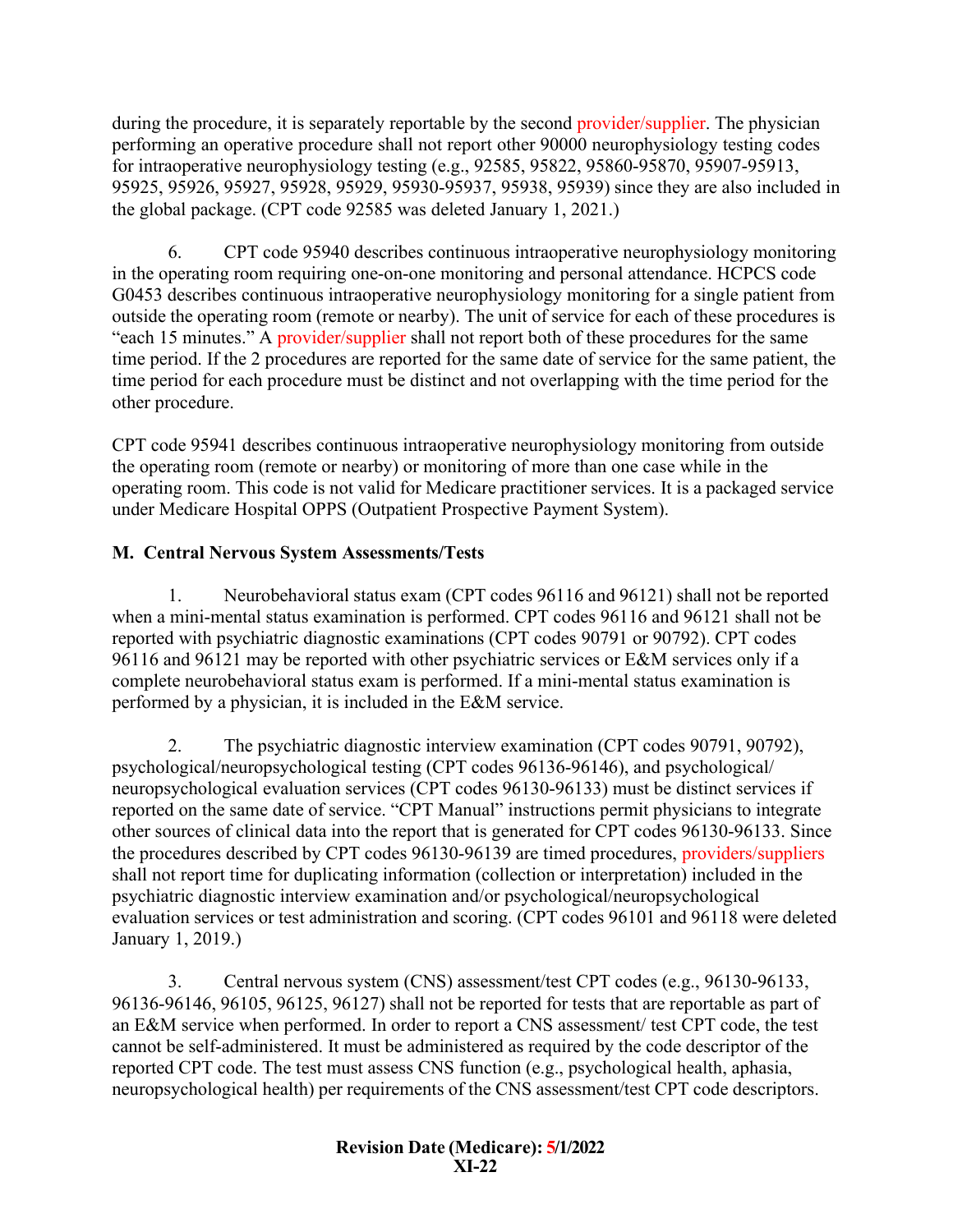The assessment must use tests described by the code descriptor or other tests not available in the public domain. (CPT codes 96101-96103 and 96118-96120 were deleted January 1, 2019.)

## <span id="page-22-0"></span>**N. Chemotherapy Administration**

1. The CPT codes 96360, 96365, 96374, 96409, and 96413 describe "initial" service codes. For a patient encounter, only 1 "initial" service code may be reported unless it is medically reasonable and necessary that the drug or substance administrations occur at separate intravenous access sites. To report 2 different "initial" service codes, use NCCI PTP-associated modifiers.

2. CPT codes 96360-96379, 96401-96425, and 96521-96523 are reportable by providers/suppliers for services performed in physicians' offices. These drug administration services shall not be reported by providers/suppliers for services provided in a facility setting such as a hospital outpatient department or emergency department. Drug administration services performed in an Ambulatory Surgical Center (ASC) related to a Medicare- approved ASC payable procedure are not separately reportable by providers/suppliers. Hospital outpatient facilities may separately report drug administration services when appropriate. For purposes of this paragraph, the term "physician" refers to M.D.s, D.O.s, and other practitioners who bill Medicare claims processing contractors for services payable on the "Medicare Physician Fee Schedule."

3. The drug and chemotherapy administration HCPCS/CPT codes 96360-96375, 96377 and 96401-96425 have been valued to include the work and practice expenses of CPT code 99211 (E&M service, office or other outpatient visit, established patient, level I). Although CPT code 99211 is not reportable with chemotherapy and non-chemotherapy drug/substance administration HCPCS/CPT codes, other non-facility-based E&M CPT codes (e.g., 99202- 99205, 99212-99215) are separately reportable with modifier 25 if the physician provides a significant and separately identifiable E&M service. Since providers/suppliers shall not report drug administration services in a facility setting, a facility-based E&M CPT code (e.g., 99281- 99285) shall not be reported with a drug administration CPT code unless the drug administration service is performed at a separate patient encounter in a non-facility setting on the same date of service. In such situations, the E&M code should be reported with modifier 25. For purposes of this paragraph, the term "physician" refers to M.D.s, D.O.s, and other practitioners who bill Medicare claims processing contractors for services payable on the "Medicare Physician Fee Schedule."

Under the OPPS, hospitals may report drug administration services and facility-based E&M codes (e.g., 99281-99285, G0463) if the E&M service is significant and separately identifiable. In these situations, modifier 25 should be appended to the E&M code.

4. Flushing or irrigation of an implanted vascular access port or device prior to or subsequent to the administration of chemotherapeutic or non-chemotherapeutic drugs is integral to the drug administration service and is not separately reportable. Under these circumstances, do not report CPT code 96523.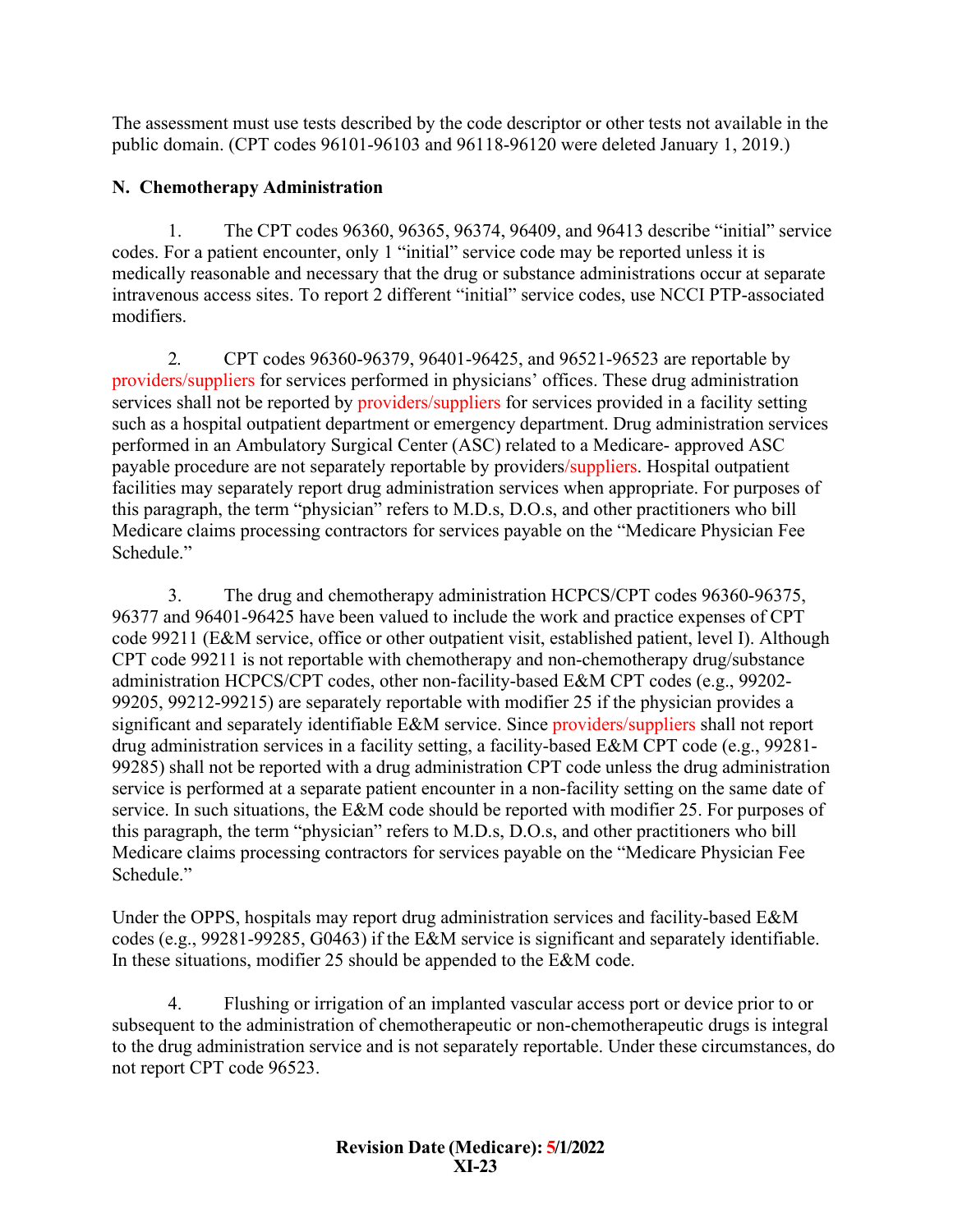<span id="page-23-1"></span>5. CPT code 96522 describes the refilling and maintenance of an implantable pump or reservoir for systemic drug delivery. The pump or reservoir must be capable of programmed release of a drug at a prescribed rate. CPT code 96522 shall not be reported for accessing a nonprogrammable implantable intravenous device for the provision of infusion(s) or chemotherapy administration.

CPT code 96522 (Refilling and maintenance of implantable pump or reservoir for drug delivery, systemic (e.g., intravenous, intra-arterial) and CPT code 96521 (Refilling and maintenance of portable pump) shall not be reported with CPT code 96416 (Initiation of prolonged intravenous chemotherapy infusion (more than 8 hours), requiring use of a portable or implantable pump) or CPT code 96425 (Chemotherapy administration, intra-arterial; infusion technique, initiation of prolonged infusion (more than 8 hours) requiring the use of a portable or implantable pump). CPT codes 96416 and 96425 include the initial filling and maintenance of a portable or implantable pump. CPT codes 96521 and 96522 are used to report subsequent refilling of the pump.

CPT codes 96521 and 96522 shall not be reported for accessing or flushing an indwelling peripherally-placed intravenous catheter port (external to skin), subcutaneous port, or nonprogrammable subcutaneous pump. Accessing and flushing these devices is an inherent service facilitating these infusion(s) and is not reported separately.

6. A concurrent intravenous infusion of an antiemetic or other non-chemotherapeutic drug with intravenous infusion of chemotherapeutic agents may be reported separately as CPT code 96368 (Concurrent intravenous infusion). CPT code 96368 may be reported with a maximum of one unit of service per patient encounter regardless of the number of concurrently infused drugs or the length of time for the concurrent infusion(s). Hydration concurrent with chemotherapy is not separately reportable.

# <span id="page-23-0"></span>**O. Special Dermatological Procedures**

1. Medicare does not allow separate payment of E&M CPT code 99211 with photochemotherapy procedures (CPT codes 96910-96913) for services performed by a nurse or technician such as examining a patient prior to a subsequent procedure for burns or reactions to the prior treatment. If a physician performs a significant separately identifiable medically reasonable and necessary E&M service on the same date of service, it may be reported with modifier 25.

2. Reflectance confocal microscopy (CPT codes 96931-96936) is performed to determine whether a skin lesion is malignant. PTP edits allow providers/suppliers to report on the same date of service excision of the lesion if malignant, but not biopsy or excision of the lesion if benign.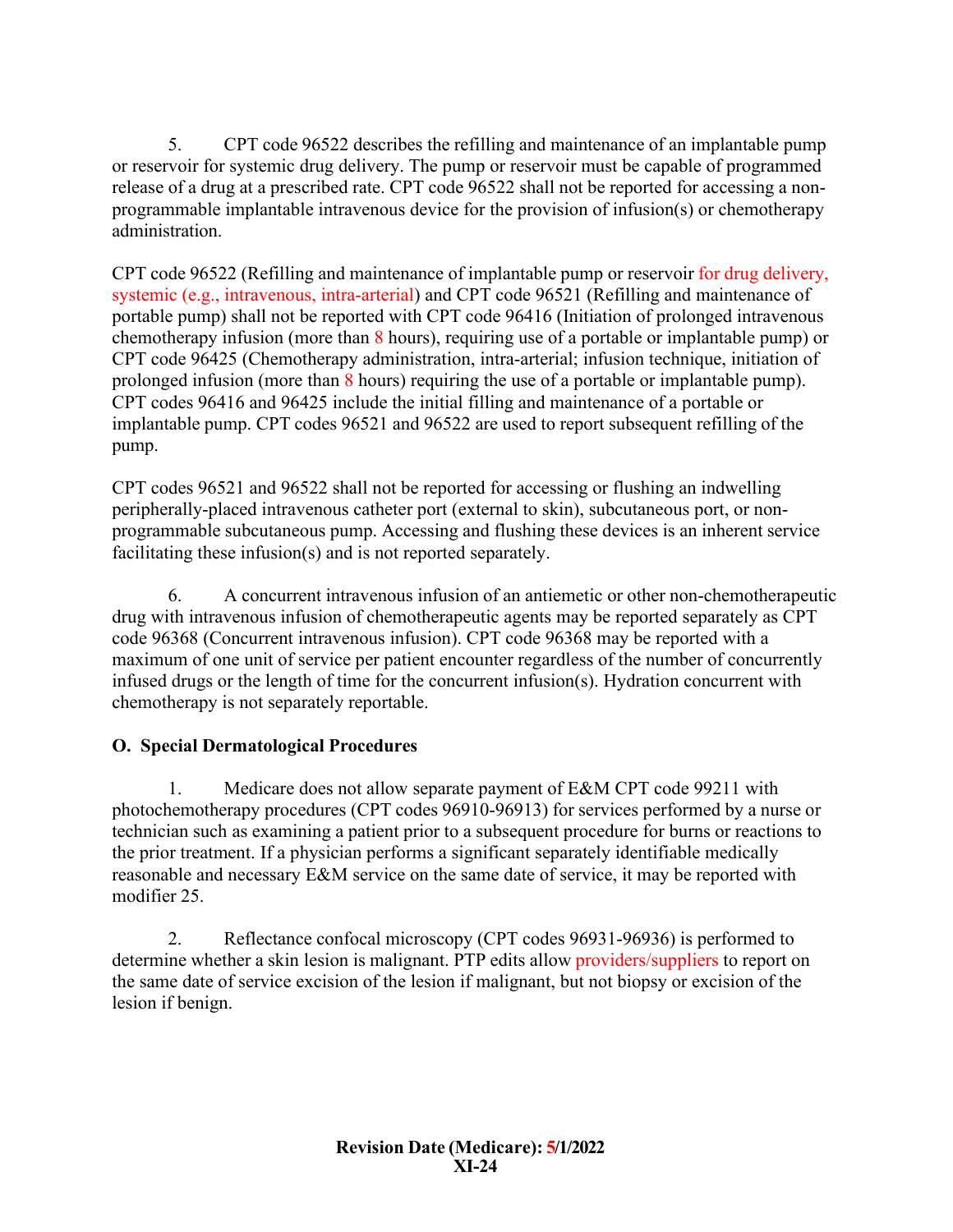# **P. Physical Medicine and Rehabilitation**

1. An occupational therapist may report only one evaluation/re-evaluation (CPT codes 97165-97168) on a single date of service. A physical therapist may report only one evaluation/re-evaluation (CPT codes 97161-97164) on a single date of service. A physician or facility shall not report both an occupational therapy evaluation/re-evaluation service and physical therapy evaluation/re-evaluation service if performed by the same practitioner. If the 2 services are performed by 2 different practitioners on the same date of service, both procedures may be reported.

2. With one exception, providers/suppliers shall not report more than one physical medicine and rehabilitation therapy service for the same fifteen-minute time period. (The only exception involves a "supervised modality" defined by CPT codes 97010-97028, which may be reported for the same fifteen-minute time period as other therapy services.) Some CPT codes for physical medicine and rehabilitation services include an amount of time in their code descriptors. Some NCCI PTP edits pair a "timed" CPT code with another "timed" CPT code or a non-timed CPT code. These edits may be bypassed with modifier 59 or XU if the 2 procedures of a code pair edit are performed in different timed intervals even if sequential during the same patient encounter. The NCCI program does not include all edits pairing 2 physical medicine and rehabilitation services (excepting "supervised modality" services) even though they shall not be reported for the same fifteen-minute time period.

3. The NCCI program contains PTP edits with Column One codes of the physical medicine and rehabilitation therapy services and Column Two codes of the physical therapy and occupational therapy re-evaluation CPT codes of 97164 and 97168 respectively. The reevaluation services shall not be routinely reported during a planned course of physical or occupational therapy. However, if the patient's status should change and a re-evaluation is medically reasonable and necessary, it may be reported with modifier 59 or XU appended to CPT code 97164 or 97168 as appropriate.

4. The procedure coded as CPT code 97755 (Assistive technology assessment...direct one-on-one contact with written report, each 15 minutes) is intended for use on severely impaired patients requiring adaptive technology. For example, a patient with the use of only one or no limbs might require the use of high-level adaptive technology.

5. This subsection was removed January 1, 2021.

6. Based on "CPT Manual" instructions, debridement CPT codes 97597-97602 shall not be reported in conjunction with surgical debridement (CPT codes 11042-11047) for the same wound. Similarly, CPT code 97602 shall not be reported in conjunction with CPT codes 97597 and 97598 for the same wound.

7. Physical or occupational therapy services performed at the same patient encounter as cardiac rehabilitation or pulmonary rehabilitation services are included in the cardiac rehabilitation or pulmonary rehabilitation benefit and are not separately reportable. (CMS Final Rule ("Federal Register," Vol. 74, No. 226, November 25, 2009, Pages 61884-61885)). If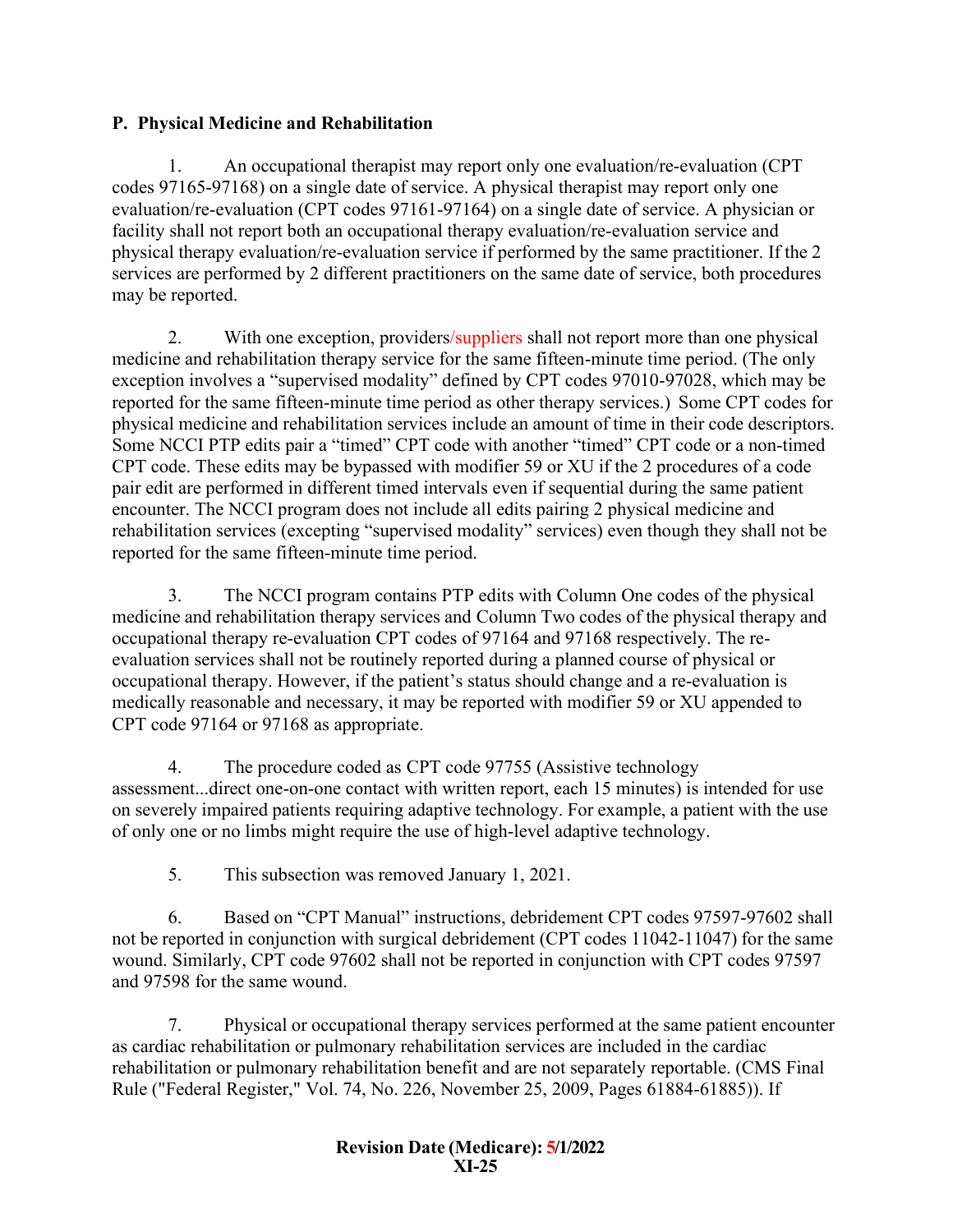physical therapy or occupational therapy services are performed at a separate, medically reasonable and necessary patient encounter on the same date of service as cardiac rehabilitation or pulmonary rehabilitation services, both types of services may be reported using an NCCI PTPassociated modifier. Similarly, physical and occupational therapy services are not separately reportable with therapeutic pulmonary procedures (e.g., HCPCS codes G0237-G0239) for the same patient encounter.

8. CPT codes 97750 (Physical performance test or measurement…each 15 minutes), 97755 (Assistive technology assessment), and 97763 (Orthotic(s)/prosthetic(s) management and/or training, upper extremity(ies), lower extremity(ies), and/or trunk, subsequent orthotic(s)/prosthetic(s) encounter, each 15 minutes) are not separately reportable for the same date of service with a physical therapy evaluation/re-evaluation CPT code (e.g., 97161-97164) or occupational therapy evaluation/re-evaluation CPT code (e.g., 97165-97168) when the 2 services are performed by a single practitioner or 2 practitioners of the same specialty. If the 2 services are performed by 2 different practitioners of different specialties, the 2 services may be reported using an NCCI PTP-associated modifier. For example, if a physical therapist performs 1 service and an occupational therapist performs the other service, the 2 services may be reported separately. However, if a physical therapist performs 1 service and a different physical therapist performs the other service, the 2 services are not separately reportable.

CPT codes 97760 (Orthotic(s) management and training (including assessment and fitting when not otherwise reported), upper extremity(ies), lower extremity(ies) and/or trunk, initial orthotic(s) encounter, each 15 minutes) and 97761 (Prosthetic(s) training, upper and/or lower extremity(ies), initial prosthetic(s) encounter, each 15 minutes) are not separately reportable for the same date of service with physical therapy re-evaluation CPT code 97164 or occupational therapy re-evaluation CPT code 97168 when the 2 services are performed by a single practitioner or 2 practitioners of the same specialty. If the 2 services are performed by 2 different practitioners of different specialties, the 2 services may be reported using an NCCI PTPassociated modifier.

9. CPT Code 97610 (Low frequency, non-contact, non-thermal ultrasound..., per day) is not separately reportable for treatment of the same wound with other active wound care management CPT codes (97597-97606) or wound debridement CPT codes (e.g., CPT codes 11042-11047, 97597, 97598).

# <span id="page-25-0"></span>**Q. Medical Nutrition Therapy**

1. CPT codes 97802-97804 (Medical nutrition therapy...) are used to report Medicare-covered medical nutrition therapy services after an initial referral each year. If during the same year there is a change in the patient's diagnosis, medical condition, or treatment regimen, the treating physician may make a second referral for medical nutrition therapy. These services should be reported with HCPCS codes G0270-G0271 (Medical nutrition therapy... following second referral in same year for change in diagnosis, medical condition or treatment regimen...) rather than CPT codes 97802-97804.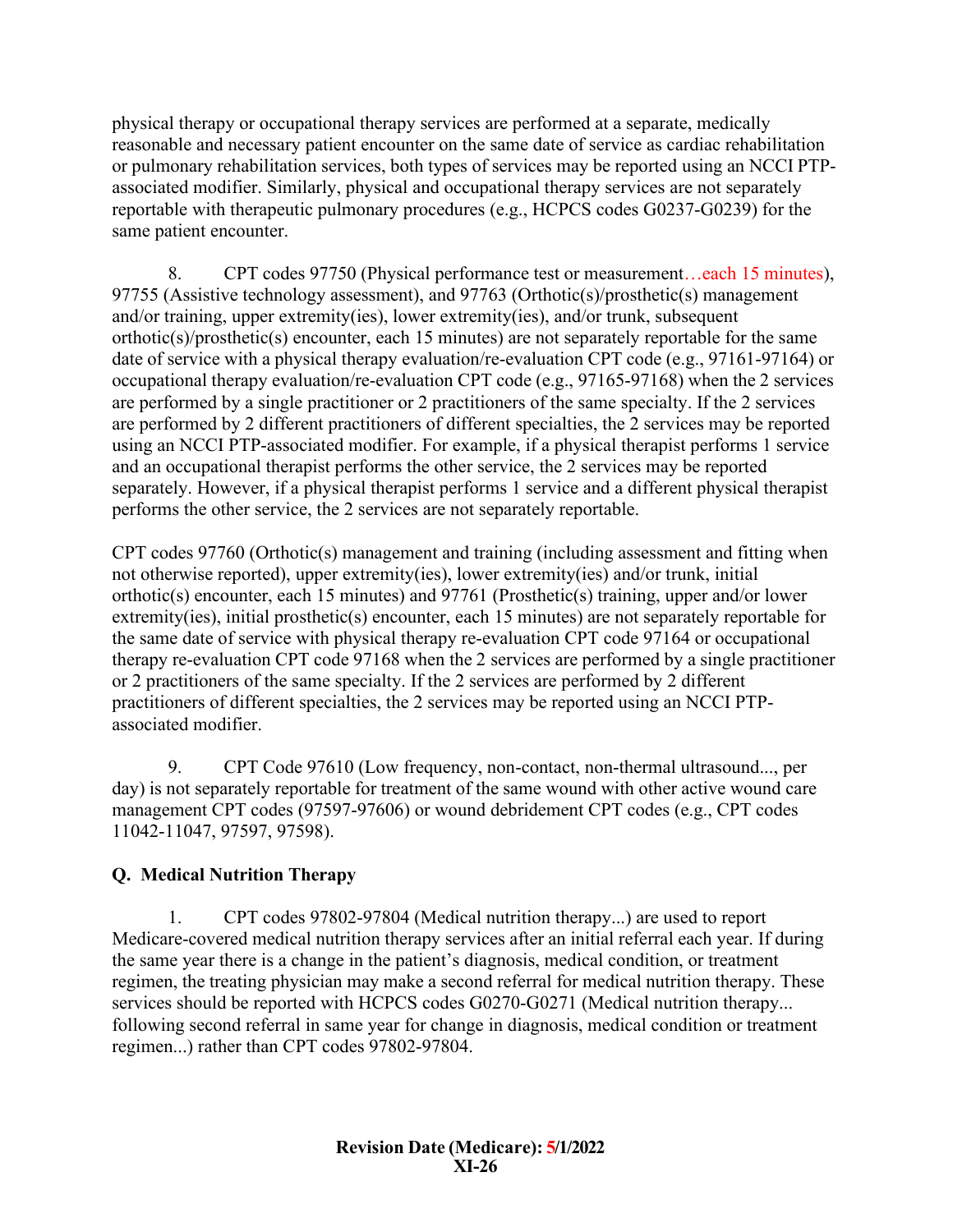2. Medical nutrition therapy services (CPT codes 97802-97804) performed at the same patient encounter as a cardiac rehabilitation, pulmonary rehabilitation, or pulmonary therapeutic service are included in the cardiac rehabilitation, pulmonary rehabilitation, or pulmonary therapeutic service and are not separately reportable. The Medicare program provides a medical nutrition therapy benefit to beneficiaries for medical nutrition therapy related to diabetes mellitus or renal disease. If a physician provides a Medicare-covered medical nutrition service to a beneficiary with diabetes mellitus or renal disease on the same date of service as a cardiac rehabilitation, pulmonary rehabilitation, or pulmonary therapeutic service but at a separate patient encounter, the medical nutrition therapy service may be separately reportable with an NCCI PTP-associated modifier. The Medicare-covered medical nutrition service cannot be provided at the same patient encounter as the cardiac rehabilitation, pulmonary rehabilitation, or pulmonary therapeutic service.

## <span id="page-26-0"></span>**R. Osteopathic Manipulative Treatment**

Osteopathic Manipulative Treatment (OMT) is subject to Global Surgery Rules. Per Medicare Anesthesia Rules, a provider performing OMT cannot separately report anesthesia services such as nerve blocks or epidural injections for OMT. In addition, per Medicare Global Surgery Rules, postoperative pain management after OMT (e.g., nerve block, epidural injection) is not separately reportable. Further, since a single therapeutic intervention is recognized per region, a provider/supplier shall not report OMT and an injection for the same region. Epidural or nerve block injections performed on the same date of service as OMT, unrelated to the OMT, and in a different region than the OMT, may be reported with OMT using modifier 59 or XS.

## <span id="page-26-1"></span>**S. Chiropractic Manipulative Treatment**

Medicare covers chiropractic manipulative treatment (CMT) of 5 spinal regions. Physical medicine and rehabilitation services described by CPT codes 97112, 97124 and 97140 are not separately reportable when performed in a spinal region undergoing CMT. If these physical medicine and rehabilitation services are performed in a different region than CMT and the provider/supplier is eligible to report physical medicine and rehabilitation codes under the Medicare program, the provider/supplier may report CMT and the above codes using modifier 59 or XS.

## <span id="page-26-2"></span>**T. Miscellaneous Services**

1. When CPT code 99175 (Ipecac or similar administration for individual emesis and continued observation until stomach adequately emptied of poison) is reported, observation time provided predominantly to monitor the patient for a response to an emetogenic agent shall not be included in other timed codes (e.g., critical care, prolonged services).

2. If hypothermia is accomplished by regional infusion techniques, chemotherapy administration CPT codes shall not be reported unless chemotherapeutic agents are also administered at the same patient encounter.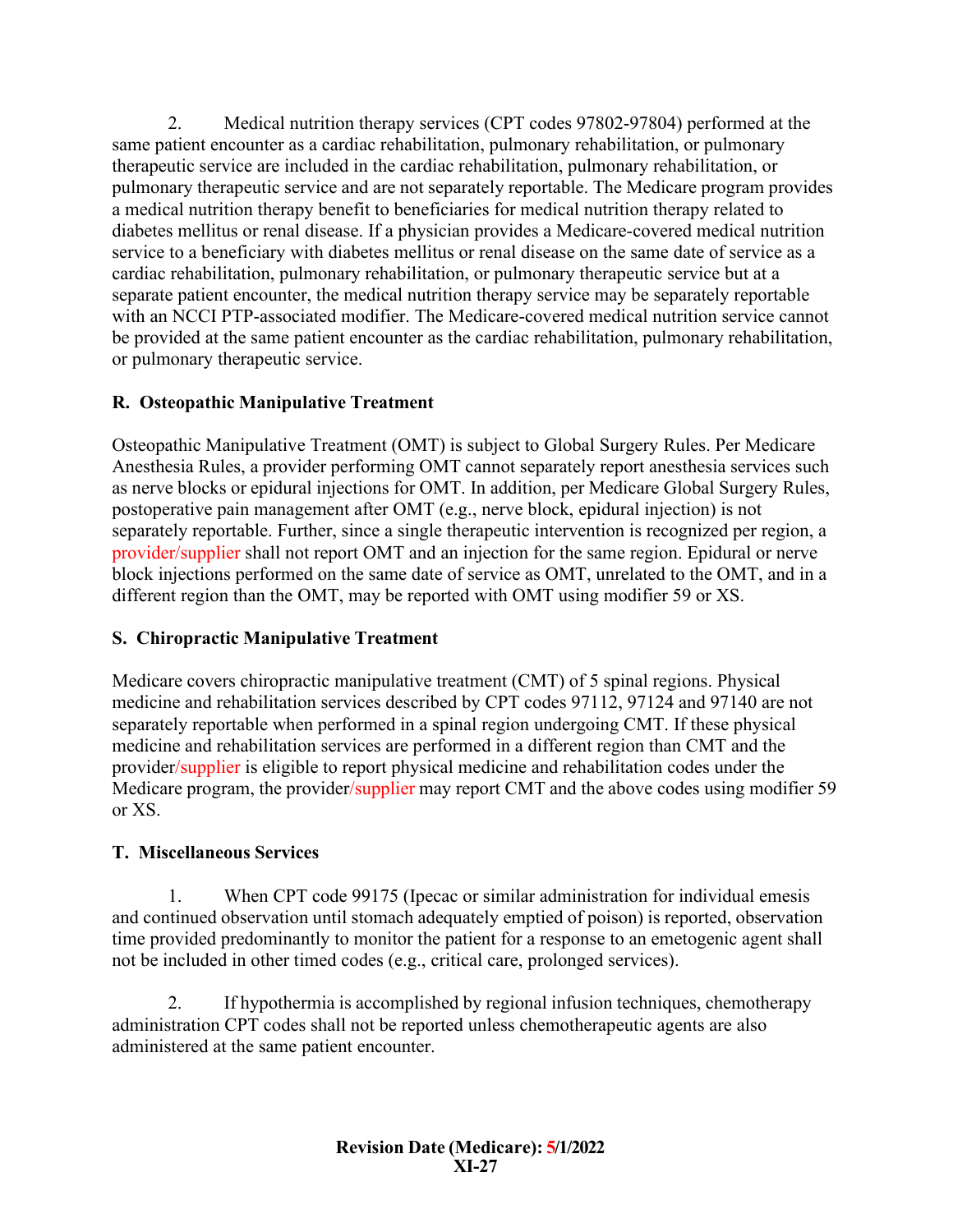3. Therapeutic phlebotomy (CPT code 99195) is not separately reportable with autologous blood collection (CPT codes 86890, 86891), plasmapheresis, or exchange transfusion. Services integral to performing the phlebotomy (e.g., CPT codes 36000, 36410, 96360-96376) are not separately reportable.

4. Physician attendance and supervision of hyperbaric oxygen therapy (CPT code 99183) includes E&M services related to the hyperbaric oxygen therapy. E&M services integral to this procedure include, but are not limited to, updating history and physical, examining the patient, reviewing laboratory results and vital signs with special attention to pulmonary function, blood pressure, and blood sugar levels, clearing patient for procedure, monitoring and/or assisting with patient positioning, evaluating and treating the patient for barotrauma and other complications, prescribing appropriate medications, etc. A provider/supplier shall not report an E&M CPT code for these services. If a physician performs unrelated, significant, and separately identifiable E&M services on the same date of service, the provider/supplier may report those E&M services with modifier 25.

# <span id="page-27-0"></span>**U. Evaluation & Management (E&M) Services**

CPT codes for E&M services are principally included in the CPT code range 99202-99499. The codes describe the site of service (e.g., office, hospital, home, nursing facility, emergency department, critical care), the type of service (e.g., new or initial encounter, follow-up or subsequent encounter), and various miscellaneous services (e.g., prolonged physician service, care plan oversight service). Some E&M codes are based on the duration of the encounter (e.g., per diem services.)

Medicare does not recognize consultation E&M CPT codes 99241–99255 for billing and payment purposes. If a physician performs a consultation E&M, the provider/supplier may report the appropriate level of E&M service for the site of service where the consultation E&M occurs.

Rules governing the reporting of more than one E&M code for a patient on the same date of service are very complex and are not described herein. However, the NCCI program contains numerous edits based on several principles including, but not limited to:

1. A provider/supplier may report only one "new patient" code on a single date of service.

2. A provider/supplier may report only one code from a range of codes describing an initial E&M service on a single date of service.

3. A provider/supplier may report only one "per diem" E&M service from a range of per diem codes on a single date of service.

4. A provider/supplier shall not report an "initial" per diem E&M service with the same type of "subsequent" per diem service on the same date of service.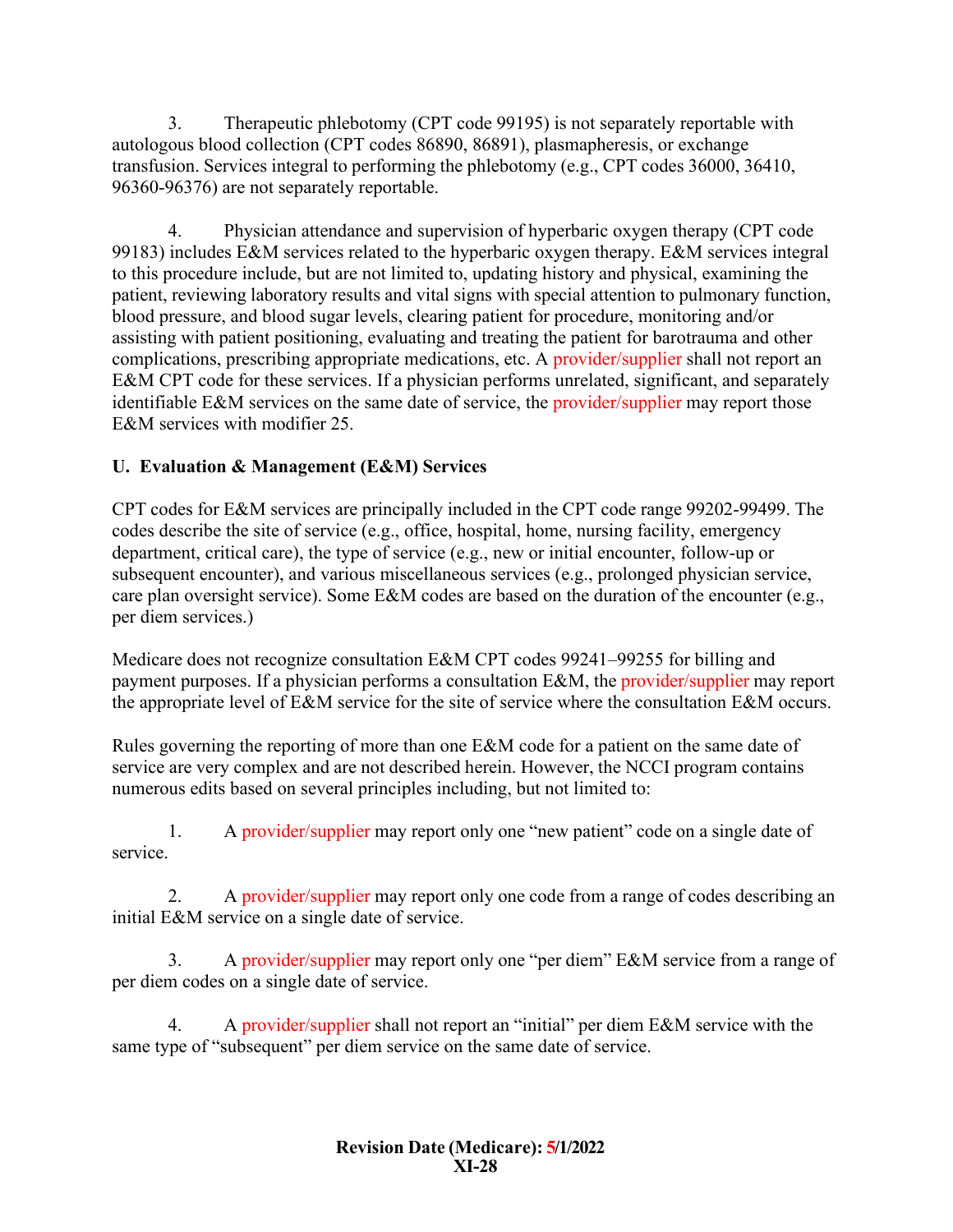5. A provider/supplier shall not double count time if reporting more than one E&M service for the same date of service or same monthly period.

6. E&M codes describing observation/inpatient care services with admission and discharge on same date (CPT codes 99234-99236) shall not be reported on the same date of service as initial hospital care per diem codes (99221-99223), subsequent hospital care per diem codes (99231-99233), or hospital discharge day management codes (99238-99239).

The prolonged service with direct face-to-face patient contact E&M codes (CPT codes 99354- 99357) may be reported in conjunction with some E&M codes.

Since critical care (CPT codes 99291-99292) and prolonged E&M services (CPT codes 99354- 99357) are reported based on time, providers/suppliers shall not include the time devoted to performing separately reportable services when determining the amount of critical care or prolonged provider E&M service time.

E&M services, in general, are cognitive services, and significant procedural services are not included in E&M services. Certain procedural services that arise directly from the E&M service are included as part of the E&M service. For example, cleansing of traumatic lesions, closure of lacerations with adhesive strips, application of dressings, counseling and educational services are included in E&M services.

Digital rectal examination for prostate screening (HCPCS code G0102) is not separately reportable with an E&M code. The CMS published this policy in the "Federal Register,", November 2, 1999, Page 59414 as follows:

"As stated in the July 1999 proposed rule, a digital rectal exam (DRE) is a very quick and simple examination taking only a few seconds. We believe it is rarely the sole reason for a physician encounter and is usually part of an E/M encounter. In those instances when it is the only service furnished or it is furnished as part of an otherwise non-covered service, we will pay separately for code G0102. In those instances when it is furnished on the same day as a covered E/M service, we believe it is appropriate to bundle it into the payment for the covered E/M encounter."

Because of the intensive nature of caring for critically ill patients, certain practitioner services in addition to patient history, examination, and medical decision making are included in the evaluation and management associated with critical and intensive care. Per "CPT Manual" instructions, services not separately reportable by practitioners reporting critical care CPT codes 99291 and 99292 include, but are not limited to, the interpretation of cardiac output measurements (CPT codes 93561 and 93562), chest X-rays (CPT codes 71045 and 71046), blood gases, and data stored in computers (ECGs, blood pressures, hematologic data), gastric intubation (CPT codes 43752, 43753), temporary transcutaneous monitoring (CPT code 92953), ventilator management (CPT codes 94002-94004, 94660, 94662), and vascular access procedures (CPT codes 36000, 36410, 36600). However, facilities may separately report these services with critical care CPT codes 99291 and 99292.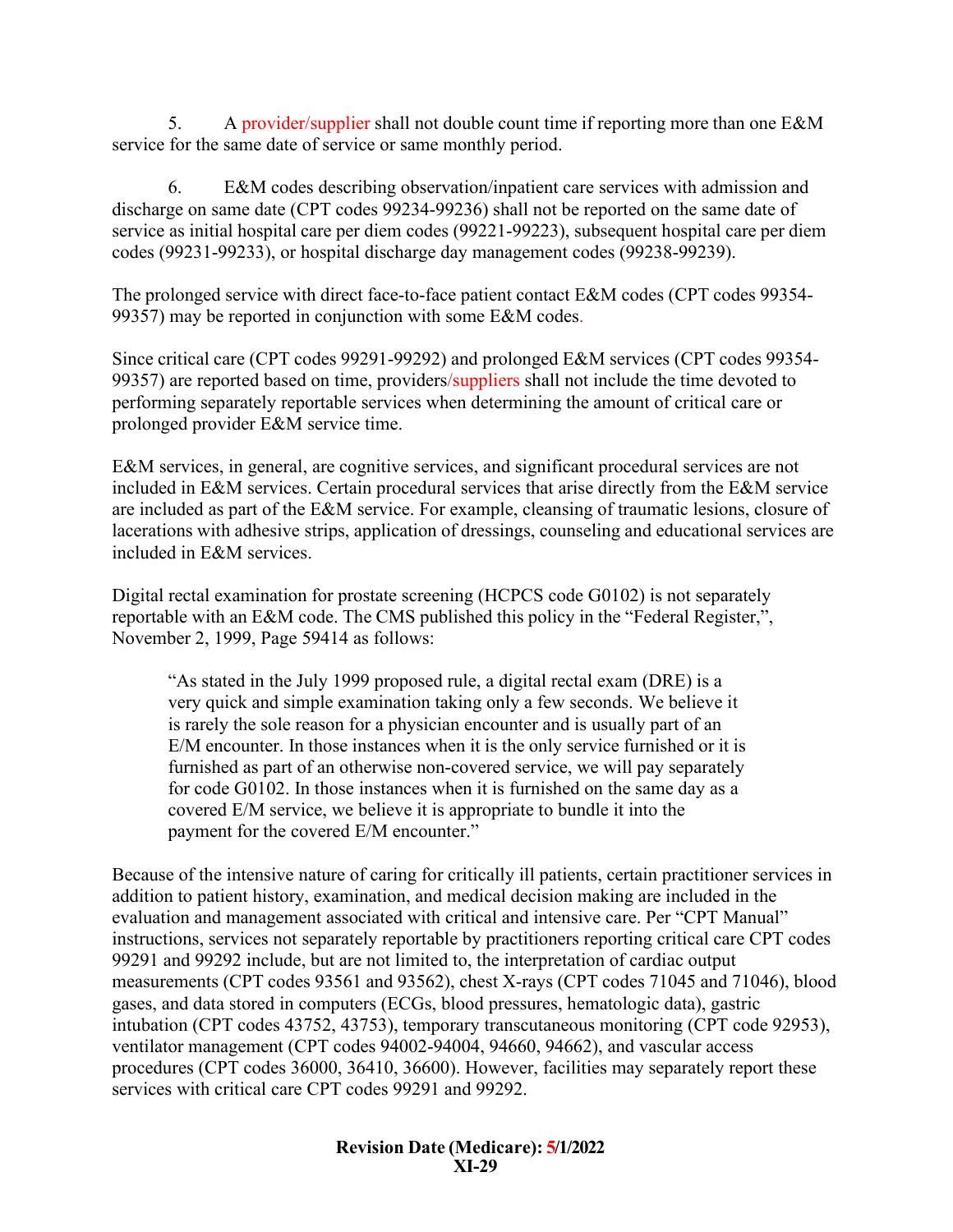Per "CPT Manual" instructions, practitioner inpatient neonatal and pediatric critical and intensive care services (i.e., CPT codes 99468-99480) include the same services included in critical care CPT codes 99291 and 99292 as well as additional services listed in the "CPT Manual" specific to neonatal and pediatric critical and intensive care services. These services shall not be reported separately by practitioners reporting CPT codes 99468-99480. However, facilities may separately report these services with CPT codes 99468-99480.

Per Medicare rules, critical and intensive care CPT codes include thoracic electrical bioimpedance (CPT code 93701) which shall not be reported separately.

Certain sections of CPT codes include codes describing specialty-specific services which primarily involve E&M services. When codes for these services are reported, a separate E&M service from the range of CPT codes 99202-99499 shall not be reported on the same date of service. Examples of these codes include general and special ophthalmologic services and general and special diagnostic and therapeutic psychiatric services.

Medicare Global Surgery Rules define the rules for reporting E&M services with procedures covered by these rules. This section summarizes some of the rules.

All procedures on the Medicare Physician Fee Schedule are assigned a global period of 000, 010, 090, XXX, YYY, ZZZ, or MMM. The global concept does not apply to XXX procedures. The global period for YYY procedures is defined by the MAC. All procedures with a global period of ZZZ are related to another procedure, and the applicable global period for the ZZZ code is determined by the related procedure. Procedures with a global period of MMM are maternity procedures.

Since NCCI PTP edits are applied to same day services by the same provider/supplier to the same beneficiary, certain Global Surgery Rules are applicable to the NCCI program. An E&M service is separately reportable on the same date of service as a procedure with a global period of 000, 010, or 090 days under limited circumstances.

If a procedure has a global period of 090 days, it is defined as a major surgical procedure. If an E&M service is performed on the same date of service as a major surgical procedure for the purpose of deciding whether to perform this surgical procedure, the E&M service is separately reportable with modifier 57. Other preoperative E&M services on the same date of service as a major surgical procedure are included in the global payment for the procedure and are not separately reportable. The NCCI program does not contain edits based on this rule because MACs have separate edits.

If a procedure has a global period of 000 or 010 days, it is defined as a minor surgical procedure. (Osteopathic manipulative therapy and chiropractic manipulative therapy have global periods of 000.) In general, E&M services on the same date of service as the minor surgical procedure are included in the payment for the procedure. The decision to perform a minor surgical procedure is included in the payment for the minor surgical procedure and shall not be reported separately as an E&M service. However, a significant and separately identifiable E&M service unrelated to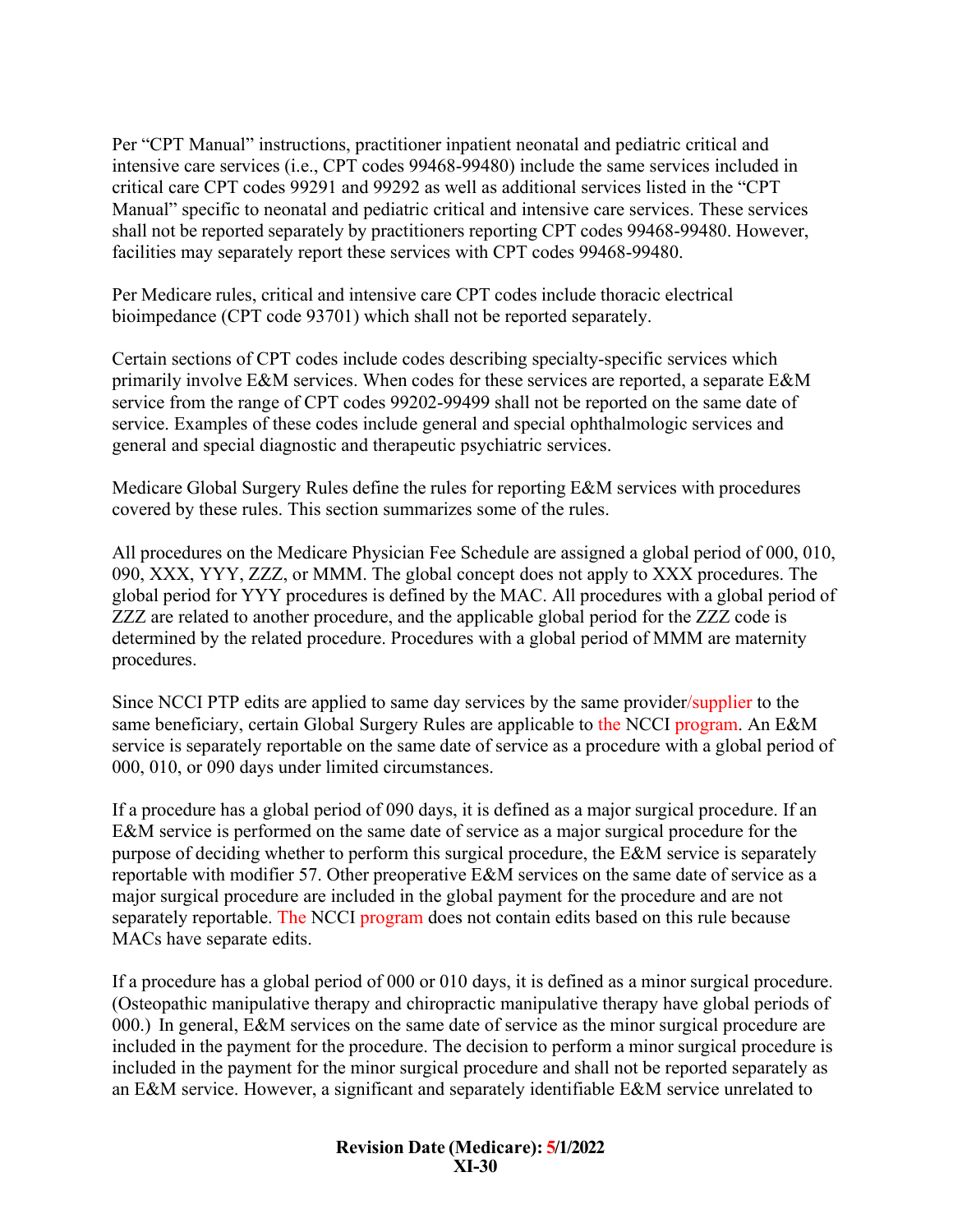the decision to perform the minor surgical procedure is separately reportable with modifier 25. The E&M service and minor surgical procedure do not require different diagnoses. If a minor surgical procedure is performed on a new patient, the same rules for reporting E&M services apply. The fact that the patient is "new" to the provider/supplier is not sufficient alone to justify reporting an E&M service on the same date of service as a minor surgical procedure. The NCCI program contains many, but not all, possible edits based on these principles.

For major and minor surgical procedures, postoperative E&M services related to recovery from the surgical procedure during the postoperative period are included in the global surgical package as are E&M services related to complications of the surgery. Postoperative visits unrelated to the diagnosis for which the surgical procedure was performed unless related to a complication of surgery may be reported separately on the same day as a surgical procedure with modifier 24 ("Unrelated Evaluation and Management Service by the Same Physician or Other Qualified Health Care Professional During a Postoperative Period").

Procedures with a global surgery indicator of "XXX" are not covered by these rules. Many of these "XXX" procedures are performed by physicians and have inherent pre-procedure, intraprocedure, and post-procedure work usually performed each time the procedure is completed. This work shall not be reported as a separate E&M code. Other "XXX" procedures are not usually performed by a physician and have no physician work relative value units associated with them. A provider/supplier shall not report a separate E&M code with these procedures for the supervision of others performing the procedure or for the interpretation of the procedure. With most "XXX" procedures, the physician may, however, perform a significant and separately identifiable E&M service that is above and beyond the usual pre- and post-operative work of the procedure on the same date of service which may be reported by appending modifier 25 to the E&M code. This E&M service may be related to the same diagnosis necessitating performance of the "XXX" procedure but cannot include any work inherent in the "XXX" procedure, supervision of others performing the "XXX" procedure, or time for interpreting the result of the "XXX" procedure. Examples of "XXX" procedures include allergy testing and immunotherapy, physical therapy services, and neurologic and vascular diagnostic testing procedures.

Pediatric and neonatal critical and intensive care CPT codes (99468-99480) are per diem codes that are generally reported by only one provider/supplier on each day of service. These codes are reported by the provider/supplier directing the inpatient critical or intensive care of the patient. These codes shall not be reported by other providers/suppliers s performing critical care services on the same date of service. Critical care services provided by a second physician of a different specialty may be reported with CPT codes 99291 and 99292. However, if a neonate or infant becomes critically ill on a day when initial or subsequent intensive care service (CPT codes 99477-99480) has been performed by one physician and is transferred to a critical care level of care provided by a different physician in a different group, the second provider/supplier may report a per diem critical care service (CPT codes 99468-99476).

7. CPT codes 99238 and 99239 describe hospital discharge day management. These codes shall not be reported with initial hospital care (CPT codes 99221-99223) or initial observation care (CPT codes 99218-99220) for the same date of service. If a physician provides initial hospital care or observation care on the same day as discharge, the services shall be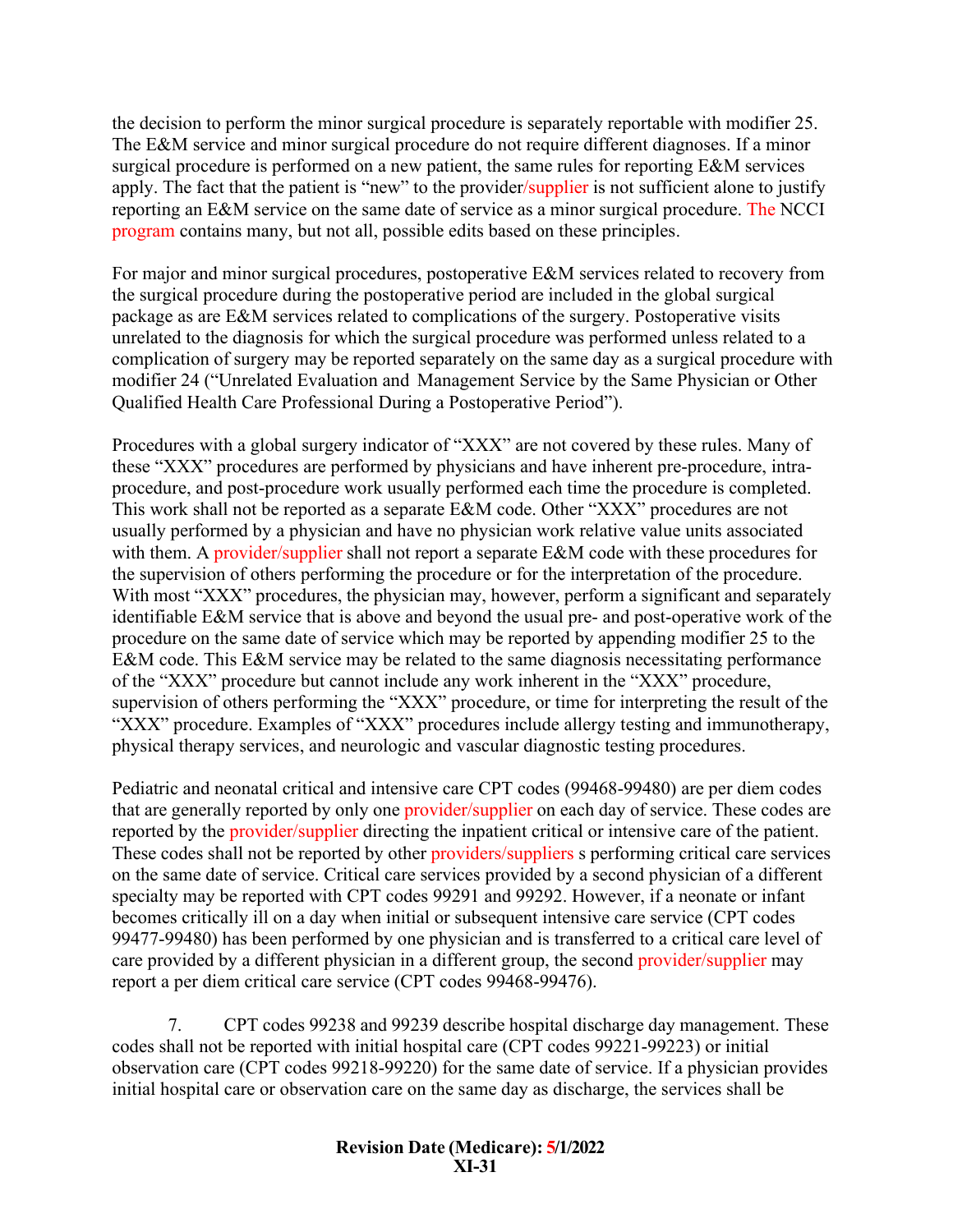reported with CPT codes 99234-99236 (Observation or inpatient hospital care with admission and discharge on the same date of service). Additionally, CPT codes 99238 and 99239 include all physician services provided to the patient on the date of discharge. The provider/supplier shall not report another E&M CPT code (e.g., 99202-99215, 99281-99285) on the same date of service that the provider/supplier reports CPT code 99238 or 99239.

8. HCPCS codes G0396 and G0397 describe alcohol and/or substance (other than tobacco) abuse structured assessment and intervention services. These codes shall not be reported separately with an E&M, psychiatric diagnostic, or psychotherapy service code for the same work/time. If the E&M, psychiatric diagnostic, or psychotherapy service would normally include assessment and/or intervention of alcohol or substance abuse based on the patient's clinical presentation, HCPCS G0396 or G0397 shall not be additionally reported. If a provider/supplier reports either of these G codes with an E&M, psychiatric diagnostic, or psychotherapy code using an NCCI PTP-associated modifier, the physician is certifying that the G code service is a distinct and separate service performed during a separate time period (not necessarily a separate patient encounter) than the E&M, psychiatric diagnostic, or psychotherapy service and is a service that is not included in the E&M, psychiatric diagnostic, or psychotherapy service based on the clinical reason for the E&M, psychiatric diagnostic, or psychotherapy service.

CPT codes 99408 and 99409 describe services which are similar to those described by HCPCS codes G0396 and G0397, but are "screening" services which are not covered under the Medicare program. Where CPT codes 99408 and 99409 are covered by State Medicaid programs, the policies explained in the previous paragraph for G0396/G0397 also apply to 99408/99409.

9. Transesophageal echocardiography (TEE) monitoring (CPT code 93318) without probe placement is not separately reportable by a physician performing critical care E&M services. However, if a physician places a transesophageal probe to be used for TEE monitoring on the same date of service that the physician performs critical care E&M services, CPT code 93318 may be reported with modifier 59 or XU. The time necessary for probe placement shall not be included in the critical care time reported with CPT codes 99291 and 99292 as is true for all separately reportable procedures performed on a patient receiving critical care E&M services. Diagnostic TEE services are separately reportable by a physician performing critical care E&M services.

10. Practitioner ventilation management (e.g., CPT codes 94002-94005, 94660, 94662) and critical care (e.g., CPT codes 99291, 99292, 99466-99486) include respiratory flow volume loop (CPT code 94375) and breathing response to hypoxia (CPT code 94450) testing if performed. (CPT code 94400 was deleted on January 1, 2021).

# <span id="page-31-0"></span>**V. Medically Unlikely Edits (MUEs)**

1. Medically Unlikely Edits (MUEs) are described in Chapter I, Section V.

2. Providers/suppliers should be cautious about reporting services on multiple lines of a claim using modifiers to bypass MUEs. The MUE values are set so that such occurrences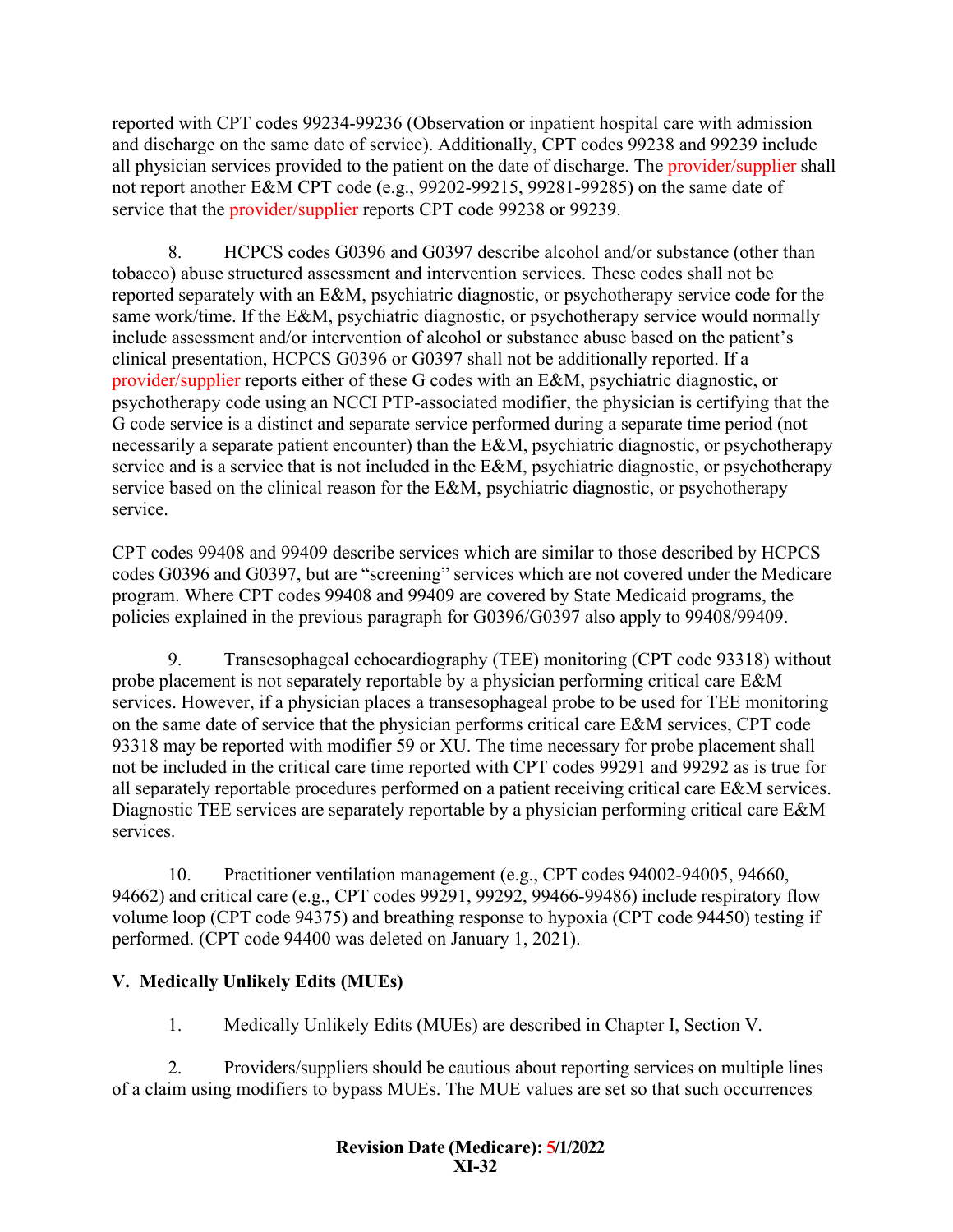should be uncommon. If a provider/supplier does this frequently for any HCPCS/CPT code, the provider/supplier may be coding units of service (UOS) incorrectly. The provider/supplier should consider contacting their national healthcare organization or the national medical/surgical society whose members commonly perform the procedure to clarify the correct reporting of UOS.

3. For purposes of reporting UOS for antigen preparation (i.e., CPT codes 95145- 95170), the provider/supplier reports "number of doses." Medicare defines a dose for reporting purposes as 1 milliliter (ml). Thus, if a physician prepares a 10 ml vial of antigen, the provider/supplier may only report a maximum of 10 UOS for that vial even if the number of actual administered doses is greater than 10. Medicare payment amounts for these codes were determined by dividing the practice expenses for a 10 ml vial into 10 doses. (See "Internet-Only Claims Processing Manual", Publication 100-04, Chapter 12, Section 200 (B)(7)).

4. CPT code 94681 (Oxygen uptake, expired gas analysis; including  $CO<sub>2</sub>$  output, percentage oxygen extracted) may be reported one time per day. It includes rest and exercise determinations.

5. The unit of service for CPT codes 90849 (Multiple-family group psychotherapy) and 90853 (Group psychotherapy (other than of a multiple-family group)) is each separate and distinct therapy session even if it lasts longer than one hour. These are not timed codes and shall not be reported with a unit of service corresponding to any particular time interval. A practitioner may report only one unit of service on a single date of service**.** An outpatient facility may report one unit of service for each separate and distinct group or multiple family group therapy session provided by a different practitioner.

Prior to January 1, 2017, the unit of service for CPT codes 90846 (Family psychotherapy (without the patient present) 50 minutes), 90847 (Family psychotherapy (conjoint psychotherapy) (with patient present) 50 minutes) was each separate and distinct therapy session regardless of the length of time of the session. A practitioner could only report one unit of service for each day of family therapy, and an outpatient facility could report one unit of service for each separate and distinct therapy session provided by a different practitioner.

Effective January 1, 2017, the code descriptors for CPT codes 90846 (Family psychotherapy (without the patient present), 50 minutes) and 90847 (Family psychotherapy (conjoint psychotherapy) (with patient present), 50 minutes) were modified.

Group therapy services provided in a PHP (partial hospitalization program) should be reported with HCPCS codes G0410 or G0411 which are timed codes.

6. CPT code 90845 (Psychoanalysis) includes all psychoanalysis services performed by a physician on a single date of service.

7. CPT codes 90867, 90868, and 90869 describe delivery of therapeutic repetitive transcranial magnetic stimulation (TMS) treatment. CPT code 90867 may be reported only once with a single unit of service during a course of TMS treatment since it describes the initial treatment. CPT codes 90868 and 90869 may be reported with only one unit of service per day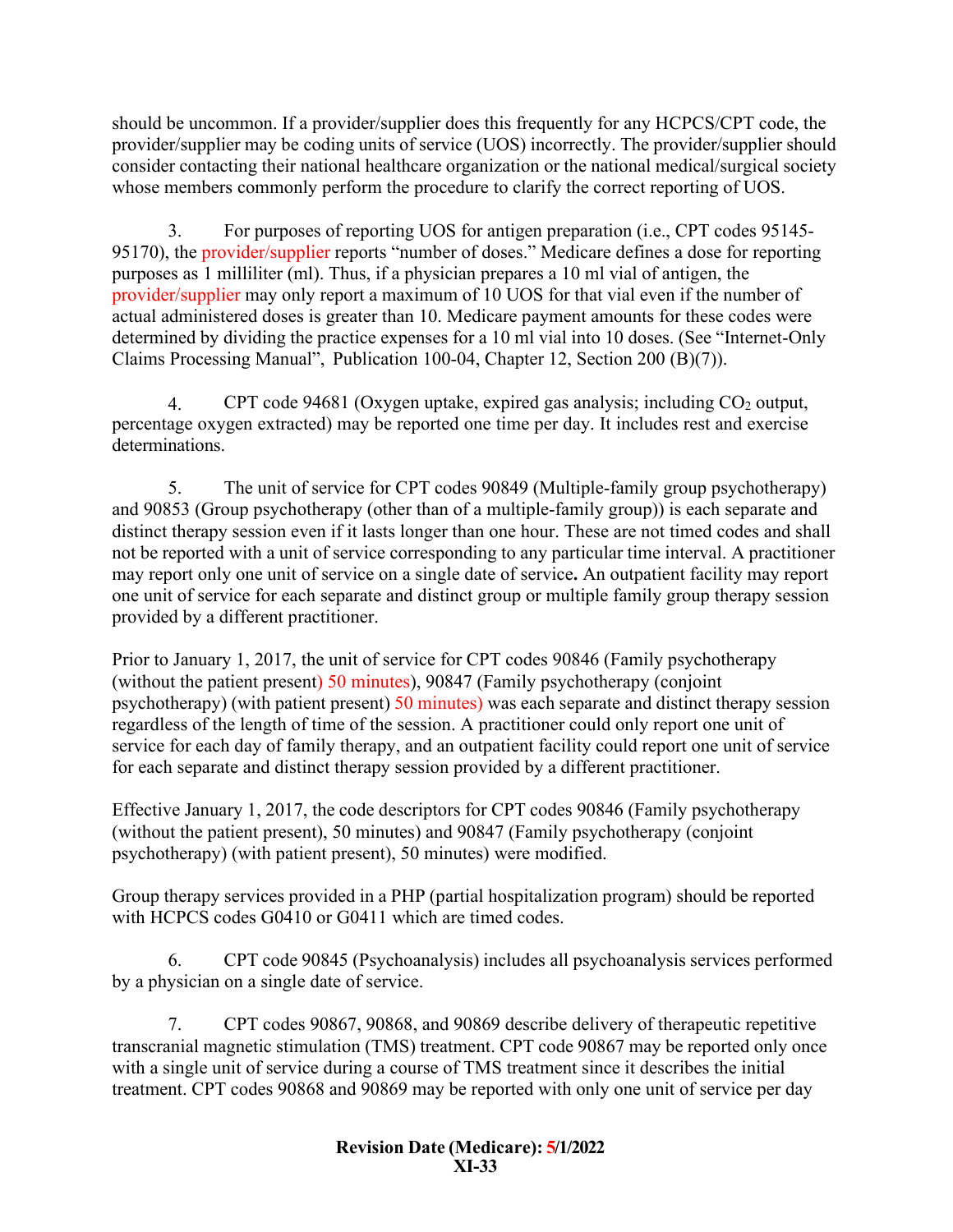since they are not timed codes and only one treatment session would be performed on a single date of service.

8. The MUE values for CPT codes 93797 and 93798 (Physician services for outpatient cardiac rehabilitation... (per session)) are "2." Medicare allows a maximum of 2 onehour sessions per day.

9. The MUE value for CPT code 92546 (Sinusoidal vertical axis rotational testing) is "1." Since there is only one vertical axis and the word "testing" references all testing, not individual tests, only one unit of service may be reported for a patient encounter. Because it is highly unlikely that a provider would perform this testing at 2 separate patient encounters on the same date of service, correct reporting of this code on more than 1 line of a claim should be very uncommon.

10. CPT codes 92081-92083 describe visual field examinations. The visual field examination (one unit of service) includes examination of both the right and left eyes. Additionally, if a physician performs visual field examination with the eyelids in the patient's usual position and with the eyelids taped up at the same patient encounter, the visual field examination code shall be reported with only one unit of service.

11. The MUE value for CPT code 93568 (Injection procedure during cardiac catheterization… for pulmonary angiography) is "1." The code descriptor indicates that the angiography includes all pulmonary vessels and their branches. The code shall not be reported with separate UOS for different parts of the pulmonary vasculature.

12. The code descriptor for CPT code 95887 states: "Needle electromyography, nonextremity (cranial nerve supplied or axial) muscle(s) done with nerve conduction, amplitude and latency/velocity study (List separately in addition to code for primary procedure)." The MUE for this code is one since the code descriptor includes all non-extremity "muscle(s)." A provider/supplier shall not report this code with more than one unit of service on more than one line of a claim for the same date of service.

13. CPT code 91122 describes anorectal manometry which includes all measurements performed at the same patient encounter. The MUE value for this code is "1" since it is unlikely that this procedure would be performed more than once on a single date of service.

14. CPT code 95873 describes electrical stimulation for guidance in conjunction with chemodenervation, and CPT code 95874 describes needle electromyography for guidance in conjunction with chemodenervation. During a patient encounter, only one of these codes may be reported with a maximum of one unit of service for guidance in conjunction with chemodenervation regardless of the number of muscles chemodenervated.

15. CPT codes 90935 and 90937 describe a hemodialysis procedure (i.e., session) with single or repeated evaluations respectively by a physician or other qualified health care provider. Each of these codes may be reported with a single unit of service for a single hemodialysis procedure (i.e., session.) CPT codes 90945 and 90947 describe a dialysis procedure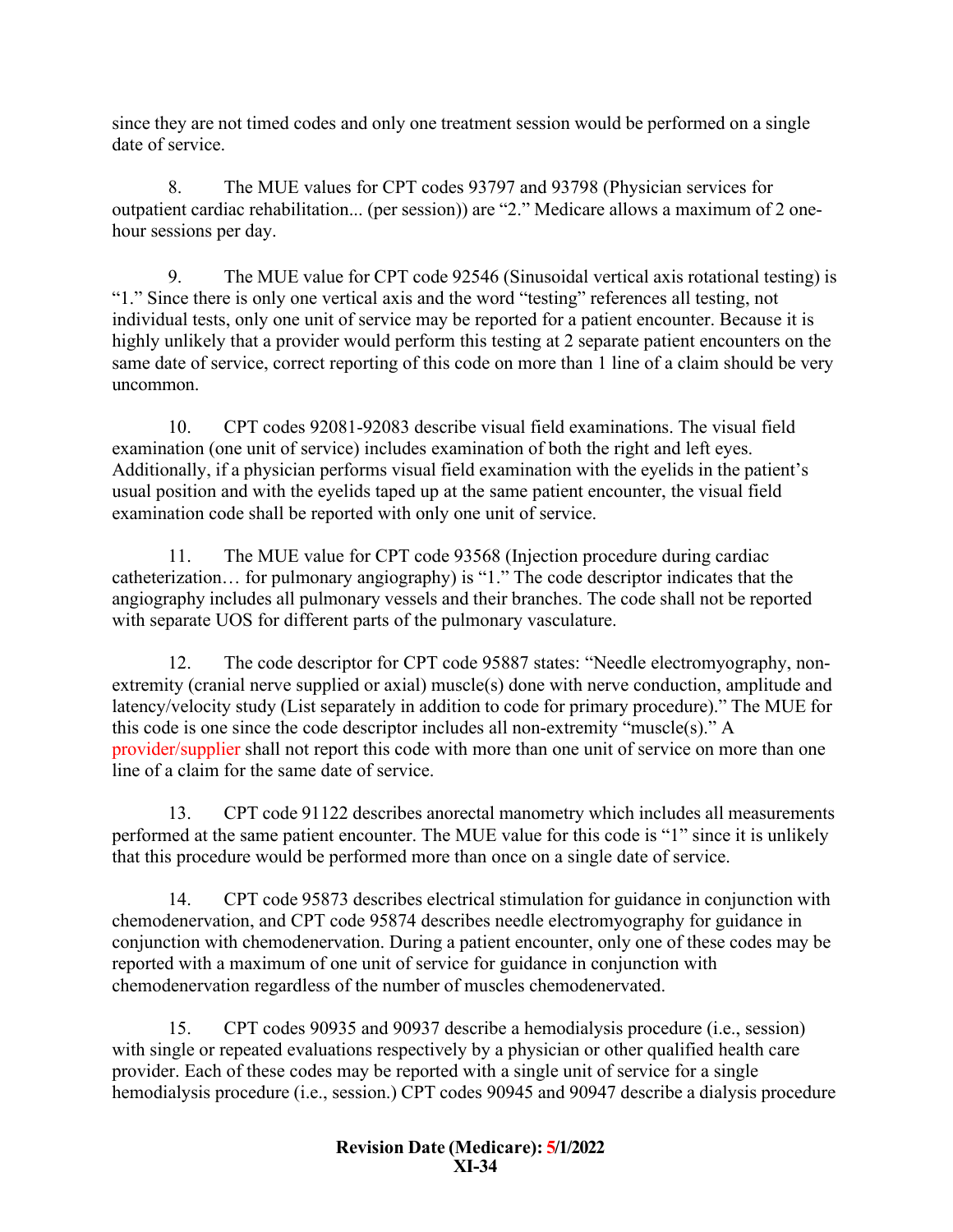(i.e., session) other than hemodialysis with single or repeated evaluations respectively by a physician or other qualified health care provider. Each of these codes may be reported with a single unit of service for a single dialysis procedure (i.e., session) other than hemodialysis.

16. CPT codes 93922 and 93923 describe bilateral noninvasive physiologic studies of the upper or lower extremities. The MUE value for each of these codes is "2" since it is unlikely that this testing would be performed on both the upper and lower extremities on the same date of service.

17. The CMS "Internet-only Manual" (Publication 100-04 "Medicare Claims Processing Manual", Chapter 12 (Physicians/Nonphysician Practitioners), Section 40.7.B. and Chapter 4 (Part B Hospital (Including Inpatient Hospital Part B and OPPS)), Section 20.6.2 requires that practitioners and outpatient hospitals report bilateral surgical procedures with modifier 50 and 1 unit of service on a single claim line unless the code descriptor defines the procedure as "bilateral." If the code descriptor defines the procedure as a "bilateral" procedure, it shall be reported with 1 unit of service without modifier 50. The MUE values for surgical procedures that may be performed bilaterally are based on this reporting requirement. Since this reporting requirement does not apply to an ambulatory surgical center (ASC), an ASC should report a bilateral surgical procedure on 2 claim lines, each with 1 unit of service using modifiers LT and RT on different claim lines. This reporting requirement does not apply to non-surgical diagnostic procedures.

18. Some allergy testing CPT codes (e.g., 95004, 95017-95052) are reported based on the number of individual tests performed. CMS payment policy does not allow including testing of positive or negative controls in the number of tests reported. For example, if percutaneous testing (CPT code 95018) with penicillin allergens administering 6 allergens plus a positive and negative control is performed, only 6 tests may be reported for CPT code 95018.

19. Audiologic function testing (CPT codes 92550-92588) includes testing of both ears, and only one unit of service for any of these CPT codes may be reported for the described testing on both ears. If only one ear is tested, the appropriate CPT code should be reported with modifier 52.

20. The unit of service for CPT code 93505 (Endomyocardial biopsy) is the procedure to obtain the endomyocardial biopsy and includes biopsy specimens from one or more endomyocardial sites.

21. Physical therapy evaluation (CPT codes 97161-97163) and occupational therapy evaluation (CPT codes 97165-97167) shall not be reported with more than one unit of service per episode of care. Physical therapy re-evaluation (CPT code 97164) and occupational therapy reevaluation (CPT code 97168) shall not be reported with more than one unit of service per date of service.

22. CPT code 92941 describes percutaneous transluminal revascularization of an acute total/subtotal occlusion of a coronary artery or coronary artery bypass graft during an acute myocardial infarction. This code may be reported with one unit of service. If additional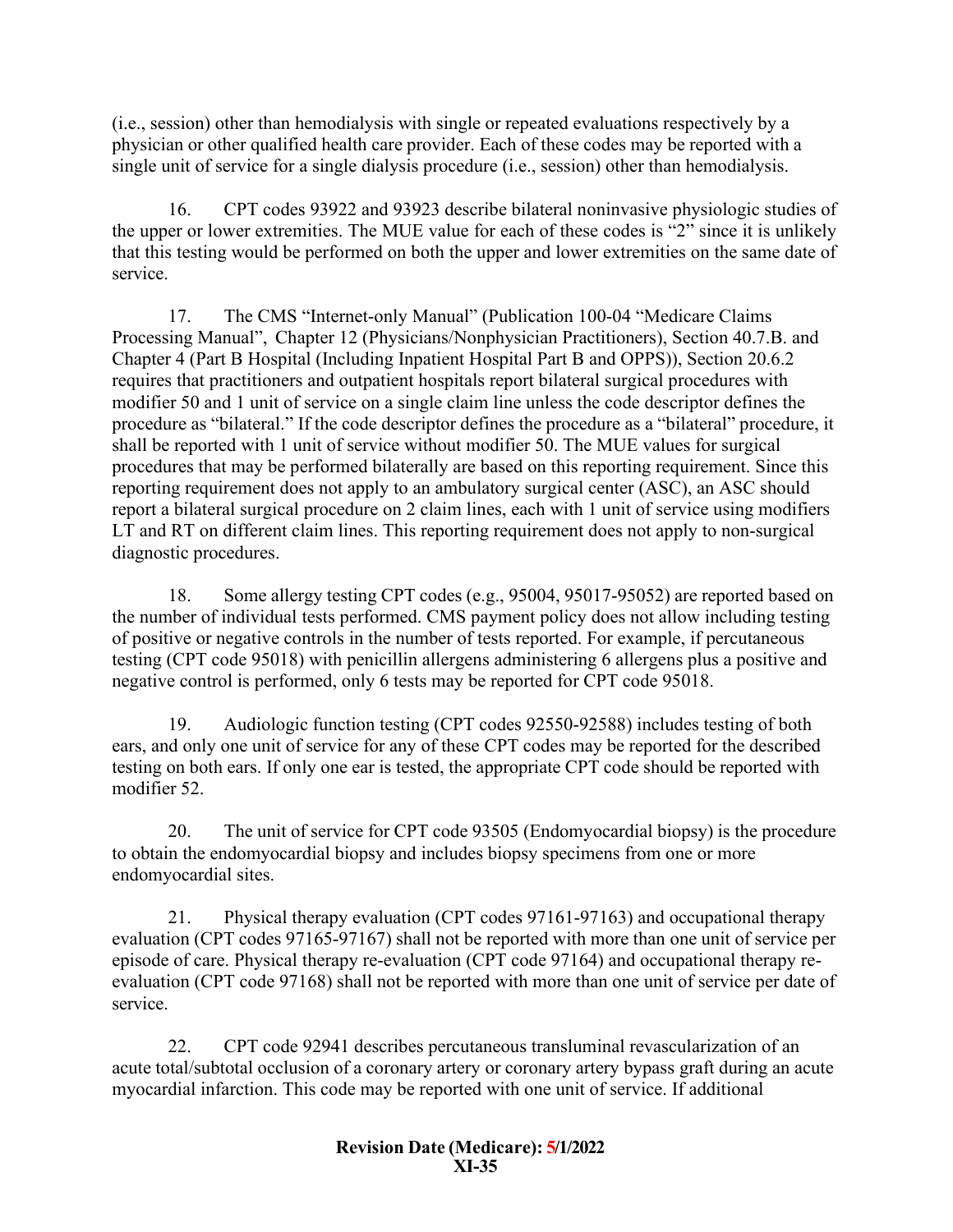revascularization procedures of coronary arteries or coronary artery bypass grafts are performed at the same patient encounter, these procedures shall not be reported with CPT code 92941, but with other CPT codes such as 92920, 92924, and/or 92943.

## <span id="page-35-0"></span>**W. General Policy Statements**

1. The MUE values and NCCI PTP edits are based on services provided by the same provider/supplier to the same beneficiary on the same date of service. Physicians shall not inconvenience beneficiaries nor increase risks to beneficiaries by performing services on different dates of service to avoid MUE or NCCI PTP edits.

2. In this Manual, many policies are described using the term "physician." Unless indicated differently the use of this term does not restrict the policies to physicians only but applies to all practitioners, hospitals, providers, or suppliers eligible to bill the relevant HCPCS/CPT codes pursuant to applicable portions of the Social Security Act (SSA) of 1965, the Code of Federal Regulations (CFR), and Medicare rules. In some sections of this Manual, the term "physician" would not include some of these entities because specific rules do not apply to them. For example, Anesthesia Rules [e.g., CMS "Internet-Only Manual", Publication 100-04 ("Medicare Claims Processing Manual"), Chapter 12 (Physician/Nonphysician Practitioners), Section 50(Payment for Anesthesiology Services)] and Global Surgery Rules [e.g., CMS "Internet-Only Manual,", Publication 100-04 ("Medicare Claims Processing Manual"), Chapter 12 (Physician/Nonphysician Practitioners), Section 40 (Surgeons and Global Surgery)] do not apply to hospitals.

3. Providers/suppliers reporting services under Medicare's hospital Outpatient Prospective Payment System (OPPS) shall report all services in accordance with appropriate Medicare "Internet-Only Manual (IOM)" instructions.

4. In 2010, the "CPT Manual" modified the numbering of codes so that the sequence of codes as they appear in the "CPT Manual" does not necessarily correspond to a sequential numbering of codes. In the "National Correct Coding Initiative Policy Manual for Medicare Services," use of a numerical range of codes reflects all codes that numerically fall within the range regardless of their sequential order in the "CPT Manual".

5. With few exceptions, the payment for a surgical procedure includes payment for dressings, supplies, and local anesthesia. These items are not separately reportable under their own HCPCS/CPT codes. Wound closures using adhesive strips or tape alone are not separately reportable. In the absence of an operative procedure, these types of wound closures are included in an E&M service. Under limited circumstances, wound closure using tissue adhesive may be reported separately. If a practitioner uses a tissue adhesive alone for a wound closure, it may be reported separately with HCPCS code G0168 (Wound closure utilizing tissue adhesive(s) only). If a practitioner uses tissue adhesive in addition to staples or sutures to close a wound, HCPCS code G0168 is not separately reportable but is included in the tissue repair. Under the OPPS, HCPCS code G0168 is not recognized and paid. Facilities may report wound closure using sutures, staples, or tissue adhesives, either singly or in combination with each other, with the appropriate CPT code in the "Repair (Closure)" section of the "CPT Manual".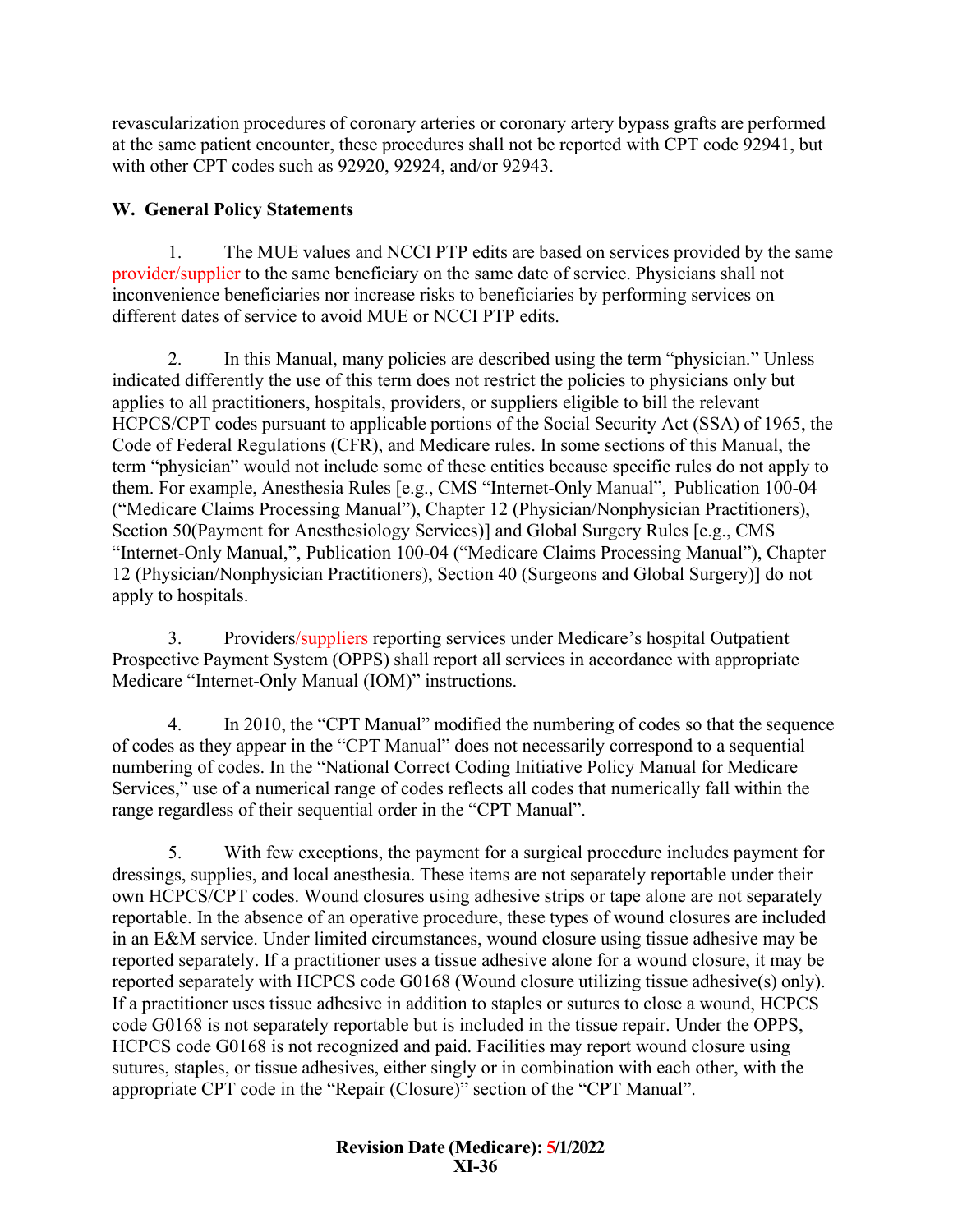6. With limited exceptions, Medicare Anesthesia Rules prevent separate payment for anesthesia for a medical or surgical procedure when provided by the physician performing the procedure. The provider/supplier shall not report CPT codes 00100-01999, 62320-62327, or 64400-64450 for anesthesia for a procedure. Additionally, the provider/supplier shall not unbundle the anesthesia procedure and report component codes individually. For example, introduction of a needle or intracatheter into a vein (CPT code 36000), venipuncture (CPT code 36410), drug administration (CPT codes 96360-96377) or cardiac assessment (e.g., CPT codes 93000-93010, 93040-93042) shall not be reported when these procedures are related to the delivery of an anesthetic agent.

Medicare generally allows separate reporting for moderate conscious sedation services (CPT codes 99151-99153) when provided by the same physician performing a medical or surgical procedure except when the anesthesia service is bundled into the procedure, e.g., radiation treatment management.

Under Medicare Global Surgery Rules, drug administration services (CPT codes 96360-96377) are not separately reportable by the physician performing a procedure for drug administration services related to the procedure.

Under the OPPS, drug administration services related to operative procedures are included in the associated procedural HCPCS/CPT codes. Examples of such drug administration services include, but are not limited to, anesthesia (local or other), hydration, and medications such as anxiolytics or antibiotics. Providers/suppliers shall not report CPT codes 96360-96377 for these services.

Medicare Global Surgery Rules prevent separate payment for postoperative pain management when provided by the physician performing an operative procedure. CPT codes 36000, 36410, 62320-62327, 64400-64489, and 96360-96377 describe some services that may be used for postoperative pain management. The services described by these codes may be reported by the physician performing the operative procedure only if provided for purposes unrelated to the postoperative pain management, the operative procedure, or anesthesia for the procedure.

If a physician performing an operative procedure provides a drug administration service (CPT codes 96360-96375) for a purpose unrelated to anesthesia, intra-operative care, or post-procedure pain management, the drug administration service (CPT codes 96360-96375) may be reported with an NCCI PTP-associated modifier if performed in a non-facility site of service.

7. The Medicare global surgery package includes insertion of urinary catheters. CPT codes 51701-51703 (Insertion of bladder catheters) shall not be reported with any procedure with a global period of 000, 010, or 090 days, nor with some procedures with a global period of MMM.

8. Closure/repair of a surgical incision is included in the global surgical package. Wound repair CPT codes 12001-13153 shall not be reported separately to describe closure of surgical incisions for procedures with global surgery indicators of 000, 010, 090, or MMM.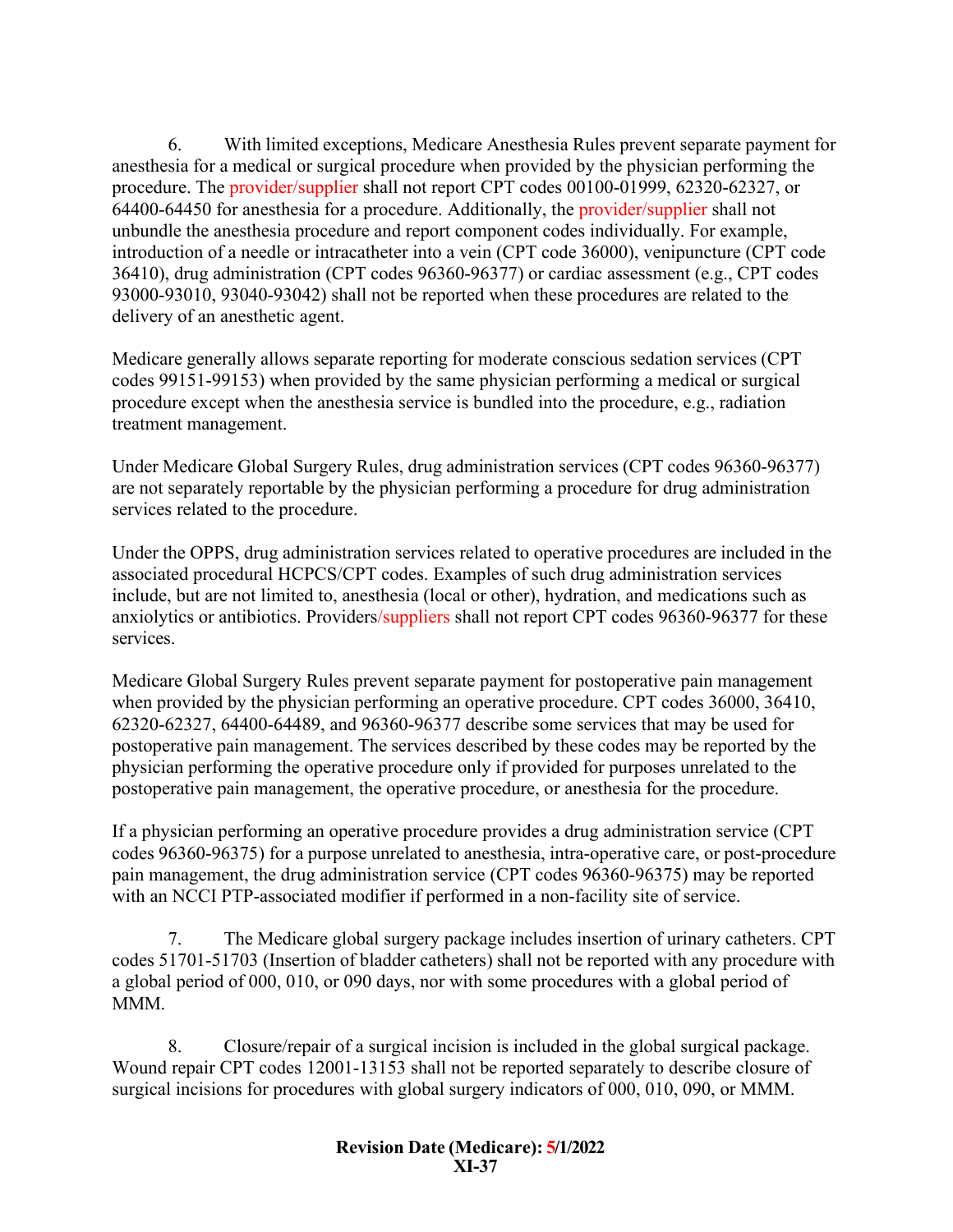9. Control of bleeding during an operative procedure is an integral component of a surgical procedure and is not separately reportable. Postoperative control of bleeding not requiring return to the operating room is included in the global surgical package and is not separately reportable. However, control of bleeding requiring return to the operating room in the postoperative period is separately reportable using modifier 78.

10. If the code descriptor of a HCPCS/CPT code includes the phrase "separate procedure," the procedure is subject to NCCI PTP edits based on this designation. The CMS does not allow separate reporting of a procedure designated as a "separate procedure" when it is performed at the same patient encounter as another procedure in an anatomically related area through the same skin incision, orifice, or surgical approach.

# 11. See Chapter One, Section A, Introduction.

12. Most NCCI PTP edits for codes describing procedures that may be performed on bilateral organs or structures (e.g., arms, eyes, kidneys, lungs) allow use of NCCI PTP-associated modifiers (modifier indicator of "1") because the 2 codes of the code pair edit may be reported if the 2 procedures are performed on contralateral organs or structures. Most of these code pairs should not be reported with NCCI PTP-associated modifiers when the corresponding procedures are performed on the ipsilateral organ or structure unless there is a specific coding rationale to bypass the edit. The existence of the NCCI PTP edit indicates that the 2 codes generally should not be reported together unless the 2 corresponding procedures are performed at 2 separate patient encounters or 2 separate anatomic sites. However, if the corresponding procedures are performed at the same patient encounter and in contiguous structures, NCCI PTP-associated modifiers should generally not be used.

13. If fluoroscopy is performed during an endoscopic procedure, it is integral to the procedure. This principle applies to all endoscopic procedures including, but not limited to, laparoscopy, hysteroscopy, thoracoscopy, arthroscopy, esophagoscopy, colonoscopy, other GI endoscopy, laryngoscopy, bronchoscopy, and cystourethroscopy.

14. If the code descriptor for a HCPCS/CPT code, "CPT Manual" instruction for a code, or CMS instruction for a code indicates that the procedure includes radiologic guidance, a provider/supplier shall not separately report a HCPCS/CPT code for radiologic guidance including, but not limited to, fluoroscopy, ultrasound, computed tomography, or magnetic resonance imaging codes. If the physician performs an additional procedure on the same date of service for which a radiologic guidance or imaging code may be separately reported, the radiologic guidance or imaging code appropriate for that additional procedure may be reported separately with an NCCI PTP-associated modifier if appropriate.

15. CPT code 36591 describes "collection of blood specimen from a completely implantable venous access device." CPT code 36592 describes "collection of blood specimen using an established central or peripheral catheter, venous, not otherwise specified." These codes shall not be reported with any service other than a laboratory service. That is, these codes may be